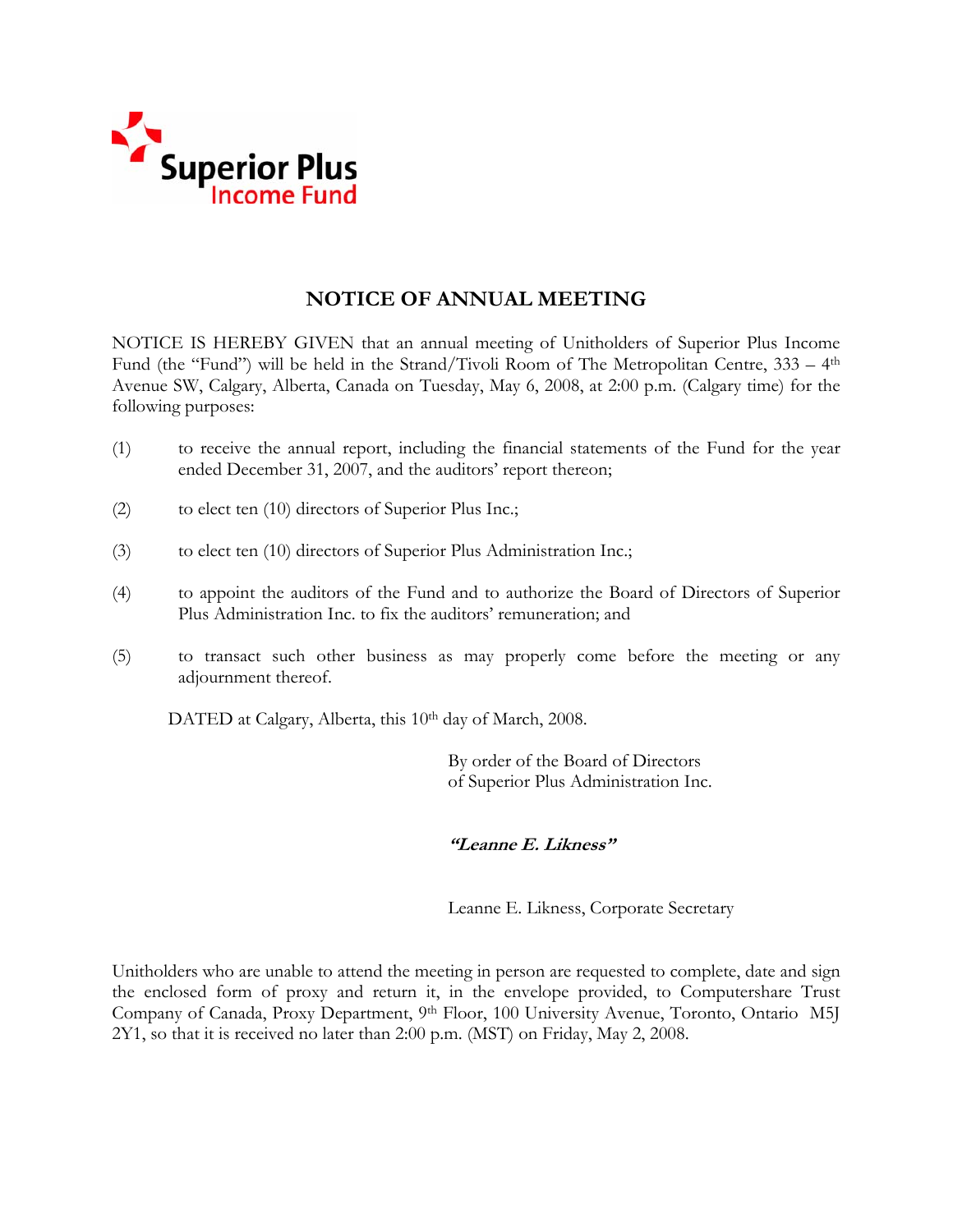# TABLE OF CONTENTS

| Can I appoint someone other than the management nominees, Grant D. Billing and Leanne E. Likness, to act as my proxyholder  |  |
|-----------------------------------------------------------------------------------------------------------------------------|--|
|                                                                                                                             |  |
|                                                                                                                             |  |
| What if there are amendments or variations to the items of business set forth in the Notice of Meeting or other matters are |  |
|                                                                                                                             |  |
|                                                                                                                             |  |
|                                                                                                                             |  |
|                                                                                                                             |  |
|                                                                                                                             |  |
|                                                                                                                             |  |
|                                                                                                                             |  |
|                                                                                                                             |  |
|                                                                                                                             |  |
|                                                                                                                             |  |
|                                                                                                                             |  |
|                                                                                                                             |  |
|                                                                                                                             |  |
|                                                                                                                             |  |
|                                                                                                                             |  |
|                                                                                                                             |  |
|                                                                                                                             |  |
|                                                                                                                             |  |
|                                                                                                                             |  |
|                                                                                                                             |  |
|                                                                                                                             |  |
|                                                                                                                             |  |
|                                                                                                                             |  |
|                                                                                                                             |  |
|                                                                                                                             |  |
|                                                                                                                             |  |
|                                                                                                                             |  |
|                                                                                                                             |  |
|                                                                                                                             |  |
|                                                                                                                             |  |
|                                                                                                                             |  |
|                                                                                                                             |  |
|                                                                                                                             |  |
|                                                                                                                             |  |
|                                                                                                                             |  |
|                                                                                                                             |  |
|                                                                                                                             |  |
|                                                                                                                             |  |
|                                                                                                                             |  |
|                                                                                                                             |  |
|                                                                                                                             |  |
|                                                                                                                             |  |
|                                                                                                                             |  |
|                                                                                                                             |  |
|                                                                                                                             |  |
| OF CORDORATE COVERNANCE DISCI OSHRE                                                                                         |  |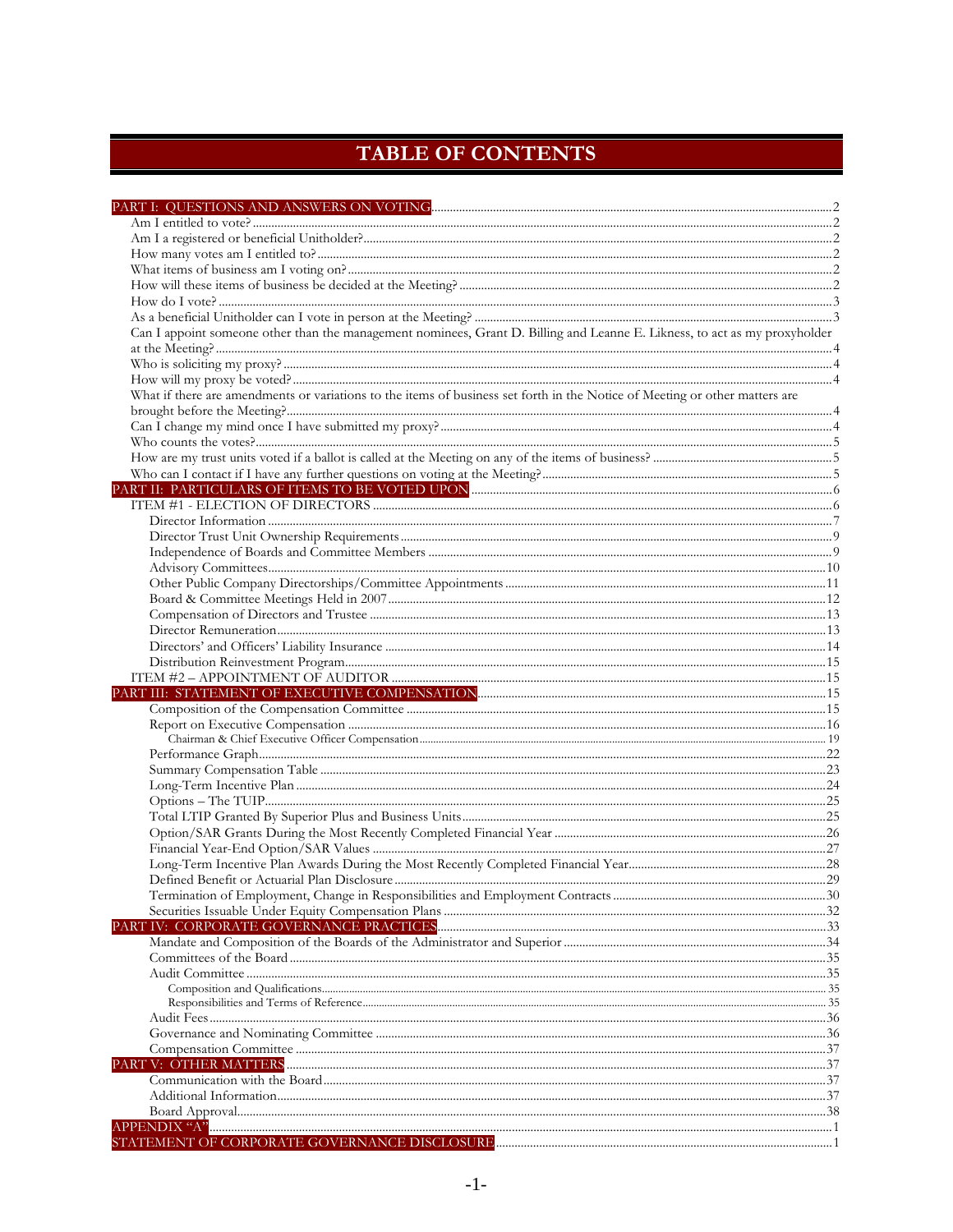# **PART I: QUESTIONS AND ANSWERS ON VOTING**

**This Information Circular is furnished in connection with the solicitation of proxies by Superior Plus Administration Inc. (the "Administrator"), for use at the annual meeting (the "Meeting") of unitholders ("Unitholders") of Superior Plus Income Fund (the "Fund") called for May 6, 2008.** This Information Circular and a form of proxy will be mailed on or about March 17, 2008, to the Unitholders of record on March 10, 2008. Information contained herein is given as of March 10, 2008, unless otherwise specifically stated.

Only persons who are holders of record of trust units of the Fund on March 10, 2008 shall be entitled to attend the Meeting and to vote thereat. On March 10, 2008, the Fund had 88,138,085 trust units outstanding. Holders of trust units are entitled to one vote for each trust unit held at all Meetings of Unitholders of the Fund. A quorum at the Meeting will consist of at least two Unitholders present in person or represented by proxy and representing not less than 10 percent of the trust units entitled to be voted at the Meeting.

To the best of the knowledge of the directors and officers of the Administrator and Superior Plus Inc. (the "General Partner"), no person beneficially owns, directly or indirectly, or exercises control or direction over trust units carrying more than 10 percent of all the votes attached to the outstanding trust units of the Fund.

# **Am I entitled to vote?**

If you are a holder of trust units at the close of business on March 10, 2008, you are entitled to vote at the Meeting, or at any adjournment of that Meeting, on the items of business set forth in the Notice of the Annual Meeting of Unitholders.

# **Am I a registered or beneficial Unitholder?**

You are a *registered Unitholder* if you hold trust units in your own name. These trust units will be represented by a trust unit certificate.

You are a *beneficial Unitholder* if you hold trust units which are registered in the name of a nominee (a bank, trust company, securities broker or other). These trust units are not represented by a trust unit certificate, but rather, are recorded on an electronic system.

# **How many votes am I entitled to?**

You are entitled to one vote for every trust unit you hold.

# **What items of business am I voting on?**

The following items of business will be voted upon at the Meeting:

- 1) election of directors for the upcoming year for both the General Partner, as general partner of Superior Plus LP (the "Partnership") (collectively, "Superior") and the Administrator;
- 2) appointment of auditors of the Fund and authorization to the Board of Directors of the Administrator to fix the auditors' remuneration; and
- 3) any other business that may be properly brought before the Meeting or any adjournment of.

# **How will these items of business be decided at the Meeting?**

A simple majority of votes cast (50% plus one vote), by the Unitholders present, in person or by proxy, will constitute approval of the election of directors and the appointment of auditors.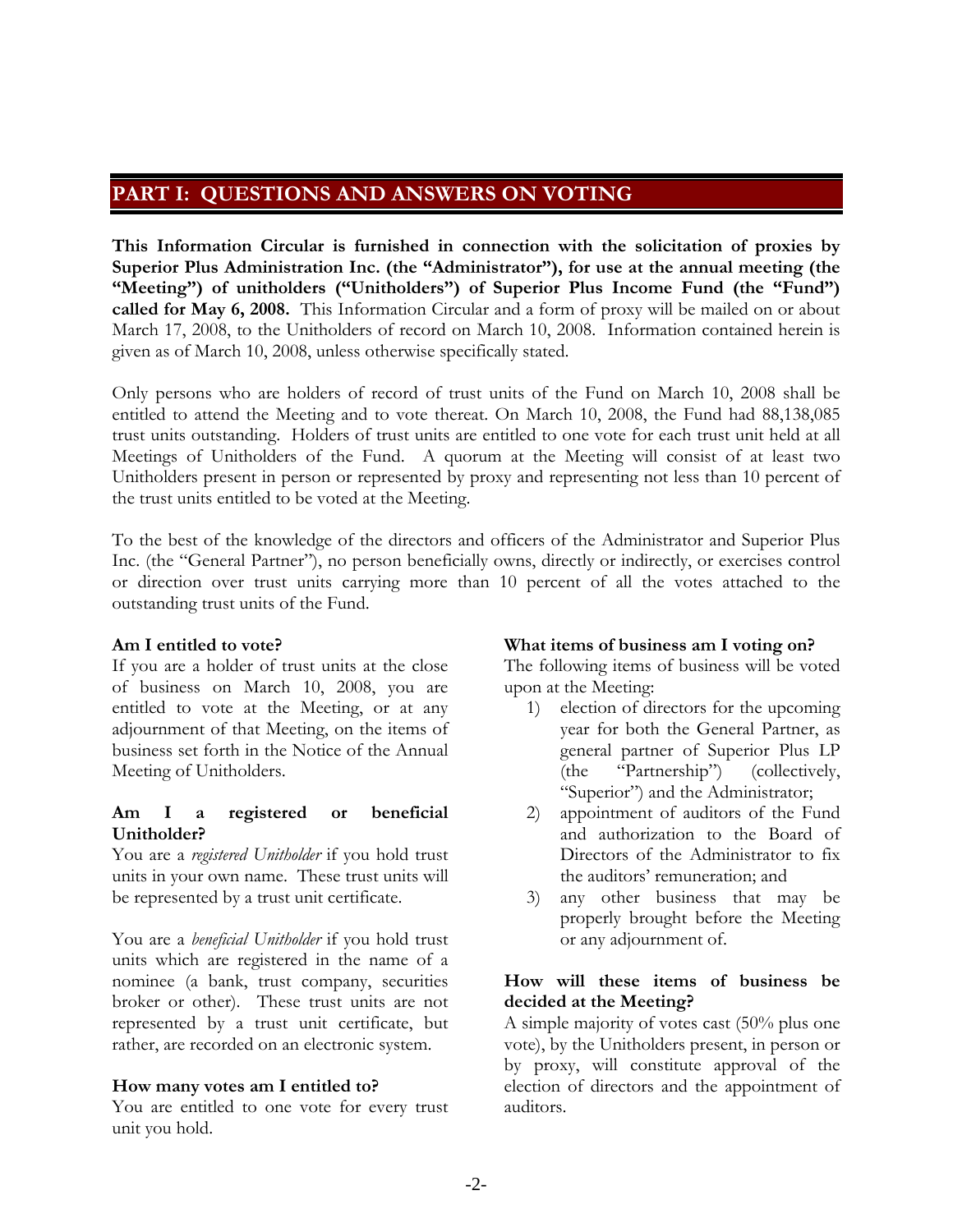# **How do I vote?**

If you are a *registered Unitholder*, you can vote in person at the Meeting or by proxy.

- 1) *To vote in person*  Do not complete and return the form of proxy but simply attend the Meeting where your vote will be taken and counted. Be sure to register with Computershare Trust Company of Canada ("Computershare"), the Corporation's transfer agent and registrar, when you arrive at the Meeting.
- 2) *To vote by proxy*  You can convey your voting instructions by mail, telephone, facsimile or internet and by doing so your trust units will be voted at the Meeting by Grant D. Billing or Leanne E. Likness, who are the appointees set forth in the form of proxy. Instructions as to how to convey your voting instructions by any of these means are set forth on the back of the form of proxy and should be carefully followed.

# **Your voting instructions must be received by 2:00 p.m. (MST) on Friday, May 2, 2008**.

If you are a *beneficial Unitholder*, your trust units will likely be registered under the name of your broker or an agent of that broker. In Canada, the vast majority of such trust units are registered under the name of CDS & Co. (the registration name for CDS Clearing and Depository Services Inc.), which acts as nominee for many Canadian brokerage firms. Trust units held by brokers or their nominees can only be voted (for or against resolutions) upon the instructions of the beneficial Unitholder. Without specific instructions, the broker/nominees are prohibited from voting trust units for their clients. The Fund does not know for whose benefit the trust units registered in the name of CDS & Co. are held.

Applicable regulatory policy requires intermediaries/brokers to seek voting instructions from beneficial Unitholders in advance of unitholders' meetings. Every intermediary/broker has its own mailing procedures and provides its own return instructions, which should be carefully followed by beneficial Unitholders in order to ensure that their trust units are voted at the Meeting. Often, the form of proxy supplied to a beneficial Unitholder by its broker is identical to the form of proxy provided to registered Unitholders; however, its purpose is limited to instructing the registered Unitholder (the nominee) on how to vote on behalf of the beneficial Unitholder. The majority of brokers now delegate responsibility for obtaining instructions from clients to Broadridge Financial Solutions, Inc. ("Broadridge"). Broadridge typically mails a Voting Instruction Form in lieu of the form of proxy. The beneficial Unitholder is requested to complete and return the Voting Instruction Form to them by mail or facsimile. Alternatively, the beneficial Unitholder can follow specific telephone or other voting procedures to vote the trust units held by the beneficial Unitholder. Broadridge then tabulates the results of all instructions received and provides appropriate instructions respecting the voting of trust units to be represented at the Meeting. A beneficial Unitholder receiving a Voting Instruction Form from Broadridge cannot use that Voting Instruction Form to vote trust units directly at the Meeting as the Voting Instruction Form must be returned as directed by Broadridge, or the alternate voting procedures must be completed, well in advance of the Meeting in order to have the trust units voted.

# **As a beneficial Unitholder can I vote in person at the Meeting?**

Yes, however, the Administrator does not have the names of the beneficial Unitholders. As such, if you attend the Meeting, you must ensure that your nominee has appointed you as proxyholder. To be appointed, you should insert your own name in the space provided on the Voting Instruction Form provided to you by your nominee and carefully follow the instructions provided. Do not otherwise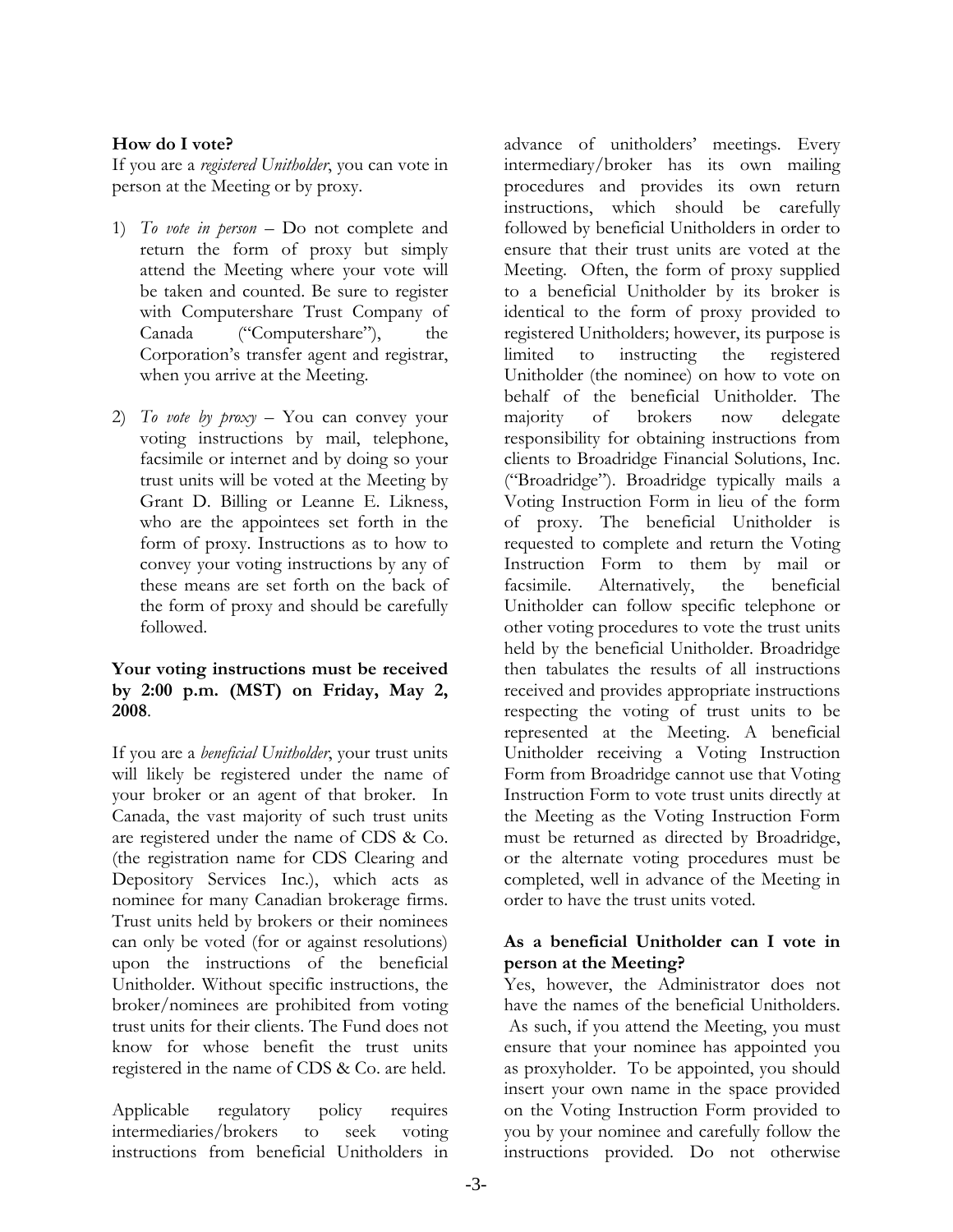complete the form. This will allow you to attend the Meeting and vote your trust units in person. Be sure to register with Computershare when you arrive at the Meeting.

# **Can I appoint someone other than the management nominees, Grant D. Billing and Leanne E. Likness, to act as my proxyholder at the Meeting?**

Each of the persons named in the enclosed form of proxy to represent Unitholders at the Meeting is a director or officer of the Administrator and the General Partner. **Each Unitholder has the right to appoint some other person to represent him/her at the Meeting and may exercise this right by inserting such other person's name in the blank space provided in the enclosed form of proxy or by completing another form of proxy.** A person so appointed to represent a Unitholder at the Meeting need not be a Unitholder.

# **Who is soliciting my proxy?**

The Administrator is soliciting your proxy and the cost of this solicitation will be borne by the Administrator. It is expected that the solicitation of proxies from the Unitholders for use at the Meeting will be primarily by mail, but proxies may also be solicited personally by the directors and officers of the Administrator or Superior.

# **How will my proxy be voted?**

On any ballot that may be called for at the Meeting, all trust units in respect of which the persons named in the enclosed form of proxy have been appointed to act will be voted or withheld from voting in accordance with the specifications made in the proxy. **If a specification is not made with respect to any matter, the trust units will be voted FOR the election of ten directors as specified in this Information Circular and FOR the appointment of Deloitte & Touche LLP as auditors of the Fund as set forth in this Information Circular.** 

**What if there are amendments or variations to the items of business set forth in the Notice of Meeting or other matters are brought before the Meeting?**

The form of proxy confers discretionary authority upon the persons appointed with respect to amendments to the matters identified in the Notice of Meeting and with respect to any other matters which may properly come before the Meeting. The Administrator knows of no matters to come before the Meeting other than the matters identified in the Notice of Meeting. If any matters which are not known should properly come before the Meeting, the persons named in the enclosed form of proxy will vote on such matters in accordance with their best judgment.

# **Can I change my mind once I have submitted my proxy?**

Yes, you can revoke your proxy at any time before it is acted upon. As a registered Unitholder, if your proxy was submitted by facsimile or mail, you can revoke it by instrument in writing executed by you, or by your attorney authorized in writing, or if the Unitholder is a corporation, under corporate seal or by an officer or attorney duly authorized, and deposit such instrument in writing at the registered office of the Administrator. If you conveyed your voting instructions by telephone or internet, then conveying new instructions will revoke prior instructions.

Instructions can be revoked at any time up to and including 2:00 p.m. (MST) on Friday, May 2, 2008, or by depositing the revoking instrument with the Chair of the Meeting on the day of the Meeting, or any adjournment of that Meeting; or in any other manner permitted by law, including personal attendance at the Meeting, or any adjournment of that Meeting.

If an instrument of revocation is deposited with the Chair, it will not be effective with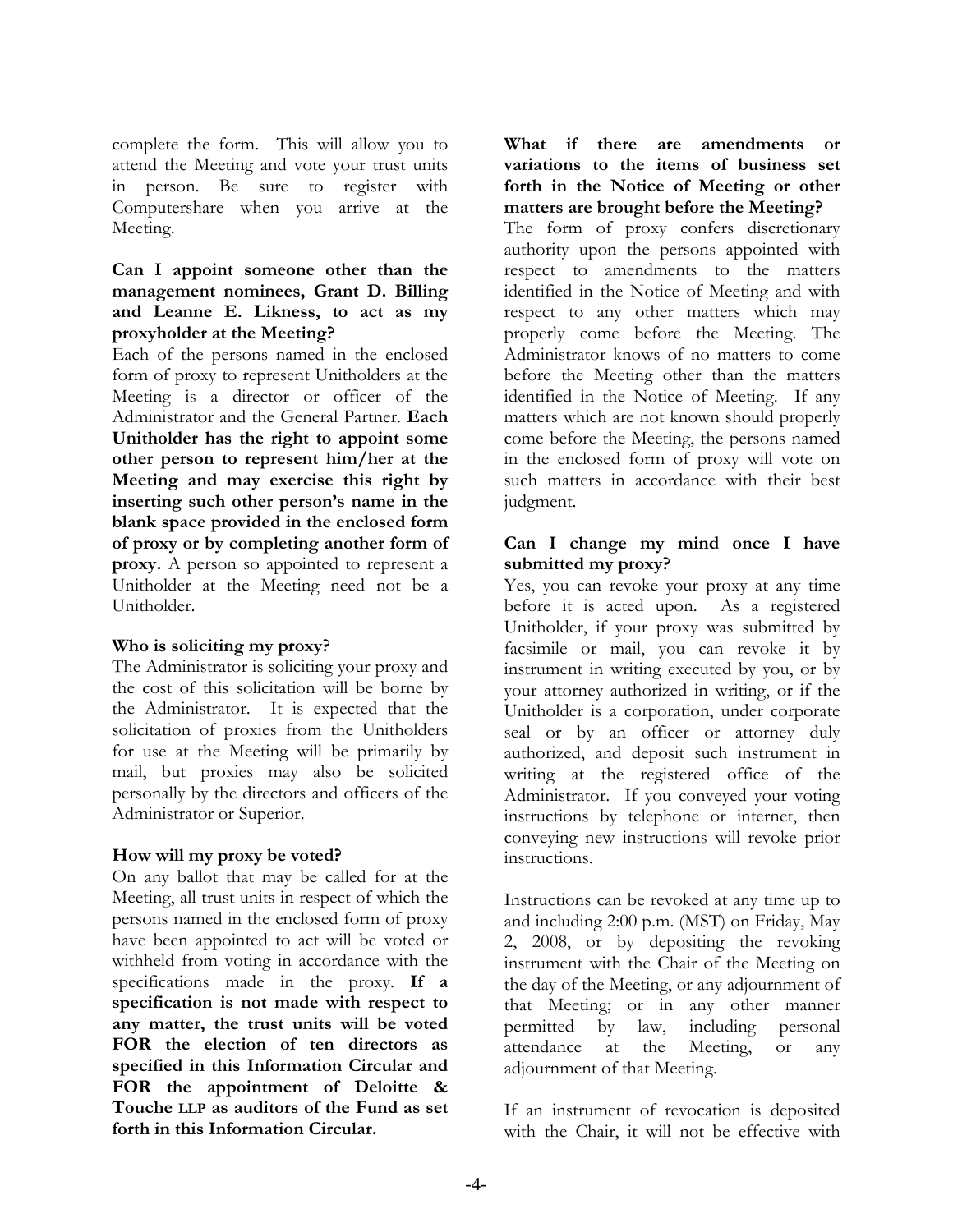respect to any item of business that has been voted upon prior to the deposit.

If you are a beneficial Unitholder, you should contact your nominee for instructions on how to revoke your proxy.

#### **Who counts the votes?**

Computershare, as the Corporation's transfer agent and registrar, who will also act as scrutineer at the Meeting

# **How are my trust units voted if a ballot is called at the Meeting on any of the items of business?**

Your trust units will be voted as you specified in your proxy. If no such specification is made, then your trust units will be voted FOR the election of directors and the appointment of auditors.

# **Who can I contact if I have any further questions on voting at the Meeting?**

You may contact Computershare, our transfer agent and registrar by telephone at (800) 564- 6253.

*All dollar amounts expressed in this Information Circular are in Canadian dollars, unless otherwise specified.*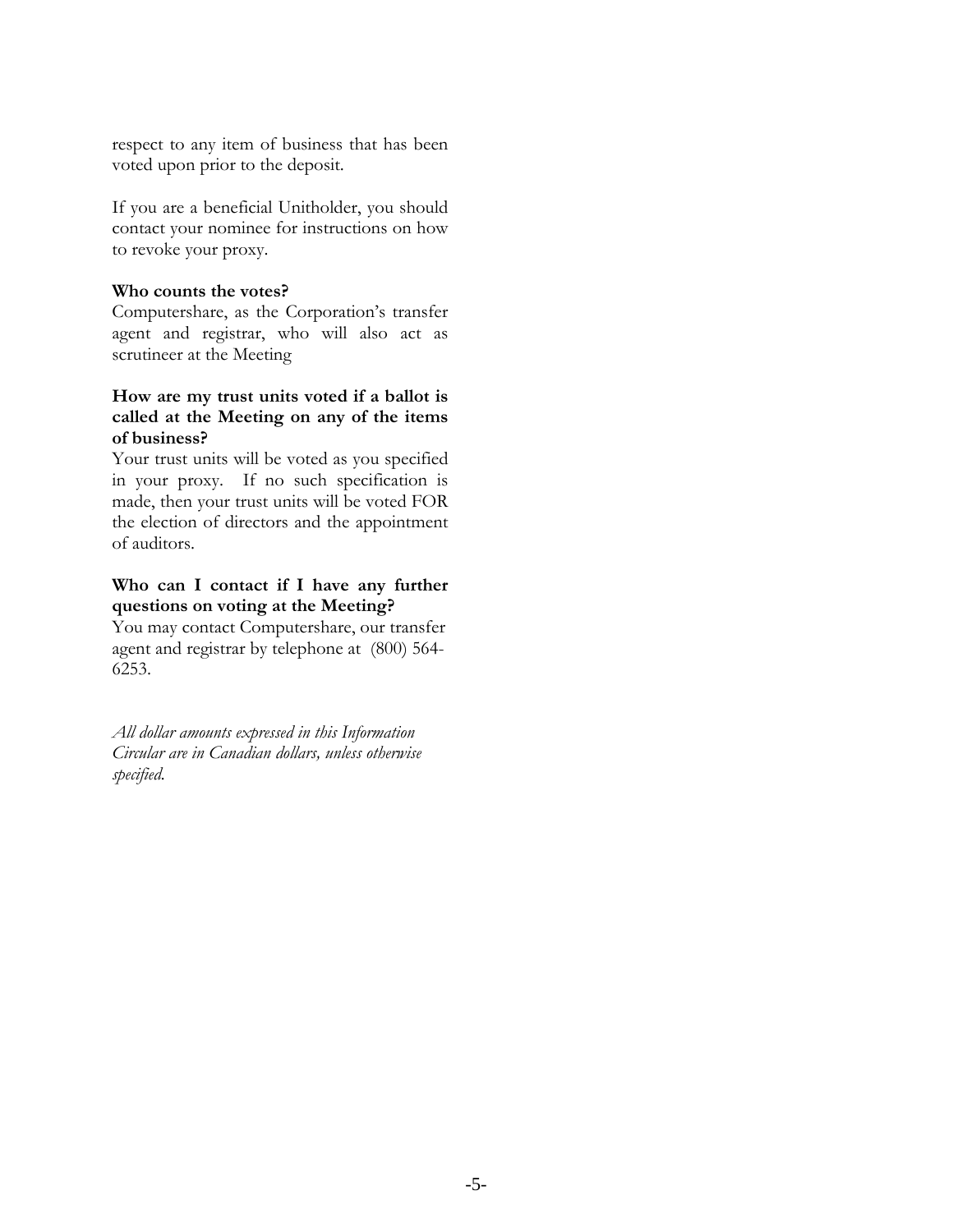# **PART II: PARTICULARS OF ITEMS TO BE VOTED UPON**

# **ITEM #1 - ELECTION OF DIRECTORS**

The Fund's business operations are conducted through a partnership between the General Partner and the Fund, as limited partner. Pursuant to the terms of the Amended and Restated Administration Agreement dated September 30, 2006, the Fund has delegated to the Administrator the exclusive authority to manage the operations and affairs of the Fund. Pursuant to the Limited Partnership Agreement dated September 17, 2006, the General Partner is responsible for the administration and management of the Partnership and has the exclusive authority to manage the business and affairs of the Partnership. As such, the Board of Directors of Superior is responsible for managing the operations and businesses of the Partnership and the Board of Directors of the Administrator is responsible for the administration of the operations and affairs of the Fund. The Boards of Directors of the Administrator and Superior (the "Boards") are currently made up of the same members, each of which members are required, in accordance with the Amended and Restated Declaration of Trust governing the Fund (the "Declaration of Trust"), to be elected by the Unitholders of the Fund.

At the Meeting, the Unitholders will be asked to elect the persons listed in the following table as directors of the Administrator and Superior. To be approved, such resolution must be passed by the affirmative votes cast by holders of more than 50% of the trust units represented in person or by proxy at the Meeting that vote on such resolution. Each of the proposed nominees has consented to be named in this Information Circular and to serve as a director of the Administrator and Superior, if elected. The Fund has no reason to believe that any proposed nominee will be unable to serve as a director, but should any such nominee become unable to do so for any reason prior to the Meeting, the persons named in the enclosed form of proxy, unless directed to withhold from voting, reserve the right to vote for other nominees in their discretion.

The names, municipalities of residence, ages, and the year each current director first became a director of Superior Plus Inc., are shown below, along with the number of trust units, restricted trust units ("RTUs") and performance trust units ("PTUs") held as at March 10, 2008. The principal occupations for the five preceding years of the directors of the Administrator and Superior are also shown.Each current director was appointed to serve until the next annual meeting or until a successor is elected or appointed.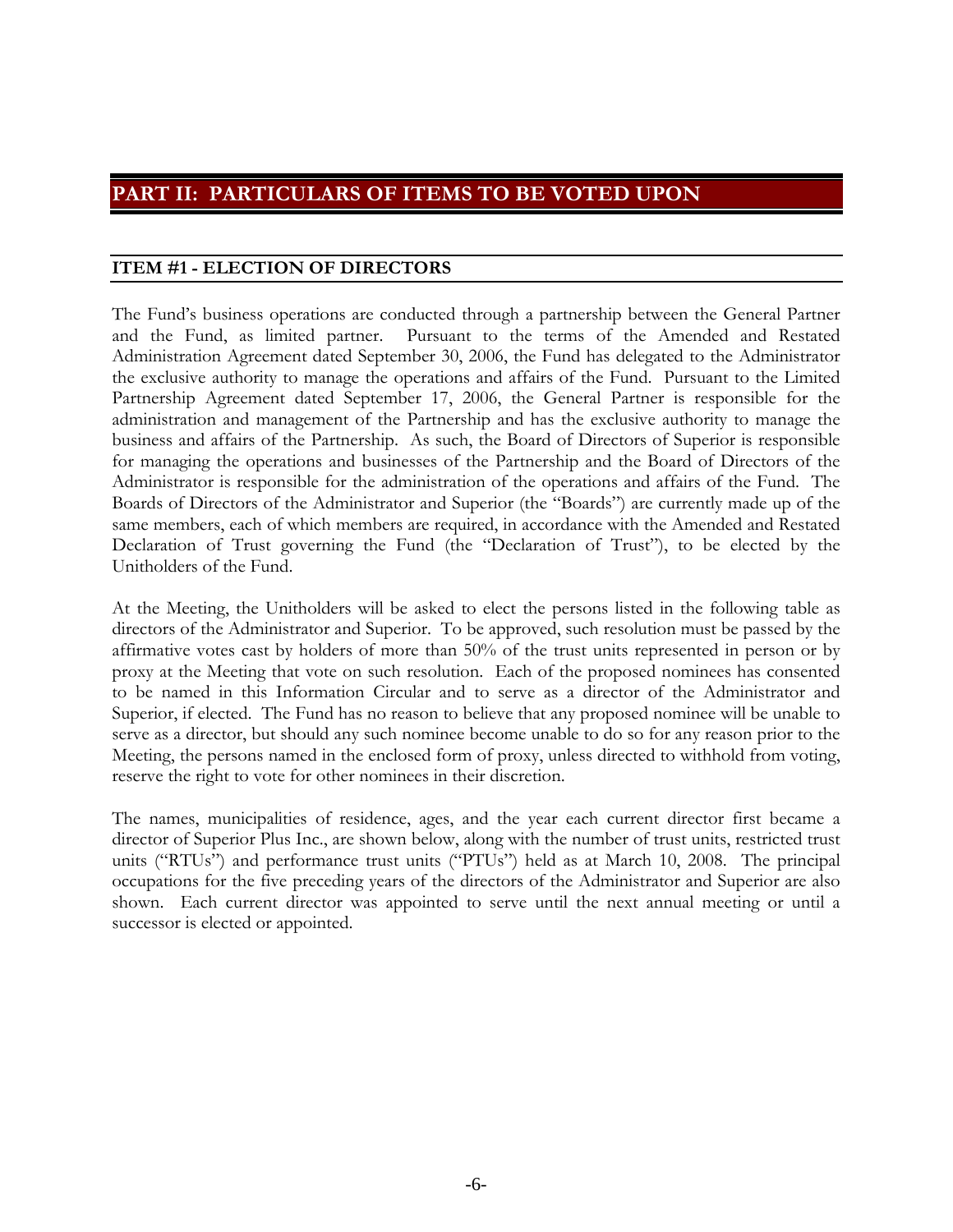# **Director Information**

| Name, City, Province<br>and Country of<br><b>Residence and Age</b>                                         | Number and<br>Value of<br>Trust Units at<br>March 10,<br>$2008$ <sup>(1)</sup> | Number and<br>Value of<br>RTUs/PTUs<br>at March 10,<br>$2008$ (2) | <b>Principal Occupation</b>                                                                                                                                                                                                                                                                                                                                                                                                                                                             |
|------------------------------------------------------------------------------------------------------------|--------------------------------------------------------------------------------|-------------------------------------------------------------------|-----------------------------------------------------------------------------------------------------------------------------------------------------------------------------------------------------------------------------------------------------------------------------------------------------------------------------------------------------------------------------------------------------------------------------------------------------------------------------------------|
| Catherine (Kay) M.<br><b>Best</b><br>Calgary, Alberta,<br>Canada<br>Age: 54<br>Director Since 2007         | Nil                                                                            | 2,236 RTUs<br>\$30,432                                            | Ms. Best has served as Executive Vice-President, Risk<br>Management and Chief Financial Officer of the Calgary<br>Health Region since 2000. Prior to that, Ms. Best was a<br>partner with Ernst & Young in Calgary.                                                                                                                                                                                                                                                                     |
| Grant D. Billing <sup>(3)(11)</sup><br>Calgary, Alberta,<br>Canada<br>Age: 56<br>Director Since 1994       | 1,791,997<br>\$24,389,079                                                      | 137,811 RTUs<br>\$1,875,608<br>137,060 PTUs(4)<br>\$1,865,387     | Mr. Billing is the Chairman and Chief Executive Officer<br>of Superior. Prior to his current position, Mr. Billing was<br>the Executive Chairman of Superior, since 1998.                                                                                                                                                                                                                                                                                                               |
| Robert J. Engbloom <sup>(5)</sup><br>(11)<br>Calgary, Alberta,<br>Canada<br>Age: 57<br>Director Since 1996 | 17,010<br>\$231,506                                                            | 5,176 RTUs<br>\$70,445                                            | Mr. Engbloom has been a partner of Macleod Dixon LLP<br>since 1999.                                                                                                                                                                                                                                                                                                                                                                                                                     |
| Randall J. Findlay<br>Calgary, Alberta,<br>Canada<br>Age: 57<br>Director Since 2007                        | 10,000<br>\$136,100                                                            | 3,241 RTUs<br>\$44,110                                            | Mr. Findlay is a corporate director. Mr. Findlay was the<br>President of Provident Energy Ltd. from 2001 until his<br>retirement in 2006.                                                                                                                                                                                                                                                                                                                                               |
| Norman R. Gish (6)(11)<br>Calgary, Alberta,<br>Canada<br>Age: 72<br>Director Since 2003                    | 28,910<br>\$393,465                                                            | 5,176 RTUs<br>\$70,445                                            | Mr. Gish is a corporate director and independent<br>businessman. Prior thereto, he was President of Gish<br>Consulting Inc., energy consultants. From 1999 to 2001,<br>Mr. Gish served as Chairman, President and Chief<br>Executive Officer of Alliance Pipeline Ltd. and Aux Sable<br>Liquid Products Inc.<br>Mr. Gish served as a trustee of the Fund from September<br>2000 to October 2003 and as Chairman of ICG Propane<br>Inc., a predecessor entity to Superior, from December |
| Peter A.W. Green (7)<br>(11)<br>Campbellville, Ontario,                                                    | 10,466<br>\$142,442                                                            | 5,176 RTUs<br>\$70,445                                            | 1998 to September 2000.<br>Mr. Green is currently Chairman of the Frog Hollow<br>Group Inc. (international business advisors), as well as<br>Chairman of Patheon Inc. (a global pharmaceutical                                                                                                                                                                                                                                                                                          |
| Canada<br>Age: 70<br>Director Since 1996                                                                   |                                                                                |                                                                   | company).<br>Mr. Green was appointed Lead Director of Superior on<br>August 11, 2003.                                                                                                                                                                                                                                                                                                                                                                                                   |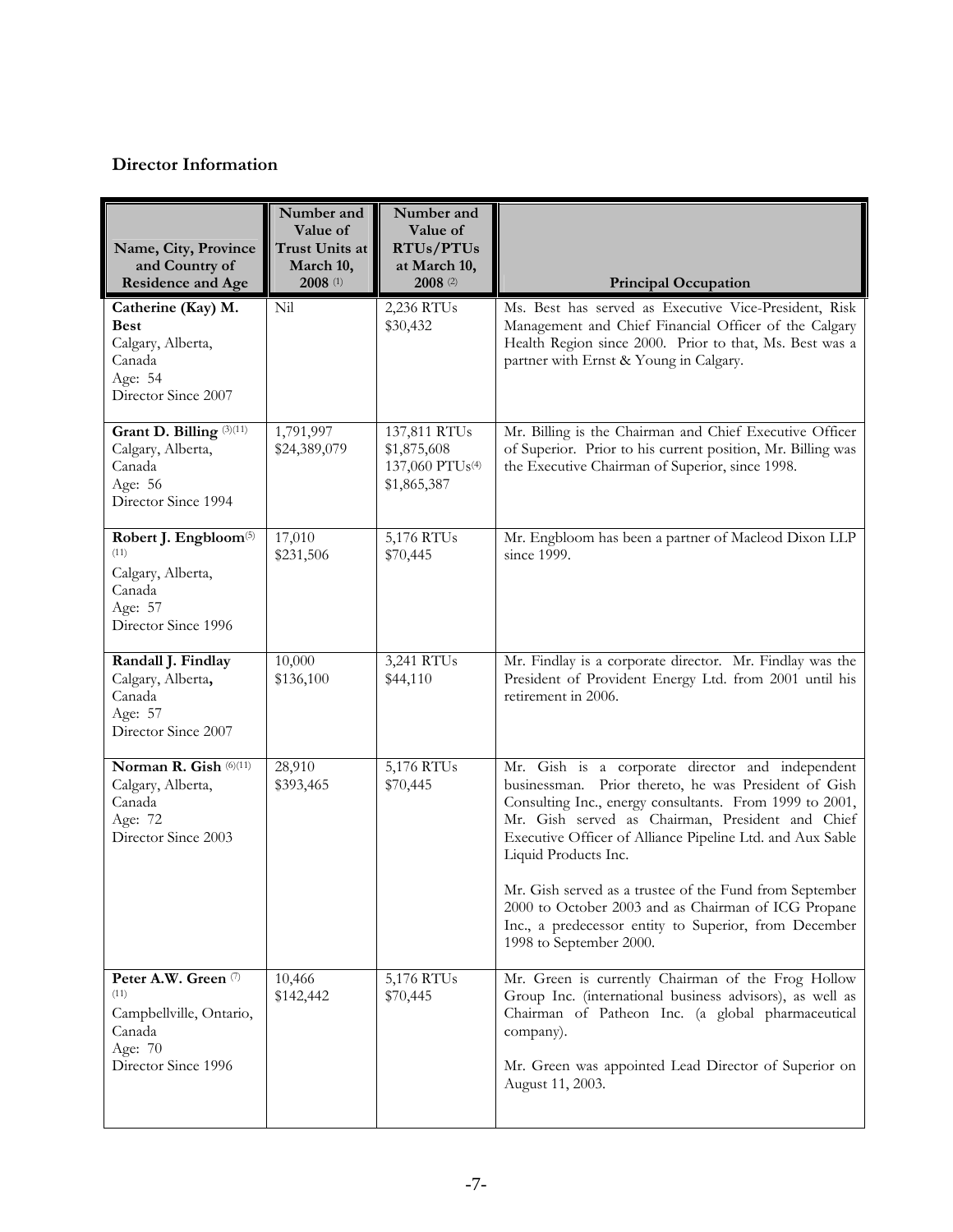| Name, City, Province<br>and Country of<br><b>Residence and Age</b>                                                                                   | Number and<br>Value of<br>Trust Units at<br>March 10,<br>$2008$ <sup>(1)</sup> | Number and<br>Value of<br>RTUs/PTUs<br>at March 10,<br>$2008$ <sup>(2)</sup> | <b>Principal Occupation</b>                                                                                                                                                                                                                                                                                                                                                                                                                                                                    |
|------------------------------------------------------------------------------------------------------------------------------------------------------|--------------------------------------------------------------------------------|------------------------------------------------------------------------------|------------------------------------------------------------------------------------------------------------------------------------------------------------------------------------------------------------------------------------------------------------------------------------------------------------------------------------------------------------------------------------------------------------------------------------------------------------------------------------------------|
| James S.A.<br>MacDonald <sup>(8)(11)</sup><br>Toronto, Ontario,<br>Canada<br>Age: 62<br>Director Since 2000<br>(also May, 1998 to<br>December, 1998) | 151,889<br>\$2,067,209                                                         | 5,176 RTUs<br>\$70,445                                                       | Mr. MacDonald is currently Chairman and a Managing<br>Partner of Enterprise Capital Management Inc., an<br>investment management company.                                                                                                                                                                                                                                                                                                                                                      |
| Walentin (Val)<br>Mirosh<br>Calgary, Alberta,<br>Canada<br>Age: 62<br>Director Since 2007                                                            | Nil                                                                            | 3,241 RTUs<br>\$44,110                                                       | Since 2003, Mr. Mirosh has been Vice-President of<br>NOVA Chemicals Corp., a producer and marketer of<br>ethylene, polyethylene and styrenics. Mr. Mirosh also<br>currently serves as President of Nova Chemicals<br>Olefins/Feedstocks. Also current director of the Energy<br>Council of Canada and Co-Chairman of the Advisory<br>Council to the Faculty of Social Sciences, University of<br>Calgary. From 2001 to 2003, Mr. Mirosh was a partner at<br>the law firm of Macleod Dixon LLP. |
| David P. Smith (9)(11)<br>Toronto, Ontario,<br>Canada<br>Age: 49<br>Director Since 1998                                                              | 29,137<br>\$396,555                                                            | 5,176 RTUs<br>\$70,445                                                       | Mr. Smith is currently Managing Partner of Enterprise<br>Capital Management Inc., an investment management<br>company.                                                                                                                                                                                                                                                                                                                                                                         |
| Peter Valentine (10)(11)<br>Calgary, Alberta,<br>Canada<br>Age: 71<br>Director Since 2004                                                            | 1,829<br>\$24,893                                                              | 5,176 RTUs<br>\$70,445                                                       | Mr. Valentine currently serves as a corporate director and<br>consultant. For five years ending in 2007, he was Senior<br>Advisor to the President and CEO of the Calgary Health<br>Region, a health care organization, as well as Senior<br>Advisor to the Dean of Medicine, University of Calgary.<br>Mr. Valentine served as the Auditor General of Alberta<br>for a seven year period from 1995 to 2002.                                                                                   |

- (1) As of March 10, 2008 the directors as a group owned, directly or indirectly, 2,041,238 trust units of the Fund, representing approximately 2.3% of the outstanding trust units. The information as to the ownership or control or direction of trust units, not being within the knowledge of the Administrator or the Fund, has been furnished by the directors and nominees individually. The value of the trust units is the sum of the number of trust units owned as at March 10, 2008 multiplied by the closing market price of the trust units on the Toronto Stock Exchange "TSX" as at March 10, 2008 (\$13.61).
- (2) All RTUs and PTUs were granted under Superior's Long Term Incentive Plan (the "LTIP") established in 2006. For details on the LTIP and the terms of RTUs and PTUs see "Director Remuneration", "Total LTIP Granted by Superior Plus and Business Units", "SAR Grants During The Most Recently Completed Financial Year" and "Long Term Incentive Plan Awards" in this Information Circular. The value of the RTUs is the sum of the number of RTUs owned as at March 10, 2008 (after accounting for the notional reinvestment of distributions since the date of grant) multiplied by the closing market price of the trust units on the TSX as at March 10, 2008 (\$13.61).
- (3) Mr. Billing also owns \$1,000,000 of convertible debentures and 250,000 options to purchase trust units.
- (4) The value of Mr. Billing's PTUs, as disclosed in the above table, is the sum of the number of PTUs granted, in addition to the notional reinvestment of distributions since the date of grant, multiplied by the closing market price of the trust units on the TSX at March 10, 2008 (\$13.61), and assumes a performance multiplier of 1. The value of PTUs upon actual vesting is dependent on both the market price of the trust units as at the vesting date, as well as a performance multiplier which is calculated in reference to the total return of the trust units relative to a peer group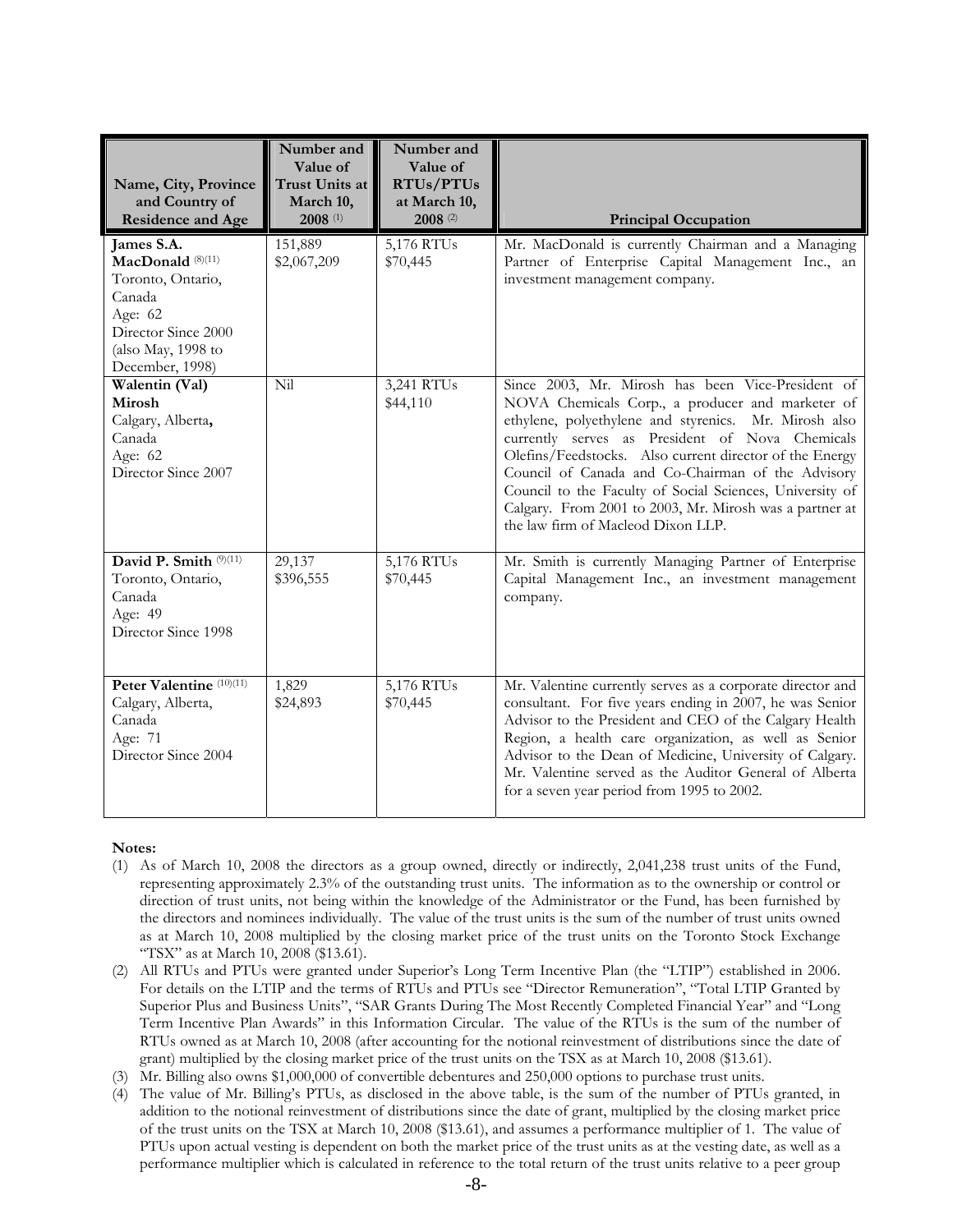during the three-year vesting period and can vary from 0 to 2. Therefore, the value of the PTUs as stated in this Information Circular may vary significantly over the respective vesting period.

- (5) Mr. Engbloom also owns 30,000 options to purchase trust units.
- (6) Mr. Gish also owns \$60,000 of convertible debentures and 20,000 options to purchase trust units.
- (7) Mr. Green also owns 30,000 options to purchase trust units. Mr. Green has been appointed as a director and officer of companies that have financial difficulties to assist such companies with financial restructuring, proposals or compromise arrangements. In this capacity, Mr. Green was appointed a director of Phillip Services Corp. which made a proposal under chapter 11 of the U.S. Bankruptcy Code and the *Companies Creditors' Arrangement Act* (Canada) in 1999 and briefly became the Chairman and Chief Executive Officer of Norigen Inc. which went into receivership in August, 2001.
- (8) Mr. MacDonald also owns 54,382 warrants and 30,000 options to purchase trust units.
- (9) Mr. Smith also owns 3,298 warrants and 30,000 options to purchase trust units.
- (10) Mr. Valentine also owns 20,000 options to purchase trust units.
- (11) No option grants are currently "in-the-money". The exercise prices of options currently outstanding to directors are in the range of \$19.65-\$32.19 and the weighted average exercise price of all outstanding options is \$23.87.

#### **Director Trust Unit Ownership Requirements**

Effective March 6, 2007, Superior adopted trust unit ownership guidelines for its independent directors. Independent directors are required to own trust units and RTUs equivalent to three years' Board annual retainer fees (currently \$30,000 per year). The required unitholdings must be attained no later than three years after the implementation of the trust unit ownership guidelines or the effective date of the retention of such director. As part of the ownership, each director shall own a minimum of the current retainer in trust units.

The Chairman and Chief Executive Officer (the only non-independent director) is also subject to unit ownership requirements. The Chairman and Chief Executive Officer is required to hold five times annual salary in trust units, PTUs and RTUs. As part of the ownership, the Chairman and Chief Executive Officer must hold at least one times annual salary in trust units (currently, \$600,000).

For further information on trust unit ownership requirements of the Chairman and Chief Executive Officer, the Chief Financial Officer and the Presidents of the respective businesses, please refer to page 20 of this Information Circular.

#### **Independence of Boards and Committee Members**

Director independence is determined by the Boards based on the definition of independence in National Instrument 52-110 - "Audit Committees", as amended effective June 30, 2005 (the "Audit Committee Rule"), which is incorporated by reference in National Instrument 58-101 – "Disclosure of Corporate Governance Practices" (the "Corporate Governance Rule") and National Policy 58- 201 - "Corporate Governance Guidelines".

Of the ten members of the Boards, nine are independent. Mr. Billing, Chairman and Chief Executive Officer, is a non-independent director. Mr. Green serves as Lead Director to ensure greater independence of the Boards from management.

All members of the Audit Committee, Governance and Nominating Committee, and the Compensation Committee are independent. All members of the Audit Committee are independent under additional regulatory requirements for audit committee members.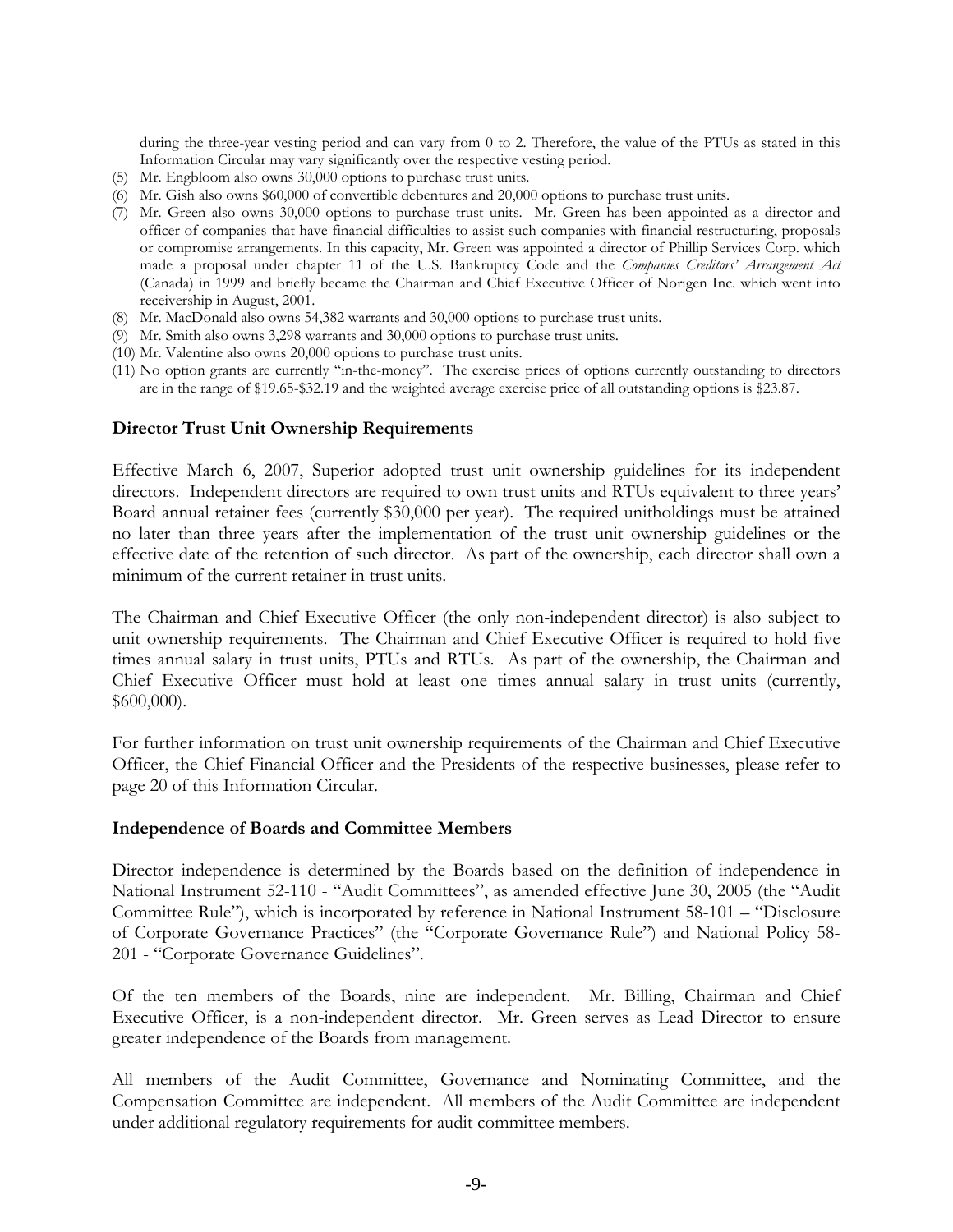|                          |            | Independent | Audit             | Governance                                    | Compensation             |
|--------------------------|------------|-------------|-------------------|-----------------------------------------------|--------------------------|
| Director                 | <b>Yes</b> | No          | $Committee^{(2)}$ | and<br>Nominating<br>Committee <sup>(2)</sup> | Committee <sup>(3)</sup> |
| Catherine (Kay) M.       | ✓          |             |                   |                                               |                          |
| <b>Best</b>              |            |             |                   |                                               |                          |
| Grant D. Billing         |            | ✓           |                   |                                               |                          |
| Chairman and Chief       |            |             |                   |                                               |                          |
| <b>Executive Officer</b> |            |             |                   |                                               |                          |
| Robert J. Engbloom,      | ✓          |             |                   |                                               |                          |
| Q.C. <sup>(1)</sup>      |            |             |                   |                                               |                          |
| Randall J. Findlay       |            |             |                   |                                               |                          |
| Norman R. Gish           |            |             |                   |                                               | Chair                    |
| Peter A.W. Green         |            |             |                   | Chair                                         |                          |
| Lead Director            |            |             |                   |                                               |                          |
| James S.A. MacDonald     | ✓          |             |                   |                                               |                          |
| Walentin (Val) Mirosh    | ✓          |             |                   |                                               |                          |
| David P. Smith           |            |             | Chair             |                                               |                          |
| Peter Valentine          |            |             |                   |                                               |                          |

- (1) The Board has considered the circumstances of Mr. Engbloom, a partner in a law firm that provides legal services to Superior and the Fund and has determined that he meets the independence requirements of the Corporate Governance Rule, other than for purposes of membership on the Audit Committee.
- (2) Committee of the Board of the Administrator.
- (3) Committee of the Board of Superior.
- (4) Neither the Administrator nor Superior has an Executive Committee.

#### **Advisory Committees**

In August, 2006, Superior formed Advisory Committees for each of the four businesses. The Advisory Committees are composed of two independent directors, senior corporate management and one President of another business. The Advisory Committees were formed with the intent of allowing for more detailed operational reviews at the different business levels which would result in a more focused strategic review at the Board level. Although not formal Board committees, the Advisory Committee structure provides the directors with additional time to address business opportunities, risks, strategies and challenges and allows the members of the Committee to provide advice where appropriate and act as the sounding board prior to bringing strategic matters and initiatives to the Boards. Membership rotation for the Advisory Committees occurs from time to time in order to provide each Board member with maximum exposure to each of the businesses of Superior.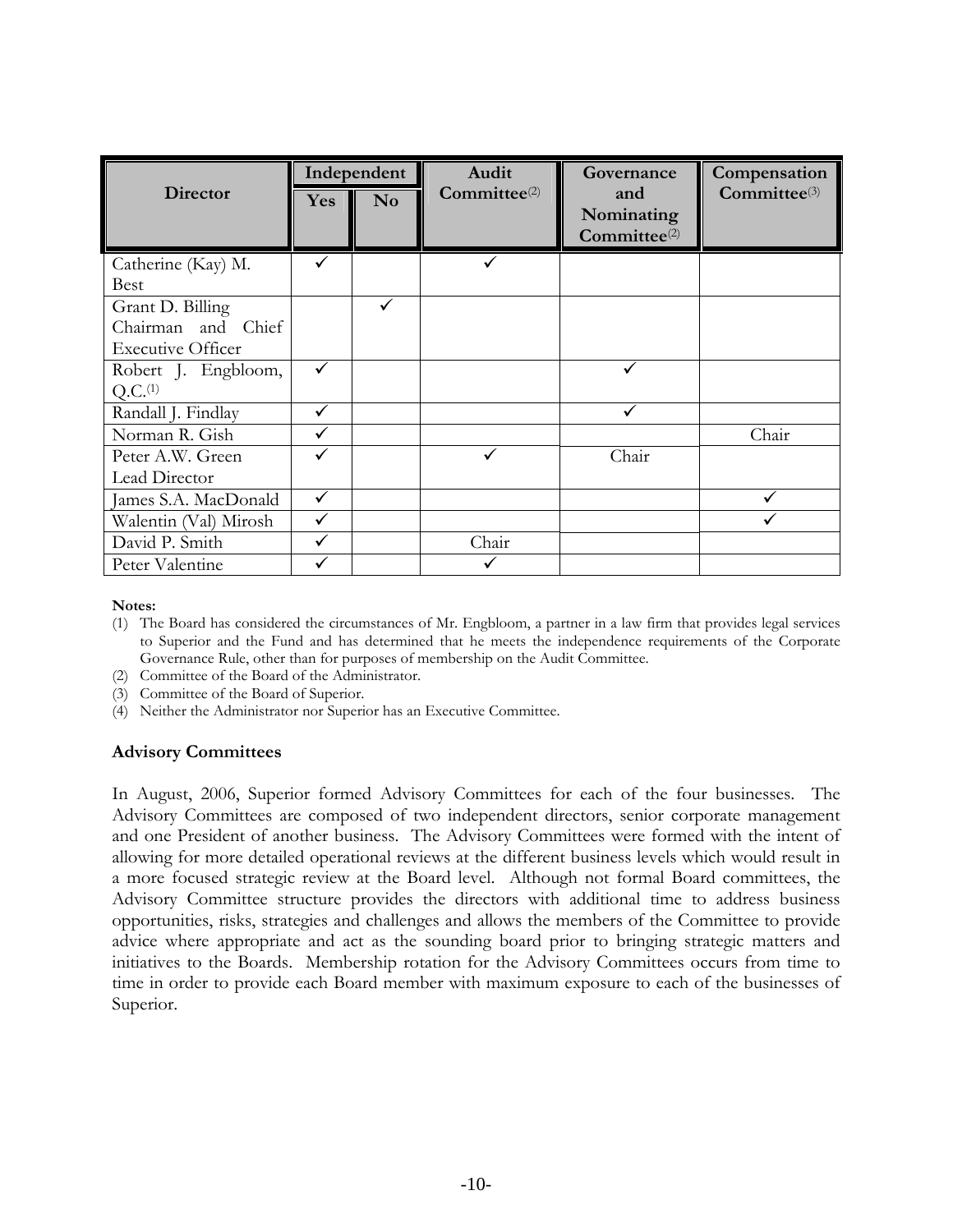# **Other Public Company Directorships/Committee Appointments**

| <b>Director</b>                         | <b>Other Public</b><br><b>Company Directorships</b>           | <b>Committee Appointments</b>                                                  |
|-----------------------------------------|---------------------------------------------------------------|--------------------------------------------------------------------------------|
| Catherine (Kay) M. Best                 | Canadian Natural Resources                                    | Chair of Audit Committee and Member of                                         |
|                                         | Limited                                                       | Compensation Committee                                                         |
|                                         | Enbridge Income Fund                                          | Chair of Audit Committee                                                       |
| Grant D. Billing                        | Provident Energy Ltd.                                         | Member of Governance and Human Resources<br>Committee                          |
|                                         | BreitBurn Energy Partners L.P.                                | Member of Compensation Committee                                               |
| Robert J. Engbloom, Q.C. <sup>(1)</sup> | None                                                          | None                                                                           |
| Randall J. Findlay                      | Provident Energy Ltd.                                         | Member of Reserves, Operations, Environmental,<br>Health and Safety Committee  |
|                                         | BreitBurn Energy Partners L.P.                                | Board Chair<br>Member of Compensation Committee                                |
|                                         | Canadian Helicopters Income Trust                             | Vice-Chair of Board<br>Member of Governance and Compensation<br>Committees     |
|                                         | Pembina Pipeline Corporation                                  | Chair of Human Resources and Compensation<br>Committee                         |
| Norman R. Gish                          | Provident Energy Ltd.                                         | Member of Corporate Governance Committee                                       |
|                                         | Railpower Technologies Corp.                                  | Chairman of the Board<br>Member of Governance and Human Resources<br>Committee |
| Peter A.W. Green                        | Patheon Inc.                                                  | Chairman of the Board                                                          |
|                                         | Gore Mutual Insurance Company <sup>(2)</sup>                  | Chair of Investment Committee<br>Member of Audit Committee                     |
| James S.A. MacDonald                    | MDS Inc.                                                      | Member of Audit Committee                                                      |
|                                         | Manitoba Telecom Inc.                                         | Member of Audit Committee                                                      |
| Walentin (Val) Mirosh                   | TC Pipeline LP                                                | Member of Audit Committee                                                      |
| David P. Smith                          | Jannock Properties Limited                                    | Member of Audit Committee                                                      |
|                                         | Creststreet Kettles Hill Windpower<br>General Partner Limited |                                                                                |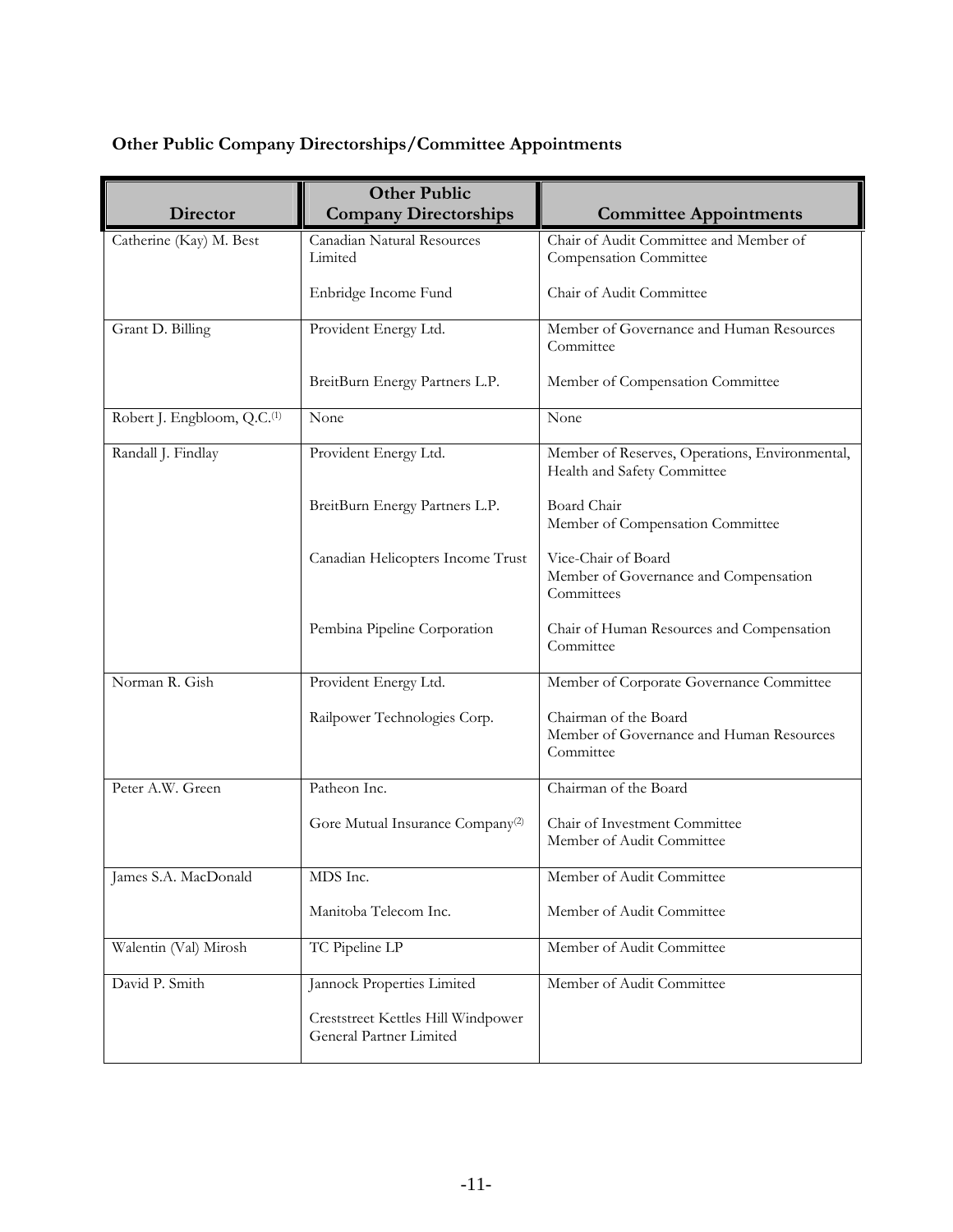| Director        | <b>Other Public</b><br><b>Company Directorships</b>                    | <b>Committee Appointments</b>                                                                                                                       |
|-----------------|------------------------------------------------------------------------|-----------------------------------------------------------------------------------------------------------------------------------------------------|
| Peter Valentine | Fording Canadian Coal Trust<br>Livingston International Income<br>Fund | Trustee<br>Member of Audit Committee<br>Member of Governance Committee<br>Trustee<br>Chair of Audit Committee<br>Member of the Governance Committee |
|                 | ResMor Trust Company <sup>(2)</sup>                                    | Chair of Audit Committee                                                                                                                            |

# Notes:<br>(1) Mr

(1) Mr. Engbloom acts as Corporate Secretary to Bow Valley Energy Ltd., CE Franklin Ltd., and Cyries Energy Inc.<br>(2) Regulated by the Office of the Superintendent of Financial Institutions; not a public issuer.

Regulated by the Office of the Superintendent of Financial Institutions; not a public issuer.

# **Board & Committee Meetings Held in 2007**

The tables below provide a summary of Board and Committee meetings held during 2007, and the director attendance relating to same. Although not committees of the Boards, the attendance of the Advisory Committee meetings has been added for informational purposes.

| Meeting                                  | <b>Total Number of</b><br><b>Meetings Held</b> |
|------------------------------------------|------------------------------------------------|
| <b>Board of Directors</b>                |                                                |
| <b>Audit Committee</b>                   |                                                |
| Governance and Nominating Committee      | 3                                              |
| <b>Compensation Committee</b>            | 3                                              |
| Superior Propane Advisory Committee      |                                                |
| <b>ERCO Worldwide Advisory Committee</b> |                                                |
| Winroc Advisory Committee                |                                                |
| Superior Energy Management Advisory      | 4                                              |
| Committee                                |                                                |

|                                        |                          | Audit<br>Committee | G&N                         | Compensation<br>Committee |                                      |
|----------------------------------------|--------------------------|--------------------|-----------------------------|---------------------------|--------------------------------------|
| <b>Director</b>                        | <b>Board</b><br>Meetings | (Chair:<br>Smith)  | Committee<br>(Chair: Green) | (Chair: Gish)             | <b>Advisory</b><br><b>Committees</b> |
| Catherine (Kay) M. Best <sup>(1)</sup> | $2$ of $2$               | $2$ of $2$         | N/A                         | N/A                       | $2$ of $2$                           |
| Grant D. Billing                       | 6 of 6                   | N/A                | N/A                         | N/A                       | $20$ of $20$                         |
| Robert J. Engbloom                     | 6 of 6                   | N/A                | 3 of 3                      | N/A                       | $5$ of $5$                           |
| Randall J. Findlay (2)                 | 5 of 5                   | N/A                | $1$ of $1$                  | N/A                       | 3 of 3                               |
| Norman R. Gish                         | 6 of 6                   | N/A                | N/A                         | 3 of 3                    | $4$ of 5                             |
| Peter A.W. Green                       | 4 of 6                   | 4 of 4             | 3 of 3                      | N/A                       | $5$ of $5$                           |
| Allan Lennox $(3)$                     | $2$ of $2$               | N/A                | N/A                         | $1$ of $1$                | $2$ of $2$                           |
| James S.A. MacDonald                   | $5$ of 6                 | N/A                | $2$ of $2$                  | 3 of 3                    | 5 of 5                               |
| Walentin (Val) Mirosh $(4)$            | 5 of 5                   | N/A                | N/A                         | $2$ of $2$                | $3$ of $3$                           |
| David P. Smith                         | 6 of 6                   | 4 of 4             | N/A                         | N/A                       | $5$ of $5$                           |
| Peter Valentine                        | 6 of 6                   | 4 of 4             | N/A                         | N/A                       | 5 of 6                               |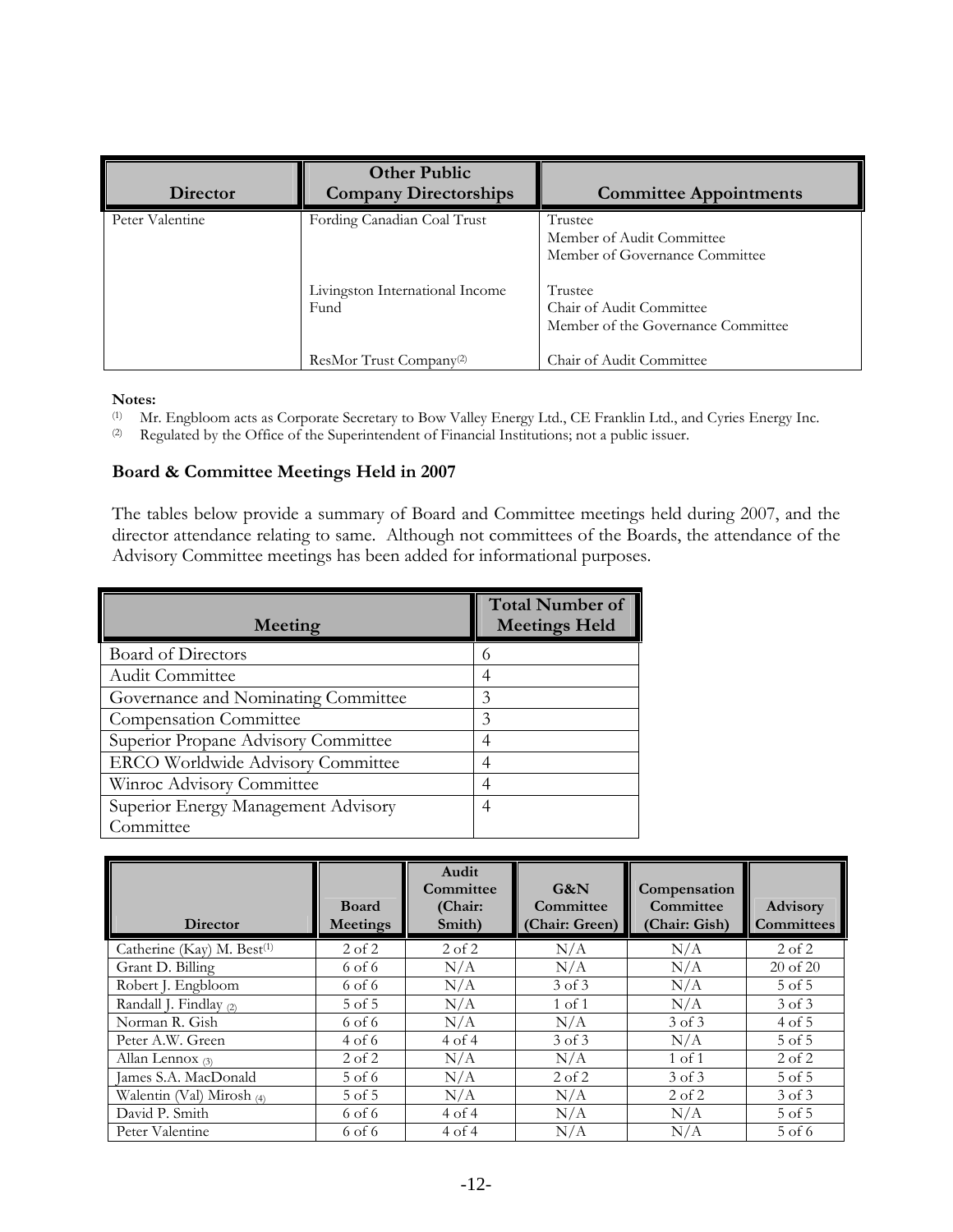- (1) Ms. Best joined the Board of Directors, effective July 1, 2007.
- (2) Mr. Findlay joined the Board of Directors, effective March 6, 2007.
- (3) Mr. Lennox retired from the Board of Directors, effective May 8, 2007.
- (4) Mr. Mirosh joined the Board of Directors, effective March 6, 2007.

### **Compensation of Directors and Trustee**

The annual compensation rates for the directors of the Administrator and Superior are set out below. In an effort to better align the Boards' compensation with similar industry fees, the Board approved an Audit Committee Chair retainer in 2007, as well as an increase to the Annual Committee retainer.

| Item                                                   | <b>Annual Compensation</b><br>until August 8, 2007 | <b>Annual Compensation</b><br>after August 8, 2007 to<br>Present |
|--------------------------------------------------------|----------------------------------------------------|------------------------------------------------------------------|
| Annual Board Retainer                                  | \$30,000                                           | \$30,000                                                         |
| Lead Director Retainer                                 | \$35,000                                           | \$35,000                                                         |
| Attendance per Board Meeting                           | \$1,500                                            | \$1,500                                                          |
| Attendance per Board Meeting (teleconference)          | \$750                                              | \$750                                                            |
| Annual Committee Retainer                              | \$3,000                                            | \$4,000                                                          |
| Annual Committee Chair Retainer (in addition to Annual | \$5,000                                            | \$5,000                                                          |
| Committee Retainer)                                    |                                                    |                                                                  |
| Annual Audit Committee Chair Retainer (in addition to  | N/A                                                | \$6,000                                                          |
| Annual Committee Retainer)                             |                                                    |                                                                  |
| Attendance per Committee Meeting (Chair)               | \$2,000                                            | \$2,000                                                          |
| Attendance per Committee Meeting (non-Chair)           | \$1,500                                            | \$1,500                                                          |
| Attendance per Committee Meeting (teleconference)      | \$750                                              | \$750                                                            |
| Annual Advisory Committee Retainer                     | \$3,000                                            | \$4,000                                                          |
| Attendance per Advisory Committee Meeting              | \$1,500                                            | \$1,500                                                          |
| Attendance per Advisory Committee Meeting              | \$750                                              | \$750                                                            |
| (teleconference)                                       |                                                    |                                                                  |

# **Director Remuneration**

The following table sets out the fees that were paid to directors and Board Committees for their participation as members of the Boards and Committees (both Board Committees and Advisory Committees) during 2007. Mr. Billing does not receive any fees with respect to director remuneration as he is considered a non-independent director. The total fees paid for 2006 and 2007 were \$677,578 and \$818,182, respectively.

In August, 2006, the Board of Superior approved the LTIP, under the terms of which directors would receive a grant of RTUs as part of their total compensation package. Directors are granted RTUs on an annual basis. Mr. Billing's LTIP grants (both with respect to RTUs and PTUs) can be found on page 25 of this Information Circular. For more information on the terms of the RTUs or the LTIP, see "Long Term Incentive Plan Awards" in this Information Circular. Director's RTU grants will be determined on an annual basis but are not guaranteed to be granted in any one year.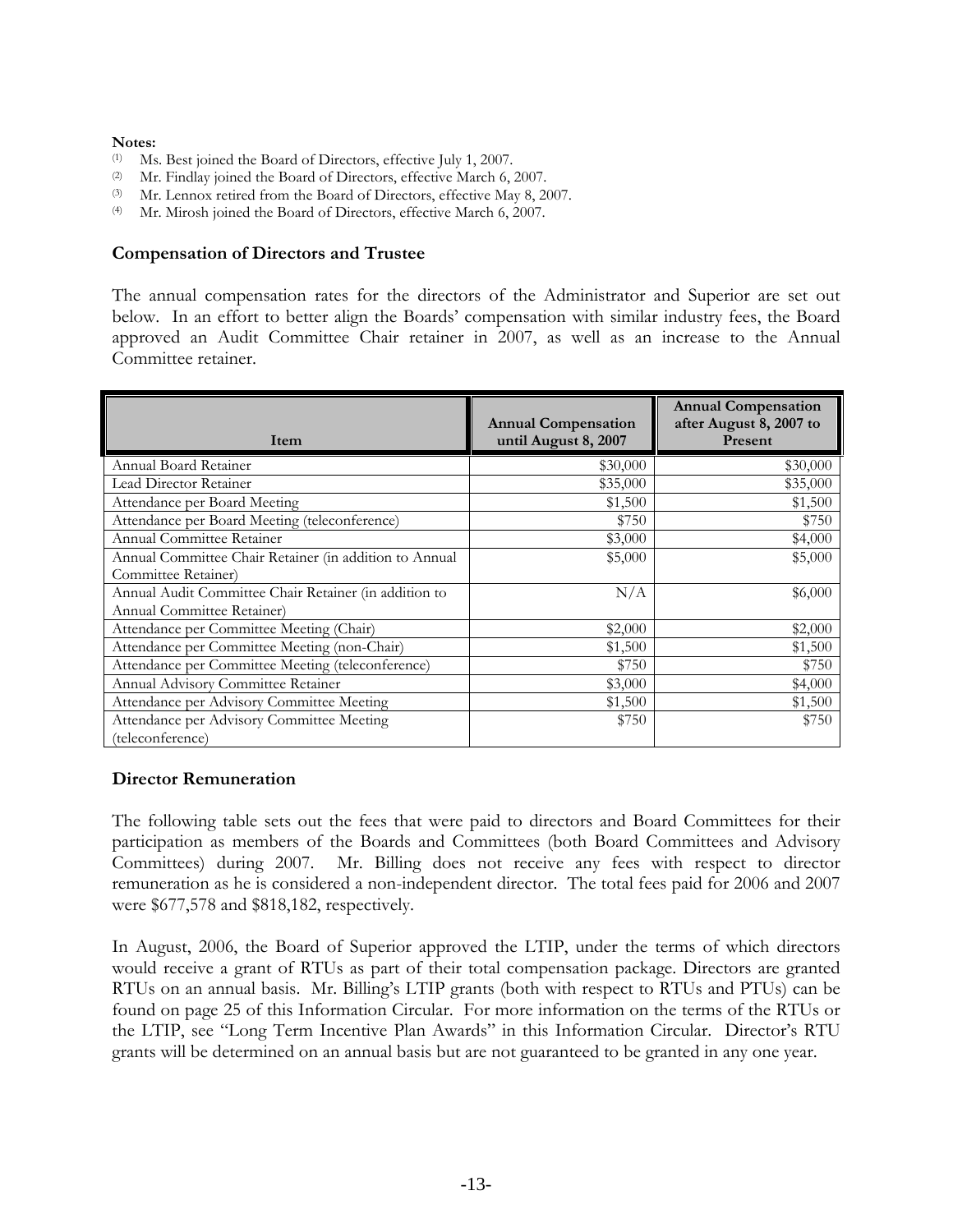| Name                    | <b>Board</b><br>/Committee<br><b>Retainers</b> | <b>Board</b><br>/Committee<br><b>Attendance Fee</b> | Number of<br><b>RTUs Granted</b> | Value of RTU <sub>s</sub><br>Granted | <b>TOTAL</b> |
|-------------------------|------------------------------------------------|-----------------------------------------------------|----------------------------------|--------------------------------------|--------------|
| Catherine (Kay) M. Best | \$18,500                                       | \$9,000                                             | 2,100                            | \$27,000                             | \$54,500     |
| Grant D. Billing        | N/A                                            | N/A                                                 | N/A                              | N/A                                  | N/A          |
| Robert J. Engbloom      | \$36,500                                       | \$21,000                                            | 2,100                            | \$27,000                             | \$84,500     |
| Randall J. Findlay      | \$27,500                                       | \$15,000                                            | $3,005^{(1)}$                    | \$38,466                             | \$80,966     |
| Norman R. Gish          | \$41,500                                       | \$20,250                                            | 2,100                            | \$27,000                             | \$88,750     |
| Peter A.W. Green        | \$79,750                                       | \$25,500                                            | 2,100                            | \$27,000                             | \$132,250    |
| Allan G. Lennox         | \$18,000                                       | \$11,000                                            | N/A                              | N/A                                  | \$29,000     |
| James S.A. MacDonald    | \$38,000                                       | \$20,750                                            | 2,100                            | \$27,000                             | \$85,750     |
| Walentin (Val) Mirosh   | \$27,500                                       | \$16,500                                            | $3,005^{(1)}$                    | \$38,466                             | \$82,466     |
| David P. Smith          | \$41,750                                       | \$24,500                                            | 2,100                            | \$27,000                             | \$93,250     |
| Peter Valentine         | \$37,250                                       | \$22,500                                            | 2,100                            | \$27,000                             | \$86,750     |
| <b>TOTAL</b>            |                                                |                                                     |                                  |                                      | \$818,182    |

(1) Directors received 2,100 RTUs on August 8, 2007. In addition to the August 8, 2007 payment, Messrs. Findlay and Mirosh each received 905 RTUs as a partial year award from the date of their Board appointment on March 6, 2007 to the regular award date of August 8, 2007.

(2) RTUs in this table are valued as at the date of grant. The grant price on August 8, 2007 was \$12.86 and the grant price on March 6, 2007 was \$12.67. Please refer to Directors' Information table on page 7 which indicates the current value of the Director RTU grants as at March 10, 2008, after accounting for the notional reinvestment of distributions since the date of grant.

Computershare Trust Company of Canada ("Computershare") was appointed the trustee of the Fund on October 7, 2003. For 2007, Computershare received an annual fee of \$12,830 for its services as trustee of the Fund.

Each director of the Boards is compensated for all reasonable out-of-pocket expenses incurred incidental to attending Board/committee meetings. For the 2007 fiscal year, \$107,198 was reimbursed to the directors for such out-of-pocket expenses.

# **Directors' and Officers' Liability Insurance**

The Administrator and the General Partner maintain directors' and officers' liability insurance for the directors and officers of the Administrator and the General Partner. Under this insurance, the insurer pays, on behalf of the Administrator, the General Partner or the Fund, for losses for which each of these entities indemnifies its directors and officers and, on behalf of such persons, for losses which are suffered during the performance of their duties, which are not indemnified by the Administrator, the General Partner or the Fund.

The Policy has an aggregate coverage limit of US\$35,000,000, subject to a corporate deductible of US\$1,000,000 for losses in which the General Partner indemnifies the directors and officers. There is no deductible for losses which are non-indemnifiable by the General Partner. In addition, Superior has excess Side A coverage of US\$10,000,000 which preserves an additional US\$10,000,000 limit of insurance for directors and officers without increasing the corporate reimbursement coverage.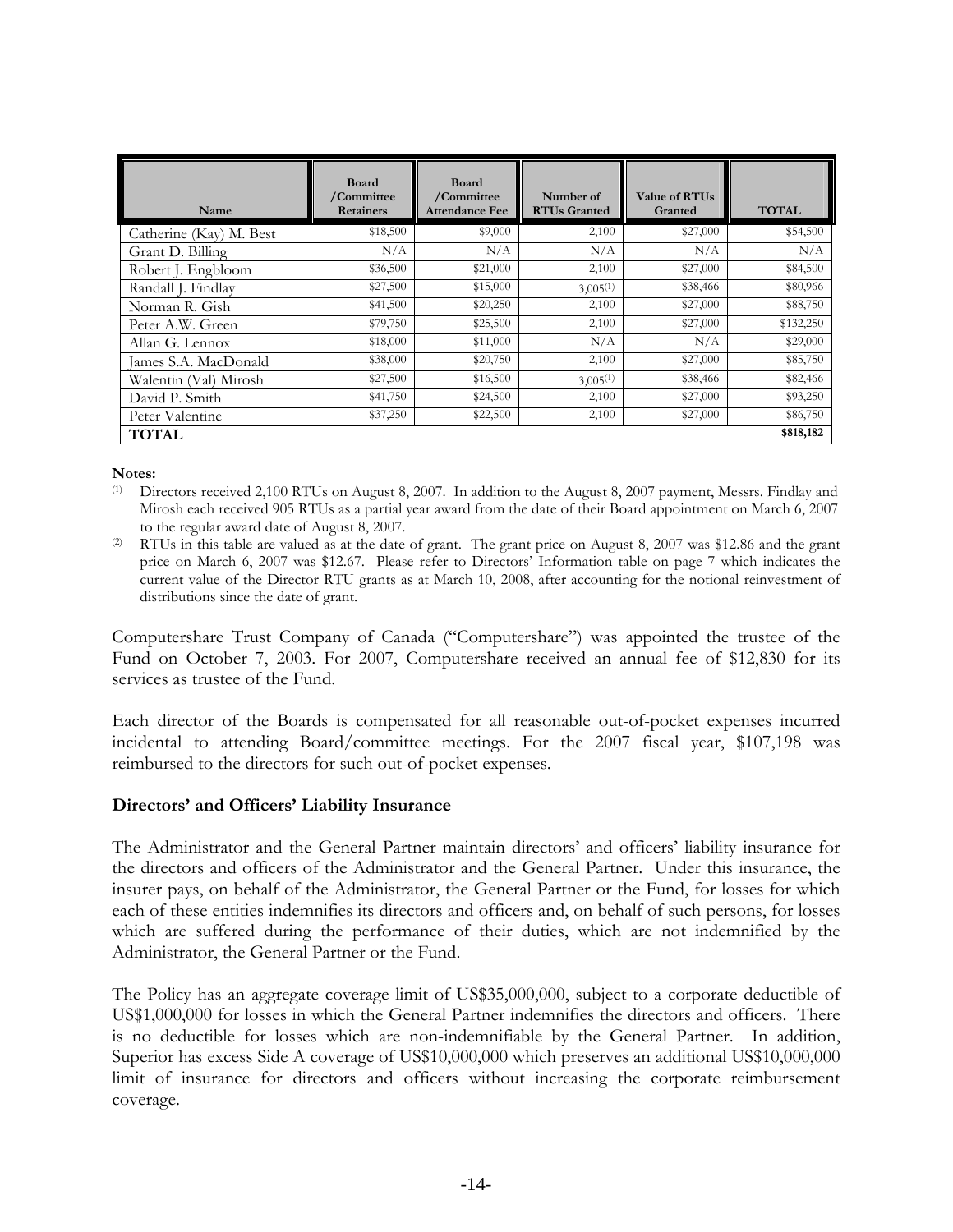The annual premium paid by the Superior in 2007 in respect of its directors and officers was US\$289,280. This premium is for a 12-month term, November 1, 2007 to November 1, 2008, to coincide with the corporate insurance program.

# **Distribution Reinvestment Program**

In 2007, the Fund implemented a Distribution Reinvestment Plan ("DRIP"). The DRIP allows participants to have their monthly cash distributions reinvested in additional units of the Fund at an effective discount of 5% of the average market price of the trust units over the five day trading period ending on the business day immediately prior to the distribution payment date. The DRIP program offers Unitholders the opportunity to steadily increase their ownership in the Fund without commissions or brokerage fees. On February 28, 2008, the Fund announced that it would be suspending the DRIP until further notice. Further information on the DRIP is posted on the Fund's website.

# **ITEM #2 – APPOINTMENT OF AUDITOR**

At the Meeting, the Unitholders will be asked to vote for the appointment of Deloitte & Touche LLP, Chartered Accountants, as the auditor of the Fund. Deloitte & Touche LLP was first appointed auditor of the Fund effective August 2, 1996. To be approved, such resolution must be passed by the affirmative votes cast by holders of more than 50% of the trust units represented in person or by proxy at the Meeting that vote on such resolution.

The audit fees payable to Deloitte & Touche LLP for the years ended December 31, 2006 and December 31, 2007 can be found on page 36 of this Information Circular.

# **PART III: STATEMENT OF EXECUTIVE COMPENSATION**

# **Composition of the Compensation Committee**

The Compensation Committee has oversight responsibility in relation to human resources, compensation and pension matters of Superior. The Compensation Committee consists of three independent directors, namely Messrs. Gish (Chair), MacDonald and Mirosh. The role of the Committee includes making recommendations to the Board of Superior with respect to executive compensation, human resources policies, as well as management succession and development. The Committee also evaluates the performance of the Chairman and Chief Executive Officer and recommends his compensation for approval by the independent directors of the Board of Superior. In addition, the Committee is responsible for conducting periodic reviews of the amount and form of directors' fees and benefits for Board and committee service in relation to time commitment, responsibilities, risks and current norms and recommends any adjustments to the Board for its consideration and decision. The mandate of the Compensation Committee is posted on the Fund's website at *www.superiorplus.com*.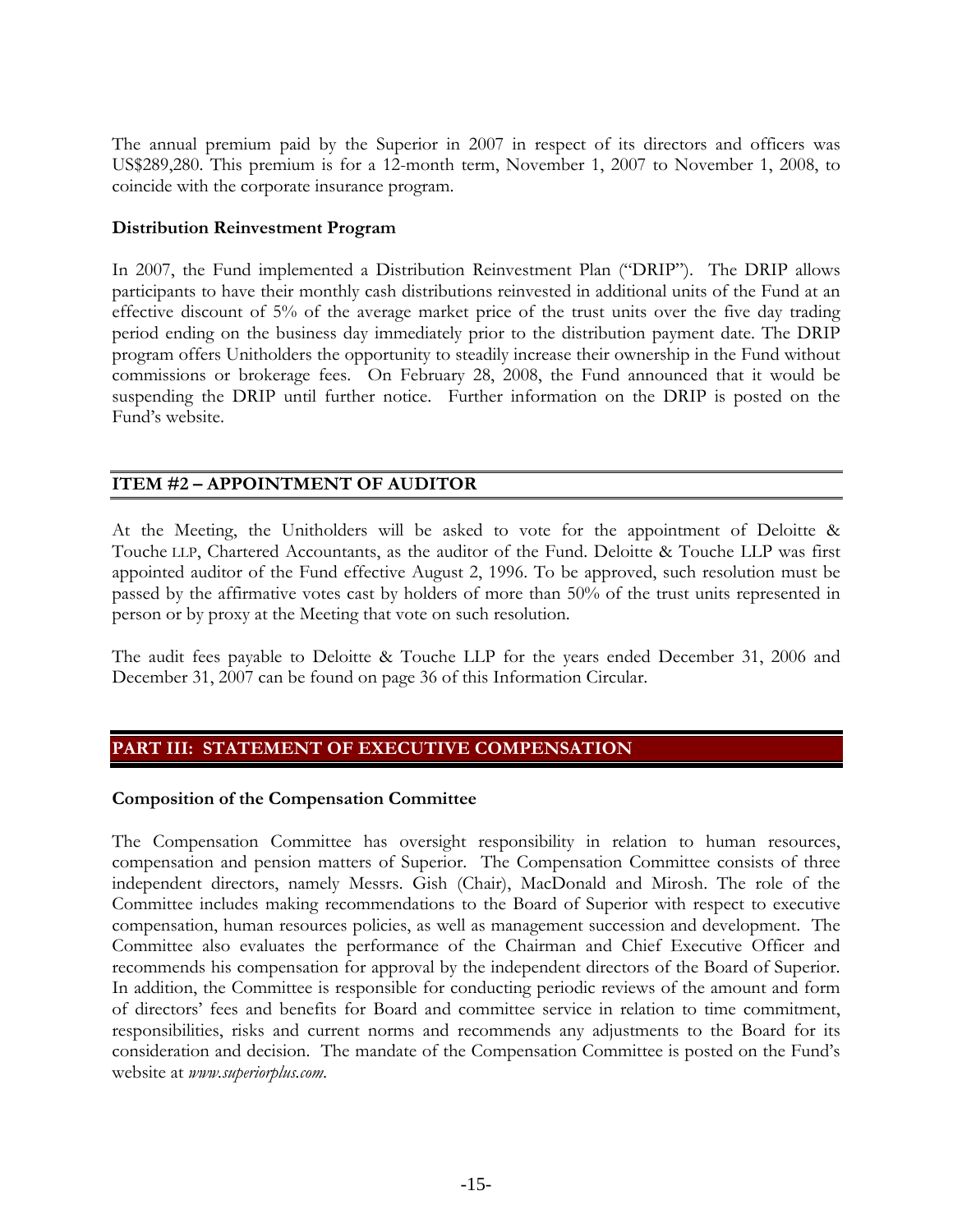# **Report on Executive Compensation**

Superior's executive compensation programs focus on rewarding performance and contributions to the achievement of corporate and divisional goals and objectives. The programs reflect a total compensation philosophy for all employees. The guiding principle is to align the employee and executive interests with those of the Unitholders of the Fund. To this end, compensation programs are competitive and market-based within the industries from which Superior recruits, and base salaries and benefits are targeted at the median. Incentive programs act as the lever that enables executives and employees to be compensated above that level. The incentive programs are designed to reward performance at the Superior level and at the divisional level of Superior's businesses depending on the executive's position within the organization. Sustained strong performance is rewarded through the short and long-term incentive plans with compensation that can exceed the executive's annual base salary.

In 2006, the Compensation Committee undertook a thorough review of both the long term and short term compensation design at the Superior and individual business levels. The Trust Unit Incentive Program ("TUIP"), the respective business's phantom option plans ("POP") and the Management Trust Unit Purchase Plan ("MTUPP") were discontinued and replaced by the Long Term Incentive Plan ("LTIP").

In order to address the uncertainty associated with the strategic review process and to ensure continuity during the transition resulting from that process, a short term retention plan was adopted in May, 2006. The objective of the plan was to retain key employees until the completion of the strategic review on May 1, 2007. The retention program covered employees at both the corporate and business levels and included a retention payment that ranged from 3 to 12 months of their annual salary. Messrs. Gleason, McCamus and Timmons were the only executive officers that were participants in the short term retention plan in 2007.

Superior also agreed to payout a target level of short term incentive plan bonus ("STIP") and LTIP bonus for the year consistent with the existing plan levels for certain employees in the respective program. Participants of the MTUPP were to be kept whole, including any income tax obligations, as it was determined that such plan would be wound up at the conclusion of the strategic review and as such, the plan was wound up on May 31, 2007. In 2007, Superior paid out an aggregate of \$1,912,201 to settle the outstanding MTUPP loans and related income tax obligations. Messrs. Gleason and McCamus were the only executive officers that were participants in the MTUPP.

The performance and compensation of Grant D. Billing, Chairman and Chief Executive Officer, is annually reviewed by the Compensation Committee. Upon evaluating the Chairman and Chief Executive Officer's performance in light of established goals and objectives, the Compensation Committee makes a recommendation to the Board of Superior with respect to the compensation of the Chairman and Chief Executive Officer. On an annual basis, the Chairman and Chief Executive Officer presents recommendations for approval to the Compensation Committee as to overall compensation and other conditions of employment of Superior's senior officers, Messrs. Bingham, Gleason, McCamus, Timmons and Vanderberg. The compensation package for officers and senior employees, including the NEOs "Named Executive Officers", has three components:

- (a) base salary and benefits;
- (b) annual bonus program; and
- (c) long-term incentive programs.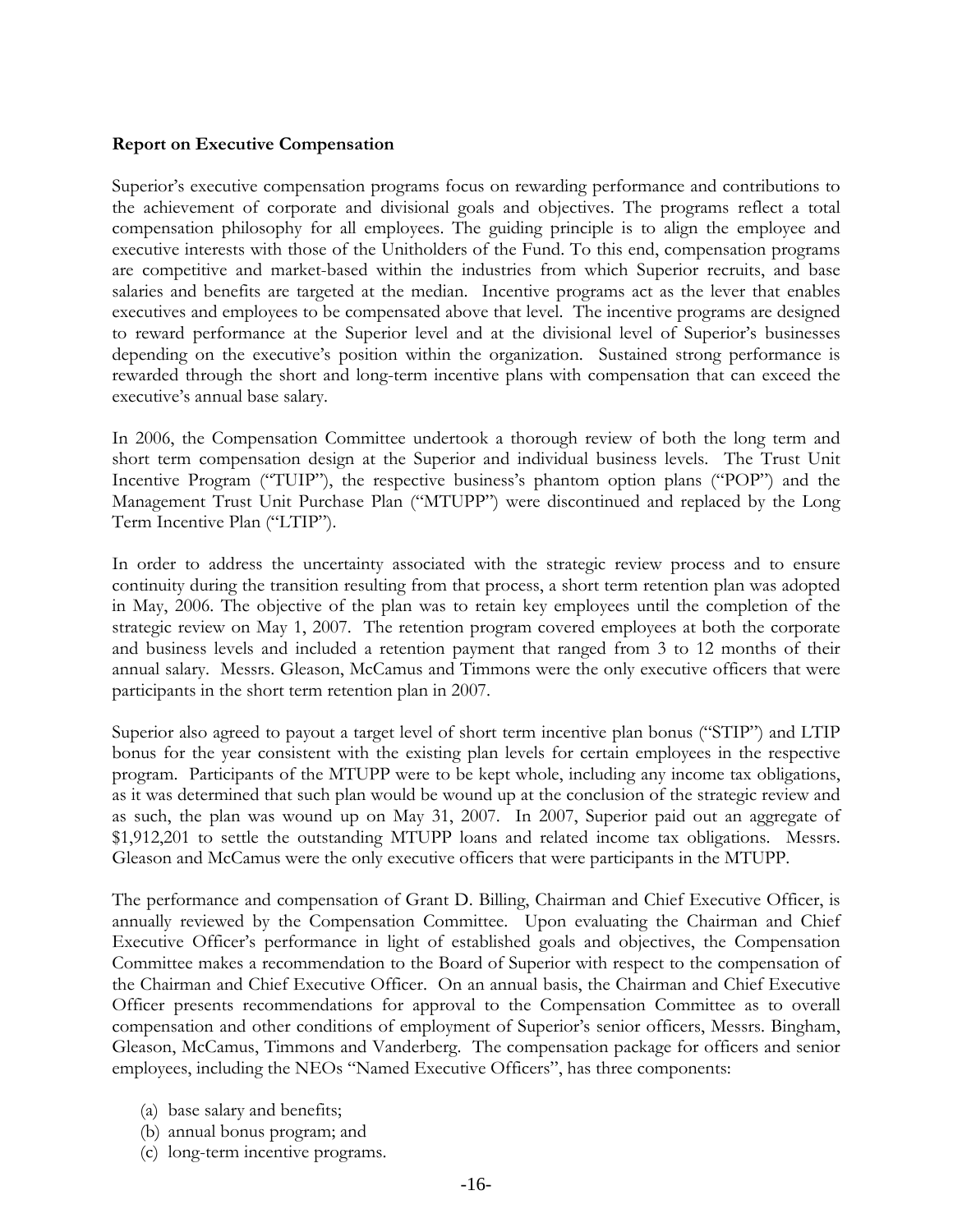# *Base Salary and Benefits*

In determining base salaries, Superior and its businesses review competitive data obtained from third-party consultants in order to compare the compensation programs with other companies whose operations, general business activities, number of employees and geographical location are similar. The base pay for each employee, including that of each NEO, is targeted at the median or middle of the market place and is compared to other employees and executive officers to ensure internal equity.

Benefit plans provided by Superior and its businesses are in the form of group life, health and medical, pension/savings plans and other benefits are available to all salaried and to a majority of hourly employees. These benefits are competitive and targeted at the median.

#### *Annual Bonus Program*

The annual bonus program rewards employees for their contribution to the overall performance of Superior and in the case of the divisional employees to the performance of their respective business. The principal performance measures are based on financial targets and other key objectives for the period for both corporate and divisional employees and if such set objectives are met, payout levels may range from 0% to 100% of base salary, depending on the employee's position. The Compensation Committee and the Board of Directors of Superior, at their discretion, may further adjust the amount of the incentive bonus. The 2007 annual bonus for each NEO was based on these performance measures.

#### *Long-Term Incentive and Retention Programs*

# DESCRIPTION OF CURRENT PLANS

The LTIP was established in 2006 to replace the TUIP, as well as the POP at the business levels. The purpose of the LTIP is to attract and to provide proper incentives to retain key employees, as well as to focus management on the operating and financial performance of Superior and long term unitholder return. The remainder of the long term incentive plans were discontinued in 2006. In addition, the Internal Retention Plan ("IRP") concluded operation in the first half of 2007. A description of these plans is described below under "Description of Discontinued Plans, Including Retention Plans".

The LTIP is available to all employees, directors and officers of Superior and its businesses. Under the terms of the LTIP, participants are eligible to receive grants of Restricted Trust Units ("RTUs") or Performance Trust Units ("PTUs") annually, or as otherwise may be required (i.e. executive recruitment). The number of RTUs or PTUs granted is based on the level of seniority of the executive within the organization. For employees at the Superior level, RTU's are issued at the market price of the trust units and adjustments are made to simulate the reinvestment of distributions. For division employees, RTU's are issued based on a notional valuation for each business and adjustments are made to simulate the reinvestment of distributions based on the cash generated by the business after growth capital and investment in working capital. RTU's vest over a three year period. For each RTU, the market price of the trust units (or the value of the business) upon vesting, plus an adjustment to account for the value of the distributable cash (or value of the cash generated by the business) notionally reinvested into trust units (or notional units of the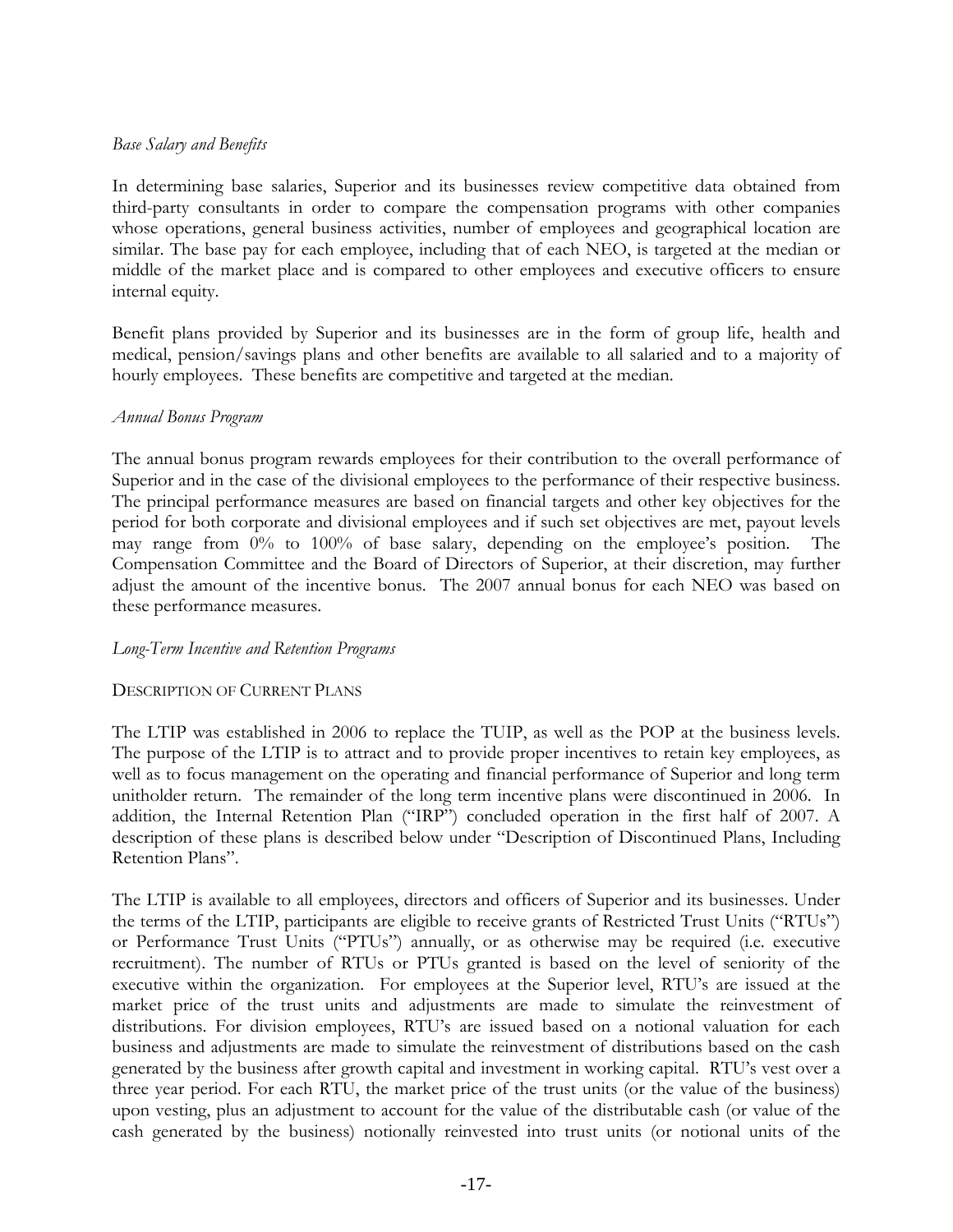businesss) over the year, will be paid to the participant in cash at each vesting date which is the first, second, and third anniversary from the date of the original grant.

With respect to the PTUs, performance trust units are granted at the market price of the trust units and vest on the third anniversary of the date of grant. For each PTU, the market price of the trust units upon vesting, plus an adjustment to account for the value of the distributable cash notionally reinvested into trust units over three years, multiplied by a performance multiplier, will be paid to the participant in cash at the end of such three year period. The performance multiplier is calculated in reference to the total return of the trust units relative to a peer group during the three-year vesting period and can vary from 0 to 2.

All of the NEOs received a grant of RTUs and PTUs pursuant to the LTIP in 2007. See "Trust Unit Ownership Guidelines", "Summary Compensation Table", "Total LTIP Granted by Superior Plus and Business Units", "Option/SAR Grants During the Most Recently Completed Year", "Financial Year End Options/SAR Values", and "LTIP Awards During the Most Recently Completed Financial Year".

# DESCRIPTION OF DISCONTINUED PLANS, INCLUDING RETENTION PLANS

The TUIP was established in 1996 to create a significant relationship between the Fund's performance and officer and senior employee compensation. Options were granted annually until 2005. Any options previously granted had an exercise price equal to the market price of the trust units at the time of grant. Options granted prior to 2003 were granted for a four year term and were exercisable as to one-third immediately and an additional one-third on the first and second anniversary of the date of grant. Options granted subsequent to 2003 were granted for a five year term and were exercisable as to one-fifth immediately and an additional one-fifth on each anniversary date of the grant. Eligibility was restricted to directors, officers and employees. The eligibility and number of options such persons were entitled to receive under the TUIP were considered periodically by the Board of Superior. In 2006, the Board of Superior resolved that no new grants would be made under the TUIP which would be replaced by the LTIP, in consideration of better aligning participant interests with those of the unitholders. No new option grants will be made under the TUIP and as such none of the NEO's received a grant of options during 2007.

The POP was established effective January 1, 2003 with respect to senior employees of Superior Propane and ERCO and on June 11, 2004 for senior employees of Winroc, to encourage and reward officers and senior employees of Superior's businesses for long-term, sustainable value creation within their businesses. Effective July 1, 2006, the POP for Superior Propane and ERCO was discontinued. With respect to the Winroc POP, it has features similar to those of the TUIP, except that a phantom unit simulates the market value of Winroc which is determined and approved by the Board of Superior on a quarterly basis. Winroc POP grants have a four-year term and 33.3% of the phantom options vest on each of the first, second and third anniversaries of the date of grant. Upon exercise of phantom options, holders are entitled to receive a cash payment equal to the increase in the value of the notional units of the business from the date of grant, if any, multiplied by the number of phantom options exercised. Payments made under the Winroc POP for grants that occurred prior to 2006 will continue until all phantom units are vested and paid as appropriate. The last phantom units that were granted under the Winroc POP will vest on March 31, 2009. Once these phantom units vest, the plan will be terminated.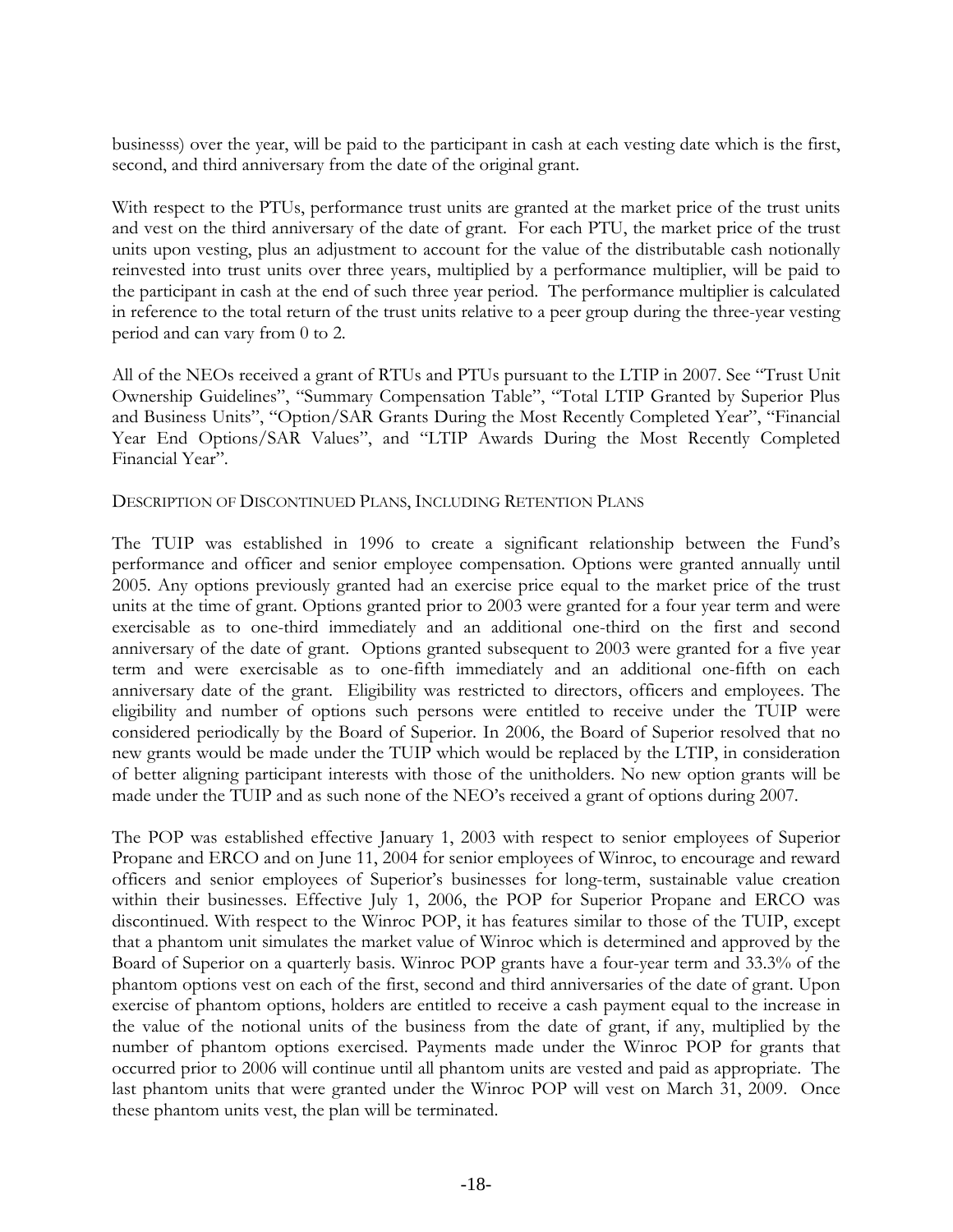The MTUPP was first established in January of 1999 to further improve management's alignment with Unitholders. Participation in the MTUPP was voluntary. Under the terms of the MTUPP, participants could acquire trust units of the Fund through open market purchases in pledge accounts established by individual participants with an investment dealer. Participants borrowed directly from a chartered bank the entire cash amount required to make the trust unit purchases. Superior guaranteed up to 66% of the loan amount with the trust units pledged as security for such indebtedness. During 2005, the loan amounts were limited to \$125,000 annually to a maximum exposure of \$375,000, with the exception of loan amounts for the corporate senior vice-president level of \$500,000 initially, \$250,000 annually to a maximum exposure of \$1,000,000. As part of the employee retention arrangements that were initiated as part of the strategic review, the Compensation Committee resolved that by May 1, 2007, the trust units under the MTUPP would be sold and the participants would be released from their MTUPP obligations and provided with a gross up for taxes to keep their positions neutral. As such, there are no outstanding loans pursuant to the MTUPP and the plan has been completely wound-up, releasing both the participants and Superior from their respective obligations.

The IRP was established as part of the internalization of management transaction (the "Internalization") completed on May 8, 2003 to promote the long-term retention of Mr. Billing and certain other officers who have been terminated since that time. Pursuant to the terms of Mr. Billing's employment agreement between himself and Superior and the Fund, Superior advanced Mr. Billing \$2,500,000 by way of a non-interest bearing limited recourse loan which Mr. Billing used to purchase 125,000 trust units of the Fund. Further to the terms of Mr. Billing's employment agreement, the loan was repaid in installments of 40% on the first anniversary of employment agreement and 20% on each subsequent anniversary. Mr. Billing received a bonus payment equal to the repayment obligation on each anniversary date of the employment agreement. The trust units issued in respect of the retention bonus had been pledged to Superior to secure the loan advances. Mr. Billing repaid his outstanding loan balance of \$500,000 under the IRP in May, 2007. As such, all loan obligations under the IRP have been fully satisfied and the security over the trust units has been released in its entirety.

# *Chairman & Chief Executive Officer Compensation*

Following the strategic review process, on July 1, 2006, Mr. Billing entered into an employment agreement with Superior in his new role as Chairman and Chief Executive Officer. Mercer Human Resource Consulting LLC was retained as executive compensation advisor to ensure that Mr. Billing's compensation package reflected the Fund's size, its business structure and that it is focused on the Fund's performance. The key components of Mr. Billing's employment agreement are as follows:

- 1) \$600,000 per year salary with no adjustments until January 1, 2008;
- 2) Eligibility for a short term incentive bonus of between 0% to 100% of salary;
- 3) Eligibility to participate in the LTIP wherein Mr. Billing would receive a single LTIP grant of 104,357 RTUs and 69,572 PTUs at a grant price of \$10.924 (for a total grant value of \$1,900,000). Such grant was applicable to both 2006 and 2007 in order to provide additional incentive. Mr. Billing would not be eligible to receive any further grant under the LTIP until January 1, 2008 and all annual grants under the LTIP made subsequent to the initial grant would be equal to 200% of salary in PTUs and RTUs;
- 4) Any severance would be 2x annual salary and average bonus; and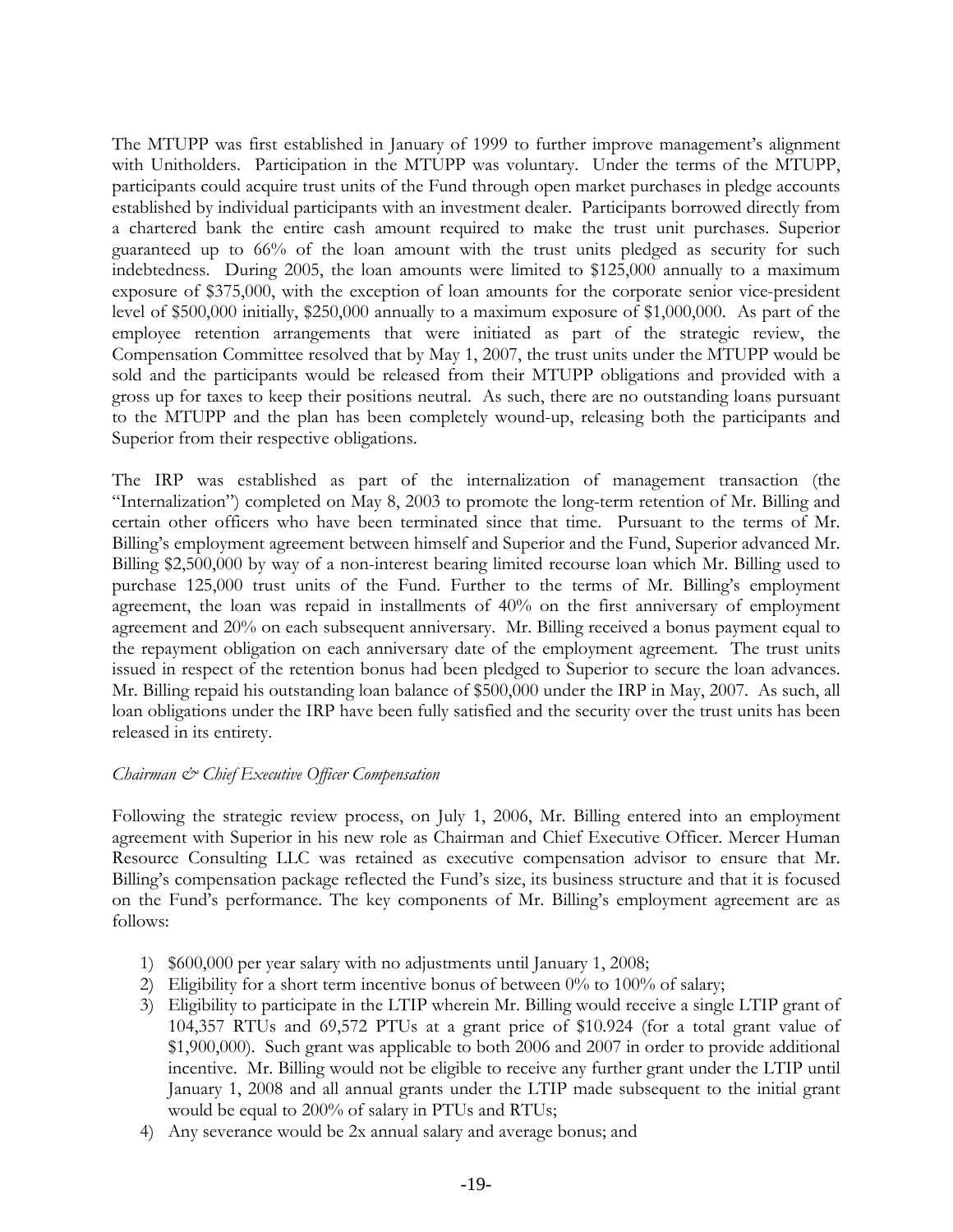5) Retiring bonus would be 2x annual salary and average bonus following July 1, 2008. No retiring bonus would be payable in circumstances where severance is paid.

The terms of the agreement are further described under "Termination of Employment, Change in Responsibilities and Employment Contracts" on page 30 of this Information Circular. Mr. Billing's compensation, including his base salary, is determined on the same basis as that of the other NEO's. See "Report on Executive Compensation" above. The Compensation Committee is satisfied that Mr. Billing's compensation package is consistent with current practice and is competitive in the market place.

# *Trust Unit Ownership Guidelines*

Effective March 6, 2007, Superior adopted trust unit ownership guidelines for the Chairman and Chief Executive Officer and the Executive Vice-President and Chief Financial Officer as follows:

*Chairman and Chief Executive Officer:* Required to hold five times annual salary in trust units, PTUs and RTUs. The Chairman and Chief Executive Officer must hold at least one times annual salary in trust units.

*Executive Vice-President and Chief Financial Officer:* Required to hold three times annual salary in trust units, PTUs and RTUs. The Executive Vice-President and Chief Financial Officer must hold at least one times annual salary in trust units.

Effective June 12, 2007, newly appointed Presidents of Superior's businesses have trust unit ownership requirements, as follows:

*Business Presidents:* Required to hold three times current annual salary in trust units, PTUs and RTUs. The business Presidents must hold at least one times current annual salary in trust units.

Existing business Presidents are encouraged, but not required to meet the current guideline to hold one times current annual salary in trust units. In calculating trust unit ownership, the value of trust units, RTUs and PTUs are considered. Any options, warrants or convertible debentures are excluded from the calculation. The required unitholdings must be attained no later than three years after the implementation of the respective trust unit ownership guidelines or the effective date of the retention of such executive, as the case may be.

|                        | <b>Trust Units</b><br>$\text{Held}^{(1)}$ | <b>RTUs Held</b>       | <b>PTUs</b><br>$\text{Held}^{(4)}$ | <b>Estimated</b><br><b>Total Value</b> | <b>Current Ownership</b><br>Requirement |
|------------------------|-------------------------------------------|------------------------|------------------------------------|----------------------------------------|-----------------------------------------|
| Grant Billing          | 1,791,997                                 | 137,811 <sup>(2)</sup> | 137,060                            | \$28,130,073                           | \$3,000,000                             |
| Chairman and CEO       |                                           |                        |                                    |                                        |                                         |
| Wayne Bingham          | 64,800                                    | $17,494^{(2)}$         | 34,253                             | \$1,586,205                            | \$1,020,000                             |
| Executive VP and CFO   |                                           |                        |                                    |                                        |                                         |
| John Gleason           | 12,000                                    | $47,890^{(3)}$         | 21,243                             | \$970,128                              | \$1,200,000                             |
| (President of Superior |                                           |                        |                                    |                                        |                                         |
| Propane)               |                                           |                        |                                    |                                        |                                         |
| Greg McCamus           | 8,000                                     | $35,533^{(3)}$         | 21,243                             | \$851,043                              | \$1,020,000                             |
| (President of Superior |                                           |                        |                                    |                                        |                                         |
| Energy Management)     |                                           |                        |                                    |                                        |                                         |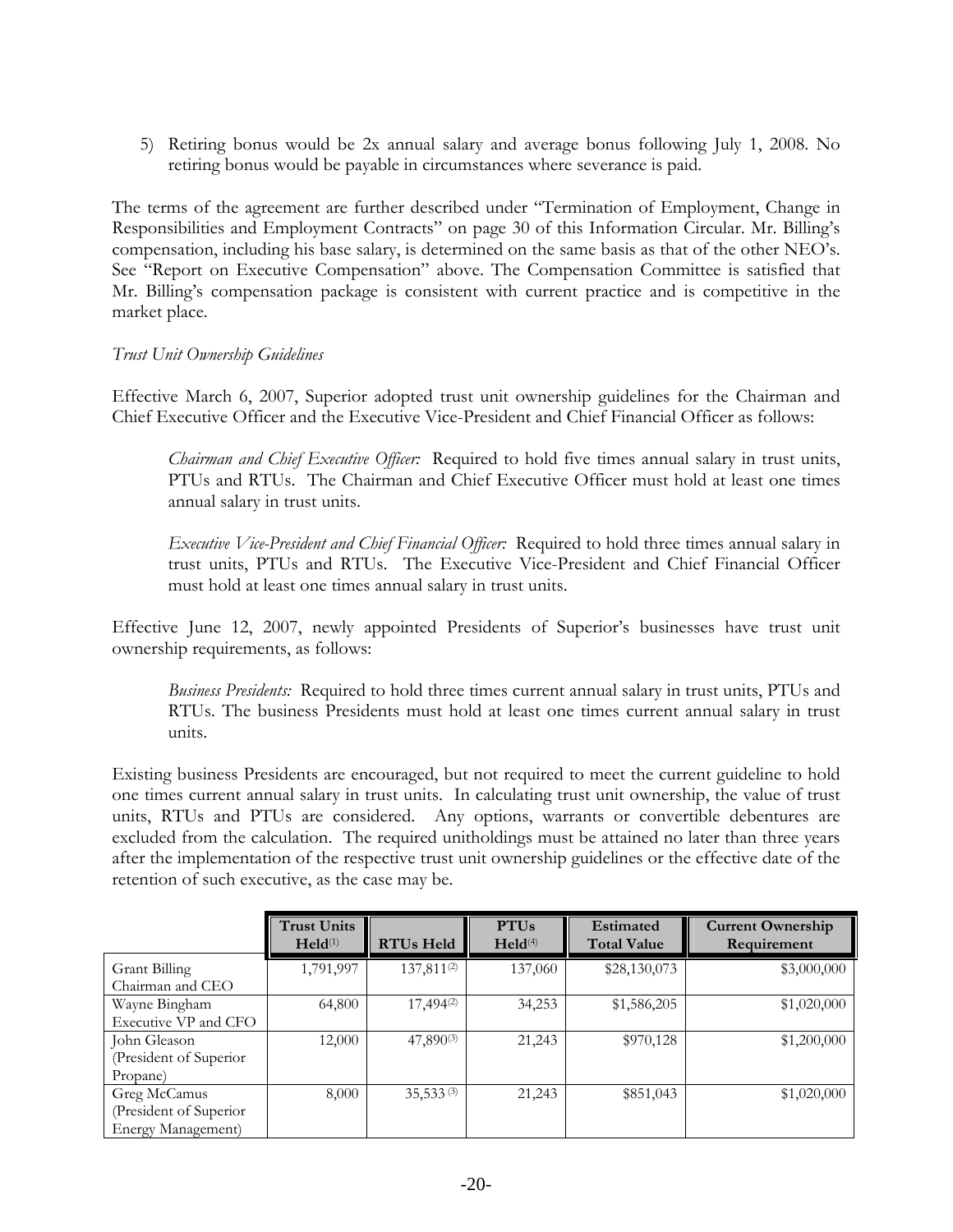|                                                   | <b>Trust Units</b><br>$\text{Held}^{(1)}$ | <b>RTUs Held</b> | <b>PTUs</b><br>$\text{Held}^{(4)}$ | <b>Estimated</b><br><b>Total Value</b> | <b>Current Ownership</b><br>Requirement |
|---------------------------------------------------|-------------------------------------------|------------------|------------------------------------|----------------------------------------|-----------------------------------------|
| Paul Timmons<br>(President of ERCO)<br>Worldwide) | ,200                                      | 33.914(3)        | 19.195                             | \$639,438                              | \$1,020,000                             |
| Paul Vanderberg<br>(President of Winroc)          | 15,054                                    | 35.748(3)        | 19.195                             | \$842,555                              | \$975,000                               |

- (1) The estimated value of the trust units is the sum of the total number of trust units held as at March 10, 2008 multiplied by the closing market price of the trust units on the TSX as at March 10, 2008 (\$13.61).
- (2) The estimated value of the RTUs held by Messrs. Billing and Bingham is the sum of the total number of RTUs held as at March 10, 2008 (including the notional reinvestment of distributions since the date of grant), multiplied by the closing market price of trust units on the TSX as at March 10, 2008 (\$13.61).
- (3) The value of the RTUs held by Messrs. Gleason, McCamus, Timmons and Vanderberg is based on the notional valuation of the respective business as at December 31, 2007, in addition to an adjustment to account for the value of the cash generated by the business, notionally reinvested into notional units of the business.
- (4) For the purposes of calculating the trust unit ownership requirements, the value of the PTUs is the sum of the number of PTUs granted, including the notional reinvestment of distributions since the date of grant, multiplied by the closing market price of trust units on the TSX as at March 10, 2008 (\$13.61), and assumes a performance multiplier of 1. The value of PTUs is dependent on both the market price of the trust units as at the vesting date, as well as a performance multiplier which is calculated in reference to the total return of the trust units relative to a peer group during the three-year vesting period and can vary from 0 to 2. Therefore, the value of the PTUs as stated in this Information Circular may vary significantly over the respective vesting period.

Submitted by the Compensation Committee of Superior: Norman R. Gish (Chair), James S.A. MacDonald and Walentin (Val) Mirosh.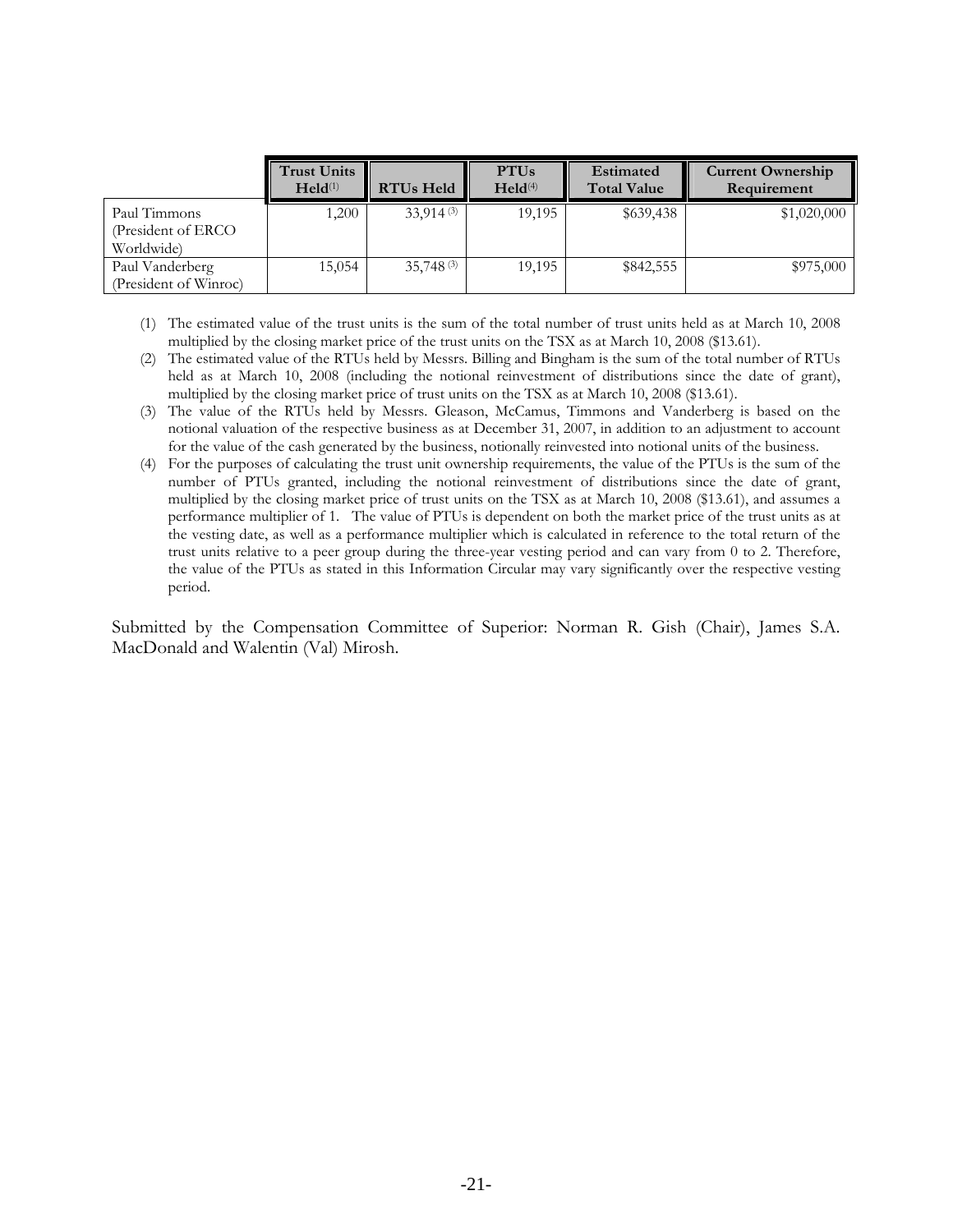# **Performance Graph**

The following graph illustrates changes from December 31, 2002 to December 31, 2007, in cumulative return to Unitholders of an investment in the trust units of the Fund compared to the cumulative total return on the Standard & Poors/TSX Composite Total Return Index ("TSX/S&P") and the cumulative total return of the Income Trust Index designed by Scotia Capital ("SCM.IU"), assuming the reinvestment of cash distributions.

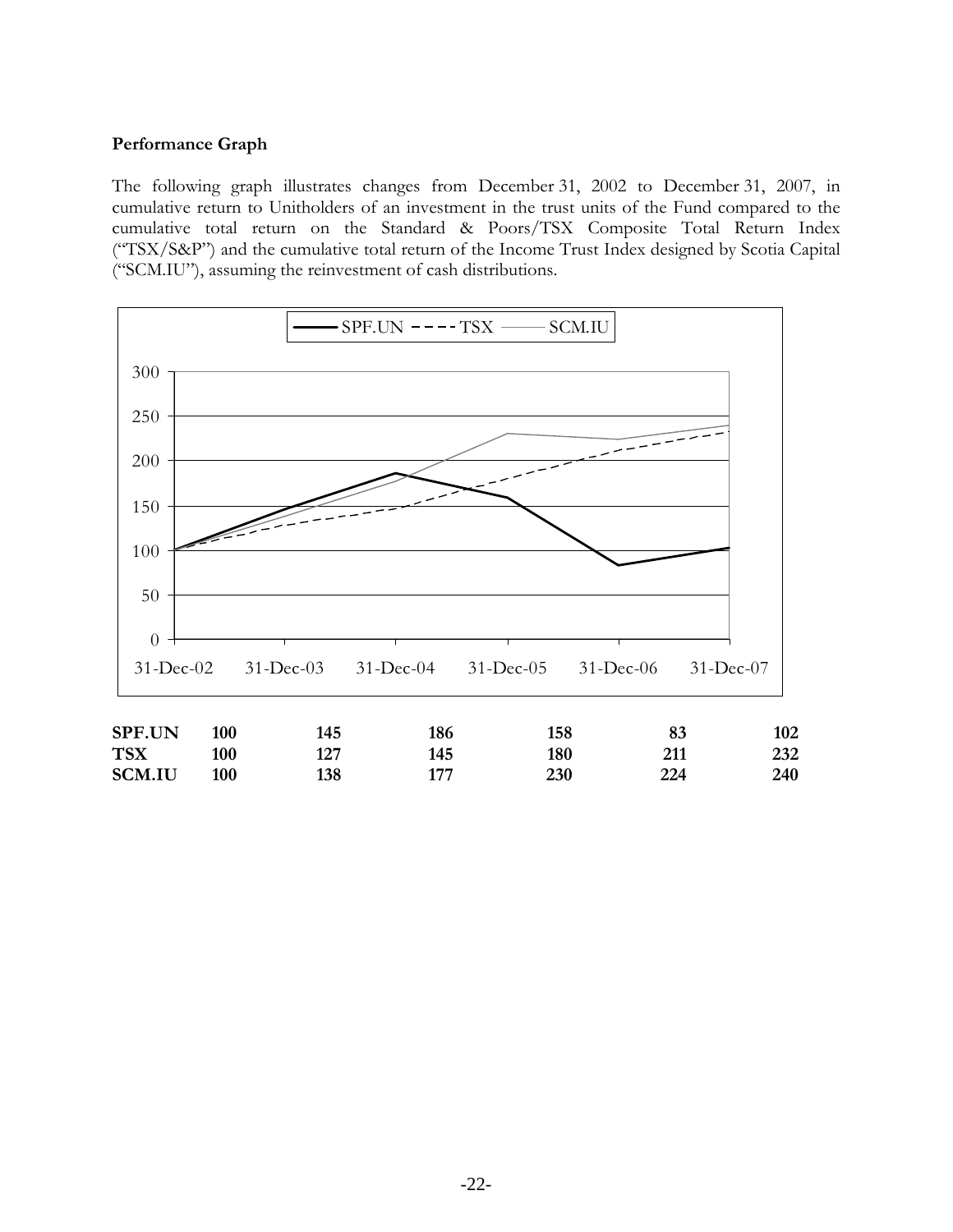#### **Summary Compensation Table**

The following table sets out a summary of executive compensation for the Chairman and Chief Executive Officer, the Executive Vice-President and Chief Financial Officer, and each of the four highest compensated executive officers for the three years ended December 31, 2007 (the "NEOs").

|                                                                 |      |                   | <b>Annual Compensation</b>    |                                                | <b>Long-Term Compensation</b>                                                 |                                                   |                                                    |
|-----------------------------------------------------------------|------|-------------------|-------------------------------|------------------------------------------------|-------------------------------------------------------------------------------|---------------------------------------------------|----------------------------------------------------|
| Name and Principal<br><b>Position</b> with<br>Superior          | Year | Salary<br>$($ \$) | Bonus <sup>(4)</sup><br>$($)$ | <b>Other Annual</b><br>Compensation<br>$($ \$) | Awards<br>Options/Stock<br>Appreciation<br>Rights ("SARs")<br>Granted<br>(# ) | <b>Payouts</b><br><b>LTIP</b><br>Payouts<br>$($)$ | All Other<br>Compensation <sup>(15)</sup><br>$($)$ |
| Grant Billing <sup>(1)</sup>                                    | 2007 | 600,000           | 500,000                       | 595,015(5)                                     | Nil <sup>(8)</sup>                                                            | 500,000(10)                                       | 48,000                                             |
| Chairman and Chief<br><b>Executive Officer</b>                  | 2006 | 483,438           | 350,000                       | 25,808                                         | 104,357 RTUs<br>69,572 PTUs                                                   | 500,000(10)                                       | 37,230                                             |
|                                                                 | 2005 | 390,000           |                               | 35,260                                         |                                                                               | 500,000(10)                                       | 28,000                                             |
| Wayne Bingham <sup>(2)</sup><br><b>Executive Vice-President</b> | 2007 | 325,000           | 275,000                       | 46,194%                                        | 9,720 RTUs<br>7,776 PTUs                                                      |                                                   | 26,000                                             |
| and Chief Financial<br>Officer                                  | 2006 | 60,000            | 50,000                        |                                                | 9,259 RTUs<br>22,222 PTUs                                                     |                                                   | 3,000                                              |
| John Gleason <sup>(3)</sup>                                     | 2007 | 380,000           | 380,000                       | 430,903(7)                                     | 9,720 PTUs <sup>(9)</sup>                                                     | 93,306(11)                                        | 30,400                                             |
| President, Superior                                             | 2006 | 352,154           | 360,000                       |                                                | 9,158 PTU <sub>s(9)</sub>                                                     | 180,000(12)                                       | 218,172                                            |
| Propane                                                         | 2005 | 190,385           |                               |                                                |                                                                               |                                                   | 12,692                                             |
| Greg McCamus                                                    | 2007 | 325,000           | 130,000                       | 72,5727                                        | 9,720 PTUs <sup>(9)</sup>                                                     | $96,150^{(11)}$                                   | 26,000                                             |
| President, Superior                                             | 2006 | 300,000           | 192,000                       |                                                | 9,158 PTUs <sup>(9)</sup>                                                     | 288,000(12)                                       | 186,500                                            |
| <b>Energy Management</b>                                        | 2005 | 85,384            | 40,000                        |                                                |                                                                               |                                                   | 4,846                                              |
| Paul Timmons                                                    | 2007 | 323,333           | 194,000                       | ÷.                                             | 7,776 PTUs <sup>(9)</sup>                                                     | 77,648(11)                                        | 11,317                                             |
| President,                                                      | 2006 | 312,500           | 125,000                       |                                                | 9,176 PTUs <sup>(9)</sup>                                                     | $60,408^{(13)}$                                   | 135,938                                            |
| <b>ERCO</b> Worldwide                                           | 2005 | 295,000           | 100,000                       |                                                |                                                                               | $120,625^{(13)}$                                  | 10,325                                             |
| Paul Vanderberg                                                 | 2007 | 300,000           | 240,000                       | ÷.                                             | 7,776 PTUs <sup>(9)</sup>                                                     | 1,042,413(14)                                     | 9,500                                              |
| President, Winroc                                               | 2006 | 300,000           | 240,000                       |                                                | 9,176 PTUs <sup>(9)</sup>                                                     |                                                   | 5,706                                              |
|                                                                 | 2005 | 275,000           | 220,000                       |                                                |                                                                               |                                                   | 5,498                                              |

#### **Notes:**

- (1) Mr. Billing's salary numbers include his directors fees of \$27,666 for 2006 and \$40,000 for 2005. As at July 1, 2006, Mr. Billing was no longer eligible to receive director's fees, further to his appointment as Chairman and Chief Executive Officer.
- (2) Mr. Bingham's employment with Superior commenced on October 11, 2006.
- (3) Mr. Gleason's employment with Superior Propane commenced in April, 2005.
- (4) Bonuses are based on prior year performance, but paid in first quarter of current year (ie. 2007 bonuses are based on the achievement of goals in 2007, but paid in the first quarter of 2008).
- (5) Represents the value of the interest benefits of the loans received by Mr. Billing under the IRP of \$8,811 (see note 10 below) in addition to the cash payment that Mr. Billing received as a result of the vesting of RTUs in the amount of \$586,204.
- (6) Represents the value of cash payment that Mr. Bingham received as a result of the vesting of RTUs in the amount of \$46,194.
- (7) Represents the amounts of indebtedness under MTUPP loans settled by Superior and gross-up amounts paid to cover related income tax obligations of the NEO. For a complete description of the "MTUPP", please see "Report on Executive Compensation" on page 16**.**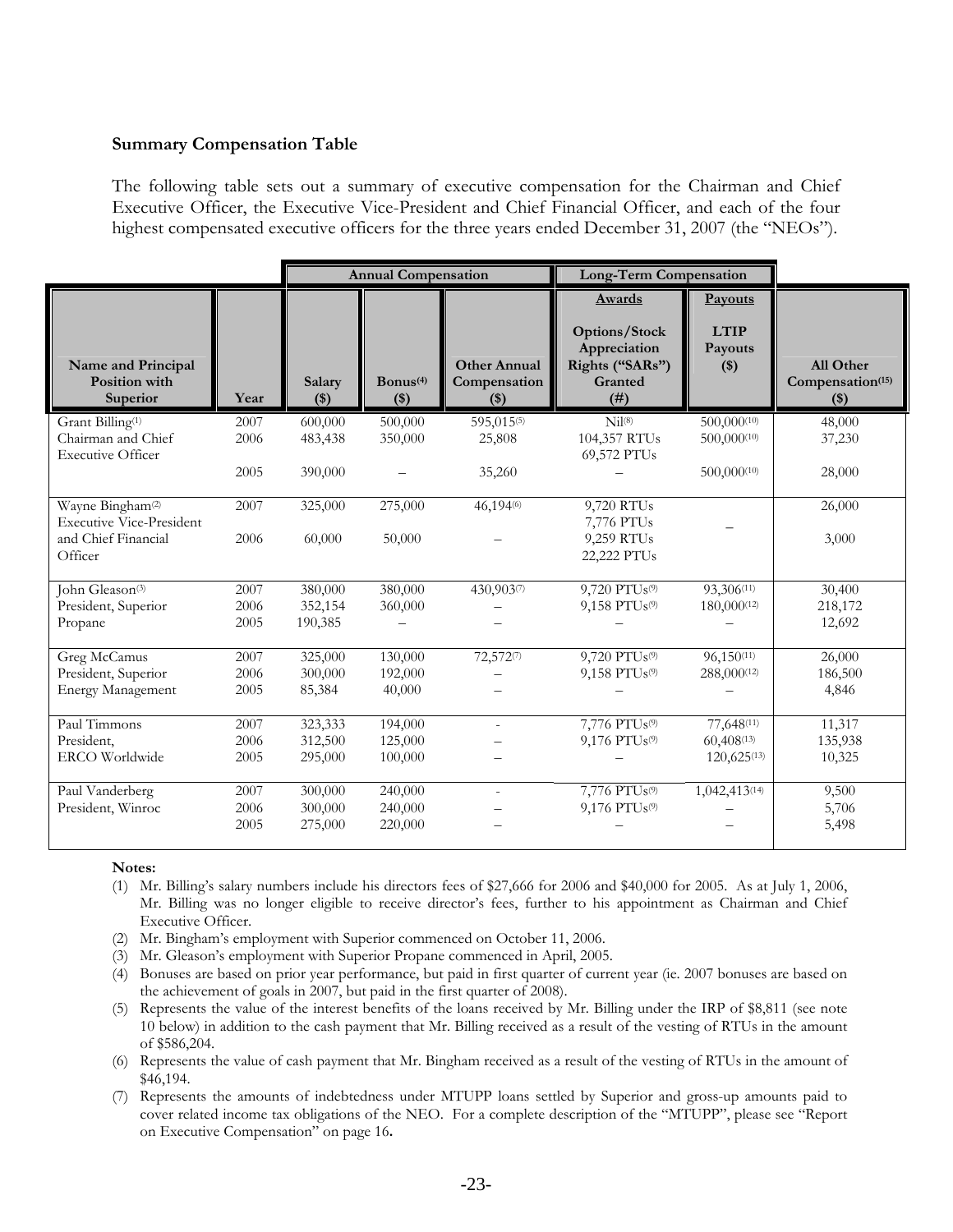- (8) Mr. Billing was granted 52,056 RTUs and 52,056 PTUs on January 1, 2008 at a grant price of \$11.53. Mr. Billing will not be eligible to receive another grant of RTUs and/or PTUs until January 1, 2009. For further information on past RTU/PTU awards granted to Mr. Billing since the inception of the LTIP plan, please refer to "Chairman and Chief Executive Officer Compensation" on page 19**.**
- (9) Business RTUs are not included in the Summary Compensation table as they are not defined as "SARs" under applicable securities regulations. A summary of the business RTUs granted can be found on page 25 of this Information Circular.
- (10) With respect to Mr. Billing's 2005, 2006 and 2007 LTIP payout, \$500,000 represents payouts under the IRP. See "Report on Executive Compensation – Long-term Incentive and Retention Programs".
- (11) Represents first year RTU payouts under the LTIP.
- (12) Represents long term incentive bonuses related to 2005 and 2006 and paid in the first quarter of 2007. These long term incentive bonuses were awarded prior to the current LTIP being implemented.
- (13) Represents payouts under the POP plan. See "Report on Executive Compensation Long Term Incentive and Retention Programs."
- (14) Represents a payout under the POP plan (see "Report on Executive Compensation Long Term Incentive and Retention Programs"), in addition to \$76,604 received with respect to the first year RTU payout.
- (15) The benefit provisions of Superior's pension and savings plan provide employees with a defined contribution benefit pension/savings plan option. Superior matches an employee's contribution under this plan up to 8% of base salary. The plan is available to employees generally, except for the ERCO Worldwide and Winroc employees. ERCO Worldwide has a similar plan matching up to 3.5% of base salary. Winroc has a Group Registered Retirement Savings Plan, matching up to 4% of base salary. With respect to Mr. Gleason, Mr. McCamus and Mr. Timmons, "All Other Compensation" also includes compensation received a part of their retention arrangements in connection with the 2006 strategic review. In 2007, Mr. Gleason received \$190,000, Mr. McCamus received \$162,500 and Mr. Timmon's received \$125,000 as per these retention arrangements. Because the retention arrangements related to the 2006 strategic review, they have been disclosed in 2006.

#### **Long-Term Incentive Plan**

In 2006, the board of directors of Superior approved the adoption of the LTIP, which authorizes Superior to grant awards of RTUs and PTUs to directors, officers, employees and consultants of the Fund and its affiliates. The LTIP was adopted by Superior to replace the TUIP, division POP and MTUPP plans. The LTIP does not provide for the issuance of trust units or any rights to acquire trust units and provides only for the granting of cash awards.

For employees at the Superior level, RTU's are granted at the market price of the trust units and the value tracks the market value of the trust units plus an adjustment to account for the reinvestment of distributions into trust units. For business employees, RTU's are issued based on a notional valuation for each business and adjustments are made to simulate the reinvestment of distributions based on the cash generated by the business. See "Report on Executive Compensation - Long-Term Incentive and Retention Programs". RTU's vest over a three year period (33.3% at the end of year one and half of the remaining amount at the end of year two and the remaining amount at the end of year three). For each RTU, the market price of the trust units (or the value of the business) upon vesting, plus an adjustment to account for the reinvestment of distributions (or value of the cash generated by the business) notionally reinvested into trust units (or notional units of the businesses) over the year, will be paid to the participant in cash at each vesting date. The vesting dates are the first, second and third anniversary dates of the date of grant.

With respect to the PTUs, performance trust units are granted at the market price of the trust units and vest on the third anniversary of the date of the grant. PTUs are granted to NEO's and certain employees of Superior. For each PTU, the market price of the trust units upon vesting, plus an adjustment to account for the value of the distributable cash notionally reinvested into trust units over the year, multiplied by a performance multiplier will be paid to the participant in cash. The performance multiplier is calculated in reference to the total return of the trust units relative to a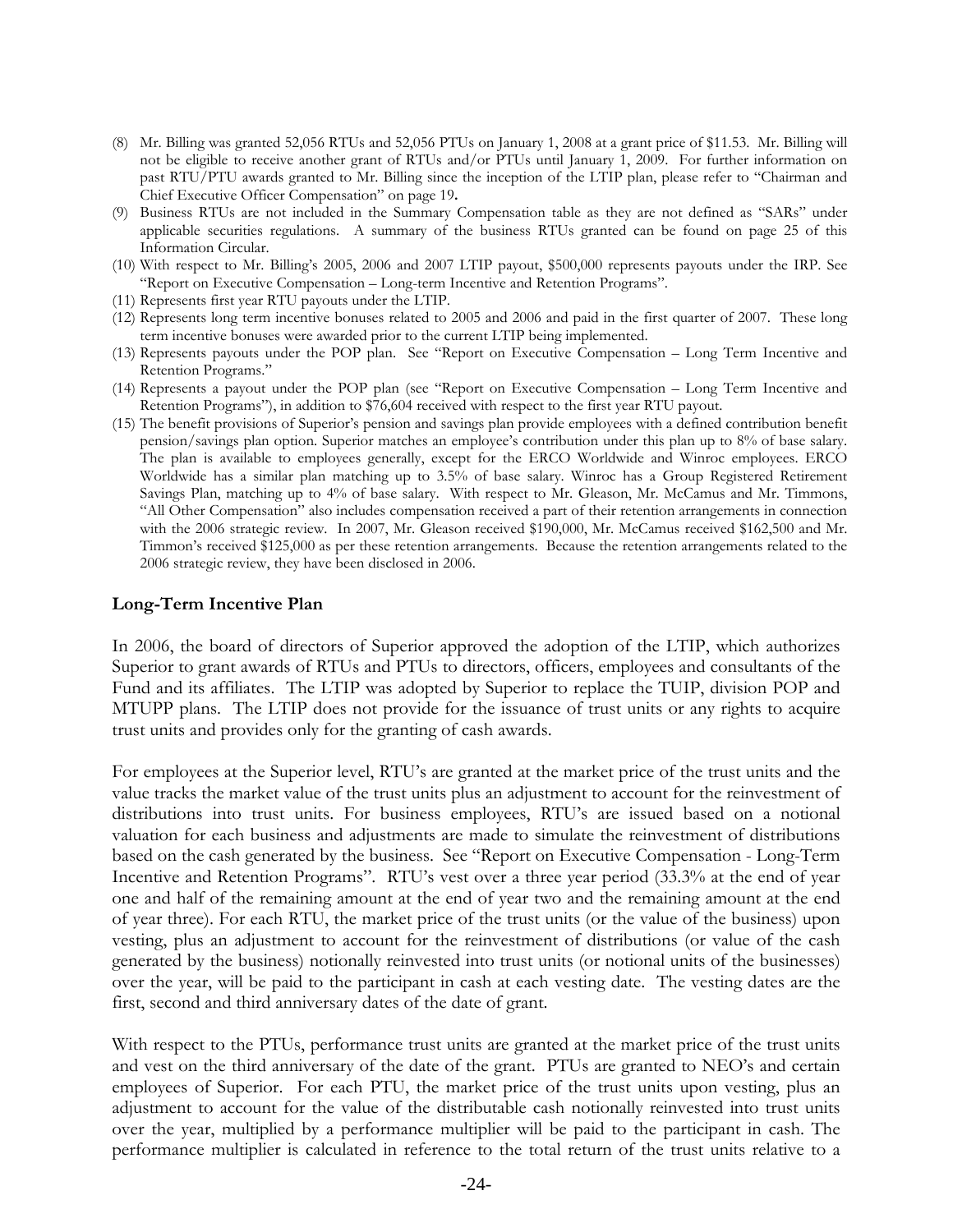peer group during the three-year vesting period and can vary from 0 to 2. If the percentile rank of Superior among such peer group is less than 35, the contribution of the performance measure to the weighted performance multiplier is zero and if the percentile rank is equal to or greater than 75, the contribution of the performance measure to the performance multiplier is two. Superior retains an external service provider (Mercer Human Resources Consulting LLC) to calculate the performance multiplier. The Board of Superior is also presented with the performance multiplier information prior to Superior paying out any PTU award.

The vesting provisions attached to the Superior RTUs and PTUs provide that in the event of any Takeover Bid Transaction (as defined in the LTIP document) payment shall be made on outstanding RTUs and PTUs on the earlier of: (i) the payment date determined in accordance with the provisions of the grant of RTUs or PTUs, and (ii) the date which is immediately prior to the date upon which a Takeover Bid Transaction is completed. The LTIP also provides for the vesting of RTU and PTU awards in the event of death of a holder and termination of RTU and PTU awards in the event of the cessation of employment. The cost of the LTIP is expensed in the consolidated financial statements of the Fund on a quarterly basis in accordance with Canadian GAAP.

# **Options – The TUIP**

The TUIP has been replaced by the LTIP and was discontinued on July 1, 2006. No further options have been issued under the TUIP since November 17, 2005. The terms of any outstanding options which have not been exercised remain unchanged.

The TUIP was originally established in 1996 to create a significant relationship between the Fund's performance and officer and senior employee compensation. Options were granted annually and had exercise prices not less than the closing market price of the trust units on the TSX on the day prior to the date of the grant. The term of options granted and the vesting was decided by the Board at the time of grant and complied with applicable law and the rules of the TSX. Options currently outstanding that were granted under the TUIP have a five-year term with 20% of the options vesting immediately and an additional 20% vesting annually over the next four years. The terms of the TUIP provided that directors, senior officers, employees and trustees, if any, of Superior were eligible to participate in such plan and the Board restricted eligibility to directors, senior corporate officers and employees.

Since the creation of the TUIP in 1996, 2,121,964 trust units have been issued under the plan representing 2.4% of the issued and outstanding trust units. As at March 10, 2008, there are 500,500 trust units available for issuance pursuant to outstanding trust unit options, representing 0.56% of the issued and outstanding trust units. The weighted average exercise price of the outstanding trust unit options is \$23.87 as at March 10, 2008.

| Name          | Year | <b>Superior Plus</b><br><b>RTUs Granted</b><br>$(SARs)^{(1)}$ | <b>Superior Plus</b><br><b>PTUs Granted</b><br>$(SARS)^{(1)}$ | <b>Business RTUs</b><br>Granted<br>$(LTIP)^{(3)}$ | <b>Total Value of</b><br>SARs and LTIP<br>as at the Date of<br>Grant |
|---------------|------|---------------------------------------------------------------|---------------------------------------------------------------|---------------------------------------------------|----------------------------------------------------------------------|
| Grant Billing | 2006 | 104.357                                                       | 69.572                                                        | Nil                                               | \$1,900,000                                                          |
|               | 2007 | Ni(2)                                                         | Nil                                                           | Nil                                               | Nil                                                                  |

# **Total LTIP Granted By Superior Plus and Business Units**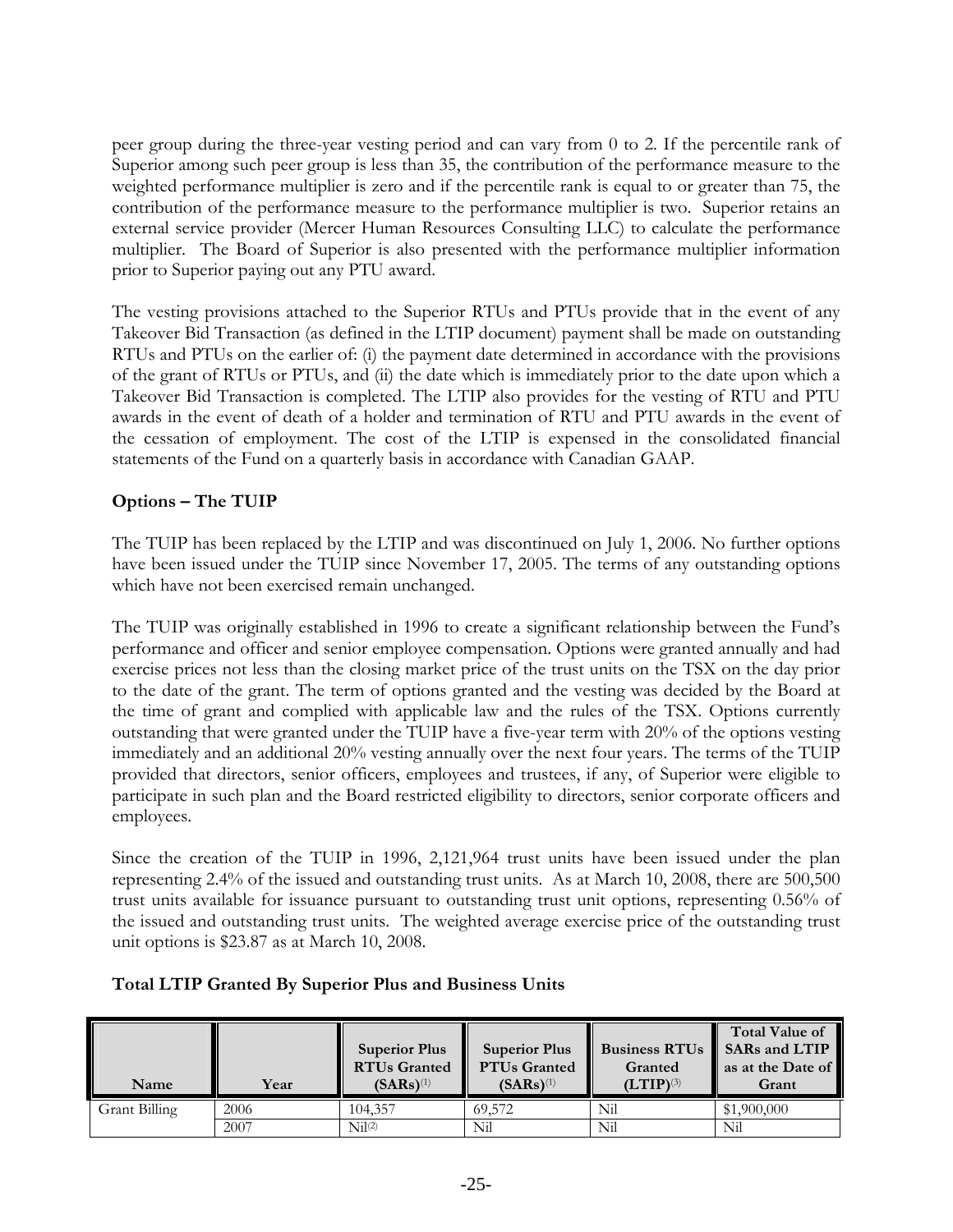| Name            | Year | <b>Superior Plus</b><br><b>RTUs Granted</b><br>$(SARS)^{(1)}$ | <b>Superior Plus</b><br><b>PTUs Granted</b><br>$(SARS)^{(1)}$ | <b>Business RTUs</b><br>Granted<br>$(LTIP)^{(3)}$ | <b>Total Value of</b><br><b>SARs and LTIP</b><br>as at the Date of<br>Grant |
|-----------------|------|---------------------------------------------------------------|---------------------------------------------------------------|---------------------------------------------------|-----------------------------------------------------------------------------|
| Wayne Bingham   | 2006 | 9,259                                                         | 22,222                                                        | Nil                                               | \$425,000                                                                   |
|                 | 2007 | 9,720                                                         | 7,776                                                         | Nil                                               | \$225,000                                                                   |
| John Gleason    | 2006 | Nil                                                           | 9,158                                                         | 26,000                                            | \$360,000                                                                   |
|                 | 2007 | Nil                                                           | 9,720                                                         | 28,042                                            | \$420,000                                                                   |
| Greg McCamus    | 2006 | Nil                                                           | 9,158                                                         | 20,000                                            | \$300,000                                                                   |
|                 | 2007 | Nil                                                           | 9,720                                                         | 21,121                                            | \$400,000                                                                   |
| Paul Timmons    | 2006 | Nil                                                           | 9,176                                                         | 21,500                                            | \$315,000                                                                   |
|                 | 2007 | Nil                                                           | 7,776                                                         | 18,304                                            | \$290,000                                                                   |
| Paul Vanderberg | 2006 | Nil                                                           | 9,176                                                         | 20,000                                            | \$300,000                                                                   |
|                 | 2007 | Nil                                                           | 7,776                                                         | 20,517                                            | \$330,000                                                                   |

- (1) Superior RTUs and PTUs are granted at the market price of the trust units and their value upon vesting is dependent on the market price of the trust units, in addition to the notional reinvestment of distributions over the vesting period. The Superior RTUs and PTUs grant the holders a right to receive cash based on changes in the trading price of the Fund's trust units and as such, they are defined as SARs under applicable securities legislation. For the purposes of this table, the value of the Superior RTUs and PTUs is based on the number of RTUs and PTUs granted, multiplied by the respective grant prices and with respect to the PTUs, assumes a performance multiplier of 1. Because the value of PTUs is dependent on both the market price of the trust units as at the vesting date, as well as a performance multiplier which is calculated in reference to the total return of the trust units relative to a peer group during the three year vesting period, the value of the PTUs as stated in this Information Circular may vary significantly over the respective vesting period.
- (2) Mr. Billing was also granted 52,056 RTUs and 52,056 PTUs on January 1, 2008. The total value of these SARs as at the date of grant was \$1,200,000. Mr. Billing will not be eligible to receive another grant of RTUs and/or PTUs until January 1, 2009. For further information on past RTU/PTU awards granted to Mr. Billing since the inception of the LTIP plan, please refer to "Chairman and Chief Executive Officer Compensation" on page 19**.**
- (3) Upon vesting, the value of the business RTUs is based on a notional valuation calculation of the respective business, in addition to an adjustment to account for a portion of the value of the cash generated by the business, notionally reinvested into notional units of the business. The value of the business RTUs is independent of the market price of the trust units and they are therefore defined as LTIP, rather than SARs, under applicable securities legislation. For the purposes of this table, the current estimated value of the business RTUs is based on the number of RTUs granted multiplied by the respective grant prices.

# **Option/SAR Grants During the Most Recently Completed Financial Year**

The following table sets out the information with respect to the grants of RTUs and PTUs that would constitute SARs as defined in Form NI 52-102F6 made during 2007. For a complete summary of both SARs and LTIPs granted to the NEOs, please see page 25 for "Total LTIP Granted by Superior Plus and Business Units".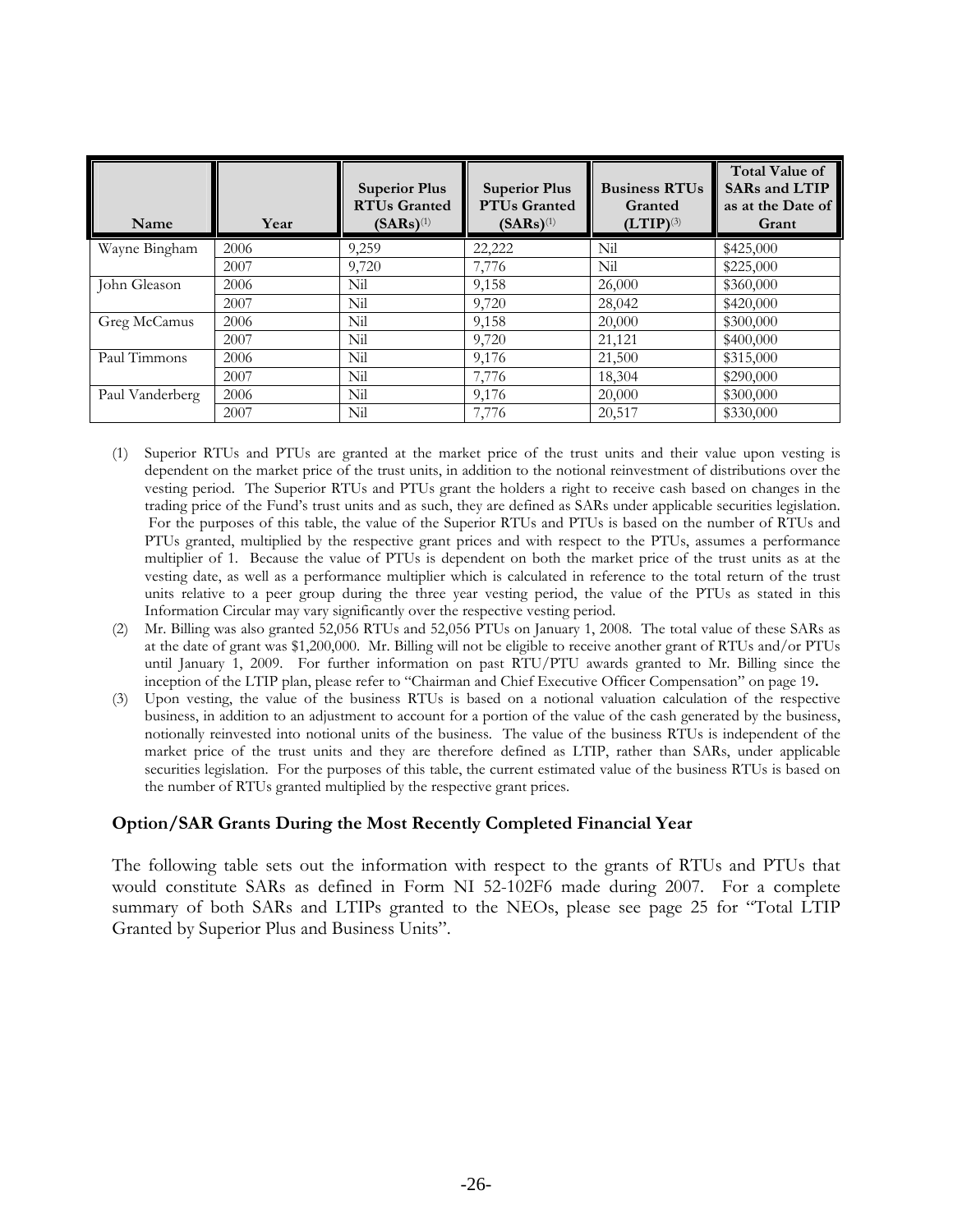| Name                 | <b>Securities</b><br><b>Under SARs</b><br>Granted | $%$ of Total<br><b>SARs Granted</b><br>to Employees<br>(including)<br>Directors and<br>$NEOs$ ) in<br>2007 | <b>Exercise or</b><br><b>Base Price</b><br>(\$/Security) | <b>Market Value</b><br>of SARs on<br>the Date of<br>Grant<br>$($)$ | <b>Expiration Date</b> |
|----------------------|---------------------------------------------------|------------------------------------------------------------------------------------------------------------|----------------------------------------------------------|--------------------------------------------------------------------|------------------------|
| <b>Grant Billing</b> | Ni <sup>(1)</sup>                                 | Nil                                                                                                        | Nil                                                      | Nil                                                                | Nil                    |
| Wayne Bingham        | 7,776 PTUs                                        | 13%                                                                                                        | \$12.86                                                  | \$107,000 $(2)$                                                    | August 8, 2010         |
|                      | 9,720 RTUs                                        | $17\%$                                                                                                     | \$12.86                                                  | $$133,000^{(2)}$                                                   | August 8, 2010         |
| John Gleason         | 9,720 PTUs                                        | 17%                                                                                                        | \$12.86                                                  | $$133,000^{(2)}$                                                   | August 8, 2010         |
| Greg McCamus         | 9,720 PTUs                                        | 17%                                                                                                        | \$12.86                                                  | $$133,000^{(2)}$                                                   | August 8, 2010         |
| Paul Timmons         | 7,776 PTUs                                        | 13%                                                                                                        | \$12.86                                                  | $$107,000^{(2)}$                                                   | August 8, 2010         |
| Paul Vanderberg      | 7,776 PTUs                                        | 13%                                                                                                        | \$12.86                                                  | $$107,000^{(2)}$                                                   | August 8, 2010         |

- (1) Mr. Billing was granted 52,056 RTUs and 52,056 PTUs on January 1, 2008. Mr. Billing will not be eligible to receive another grant of RTUs and/or PTUs until January 1, 2009. For further information on past RTU/PTU awards granted to Mr. Billing since the inception of the LTIP plan, please refer to "Chairman and Chief Executive Officer Compensation" on page 19**.**
- (2) Based on the closing market price of the trust units on the TSX on August 8, 2007 (grant date) of \$13.70 per Trust Unit (value of PTUs assumes a performance multiplier of 1). The value of PTUs upon vesting is dependent on both the market price of the trust units as at the vesting date, the addition of the notional reinvestment of distributions over the vesting period, as well as a performance multiplier which is calculated in reference to the total return of the trust units relative to a peer group during the three-year vesting period. This performance multiplier can vary from 0 to 2. Therefore, the value of the PTUs as stated in this Information Circular may vary significantly over the respective vesting period.

#### **Financial Year-End Option/SAR Values**

The following table sets out the information with respect to the 2007 financial year-end values of unexercised options and RTUs/PTUs on an aggregated basis for the NEOs. For a complete summary of both SARs and LTIPs granted to the NEOs, please see page 25 for "Total LTIP Granted by Superior Plus and Business Units".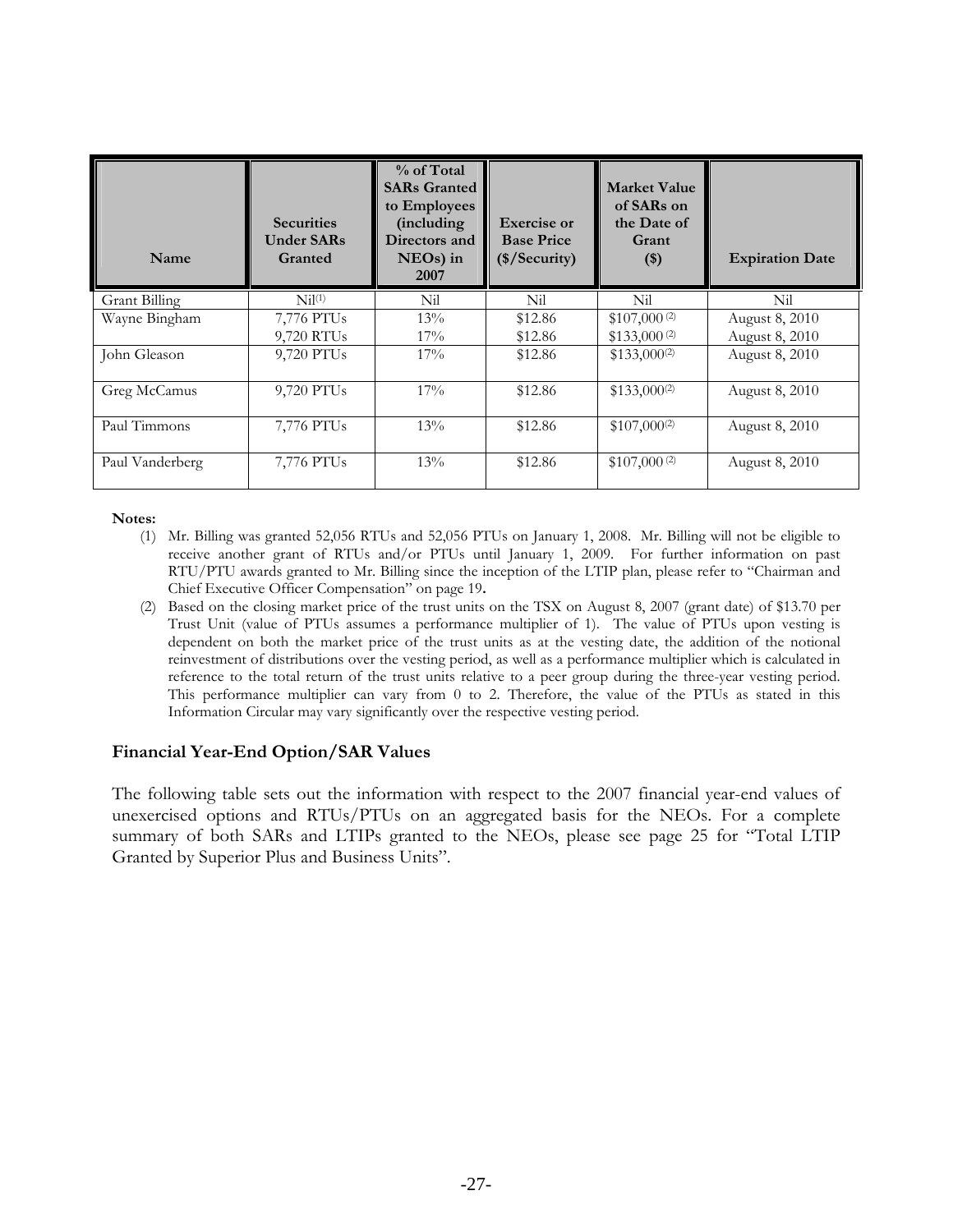| Name                 | <b>Securities</b><br>Acquired on<br>Exercise $(#)$ | Aggregate<br>Value<br>Realized                      | <b>Unexercised Options/SARs at</b><br>Fiscal Year End (#) |                         | Value of Unexercised in-the<br>Money Options/SARs at Fiscal<br><b>Year End</b> |                    |
|----------------------|----------------------------------------------------|-----------------------------------------------------|-----------------------------------------------------------|-------------------------|--------------------------------------------------------------------------------|--------------------|
|                      |                                                    | Upon<br><b>Exercise</b> of<br>$SARS$ <sup>(1)</sup> | Exercisable                                               | Unexercisable           | Exercisable                                                                    | Unexercisable      |
| <b>Grant Billing</b> | Nil                                                | \$586,204                                           | 250,000 Options                                           | Nil                     | Nil <sup>(2)</sup>                                                             | Nil <sup>(2)</sup> |
|                      |                                                    |                                                     | Nil                                                       | 83,334 RTUs             | Nil                                                                            | $$975,000^{(3)}$   |
|                      |                                                    |                                                     | Nil                                                       | 82,793 PTUs             | Nil                                                                            | $$969,000^{(4)}$   |
| Wayne Bingham        | Nil                                                | \$46,194                                            | Nil                                                       | 17,110 RTU <sub>s</sub> | Nil                                                                            | $$200,000^{(3)}$   |
|                      |                                                    |                                                     | Nil                                                       | 33,560 PTUs             | Nil                                                                            | $$393,000^{(4)}$   |
| John Gleason         | Nil                                                | Nil                                                 | Nil                                                       | 20,807 PTUs             | Nil                                                                            | $$243,000^{(4)}$   |
|                      |                                                    |                                                     |                                                           |                         | Nil                                                                            |                    |
| Greg McCamus         | Nil                                                | Nil                                                 | Nil                                                       | 20,807 PTUs             | Nil                                                                            | $$243,000^{(4)}$   |
|                      |                                                    |                                                     |                                                           |                         | Nil                                                                            |                    |
| Paul Timmons         | Nil                                                | Nil                                                 | Nil                                                       | 18,803 PTUs             | Nil                                                                            | $$220,000^{(4)}$   |
|                      |                                                    |                                                     |                                                           |                         | Nil                                                                            |                    |
| Paul Vanderberg      | Nil                                                | Nil                                                 | Nil                                                       | 18,803 PTUs             | Nil                                                                            | $$220,000^{(4)}$   |
|                      |                                                    |                                                     |                                                           |                         | Nil                                                                            |                    |

- (1) Excludes payments or awards made under the business unit LTIP plan. Please refer to "Trust Unit Ownership Guidelines", "Total LTIP Granted by Superior Plus and Business Units" and "LTIP Awards During the Most Recently Completed Financial Year" for more information on the number of RTUs awarded under the business
- LTIP.<br>(2) Based (2) Based on the closing market price of the trust units on the TSX on December 31, 2007 of \$11.70 per Trust Unit. The grant price of Mr. Billing's options which were granted on April 2, 2003 was \$19.65. The employment agreement of Mr. Billing provides that he is entitled, upon exercise or forfeiture of these options, to a cash payment equal to the aggregate amount of cash distributions on the Fund's trust units (on a per trust unit basis) from the date of issue of the options up to the exercise/forfeiture date if the closing market price of the trust units on such date exceeds the exercise price of the options. If the closing market price of the trust units is lower than the exercise price of the options, he will be entitled to a cash payment equal to the aggregate amount of the cash distributions on the Fund's trust units (on a per trust unit basis) from the date of issue of the options up to the exercise/forfeiture date less the difference between the exercise price and the closing market price of the trust units (on a per trust unit basis). These options were granted to Mr. Billing in connection with the Internalization.
- (3) Based on the closing market price of the trust units on the TSX on December 31, 2007 of \$11.70 per trust unit. The number of RTUs disclosed take into consideration the notional reinvestment of distributions since the date of grant, until December 31, 2007.
- (4) The value of the PTUs is the sum of the number of PTUs granted, in addition to the notional reinvestment of distributions since the date of grant, multiplied by the market price of the trust units on the TSX on December 31, 2007 of \$11.70 per trust unit, and assumes a performance multiplier of 1. The value of PTUs upon vesting is dependent on both the market price of the trust units as at the vesting date, as well as the performance multiplier which is calculated in reference to the total return of the trust units relative to a peer group during the three-year vesting period and can vary from 0 to 2. Therefore, the value of the PTUs as stated in this Information Circular may vary significantly over the respective vesting period.

# **Long-Term Incentive Plan Awards During the Most Recently Completed Financial Year**

The following table sets out the information with respect to awards of RTUs to divisional employees that are NEOs of Superior that are classified as "long-term incentive plan awards" in Form NI 52- 102F6 during the 2007 financial year. For a complete summary of both SARs and LTIP granted to the NEOs, please see page 25 for "Total LTIP Granted by Superior Plus and Business Units".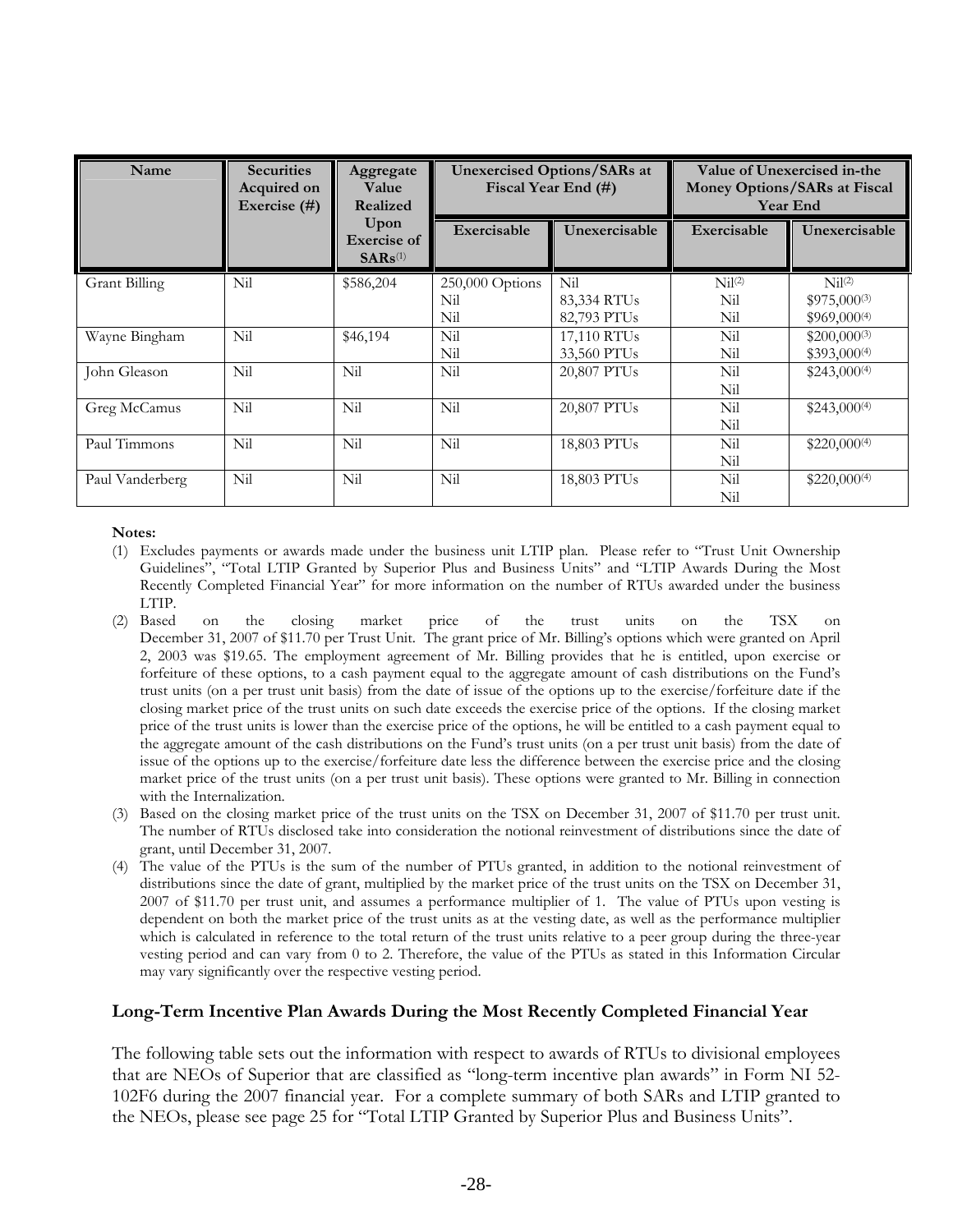| Name            | Number of RTU <sub>s</sub> <sup>(1)</sup> | <b>Exercise Price</b> | Performance or<br>Period until<br>Maturation <sup>(2)</sup> | Threshold<br>(\$ or #) | Target<br>(\$ or #) | Maximum<br>(\$ or #) |
|-----------------|-------------------------------------------|-----------------------|-------------------------------------------------------------|------------------------|---------------------|----------------------|
| John Gleason    | 28,042                                    | \$10.52               | 3 years                                                     | (3)                    | (3)                 |                      |
| Greg McCamus    | 21,121                                    | \$13.02               | 3 years                                                     | (3)                    | (3)                 | (3)                  |
| Paul Timmons    | 18,304                                    | \$10.38               | 3 years                                                     | (3)                    | (3)                 | (3)                  |
| Paul Vanderberg | 20.517                                    | \$11.21               | 3 vears                                                     | (3)                    | (3)                 | (3)                  |

- (1) The RTU awards granted are for business employees and are based on an estimated notional valuation calculation for each business. For each RTU, the value of the business upon vesting, plus an adjustment to account for a portion of the value of the cash generated by the business notionally reinvested into the business over the year, will be paid to the participant in cash at each vesting date.
- (2) RTU's vest over a three year period with 33.3% vesting at the end of year one and half of the remaining amount vesting at the end of year two and the remaining balance vesting after year three.
- (3) The value of the RTUs held by Messrs. Gleason, McCamus and Vanderberg is based on the value of the respective business, in addition to an adjustment to account for the value of the cash generated by the business, notionally reinvested into notional units of the business.

#### **Defined Benefit or Actuarial Plan Disclosure**

Mr. Timmons is the only Named Executive Officer who participates in the defined benefit pension plan. The following table provides information concerning the total annual retirement benefit payable under both the registered pension plan and the supplemental pension benefit agreement at age 60, the earliest age at which an unreduced pension benefit is available.

|              |           |           | <b>Years of Service</b> |           |           |
|--------------|-----------|-----------|-------------------------|-----------|-----------|
| Remuneration | 20        | 25        | 30                      | 35        | 40        |
| \$240,000    | \$84,713  | \$105,891 | \$127,069               | \$148,247 | \$169,425 |
| \$260,000    | \$92,213  | \$115,266 | \$138,319               | \$161,372 | \$184,425 |
| \$280,000    | \$99,713  | \$124,641 | \$149,569               | \$174,497 | \$199,425 |
| \$300,000    | \$107,213 | \$134,016 | \$160,819               | \$187,622 | \$214,425 |
| \$320,000    | \$114,713 | \$143,391 | \$172,069               | \$200,747 | \$229,425 |
| \$340,000    | \$122,213 | \$152,766 | \$183,319               | \$213,872 | \$244,425 |
| \$360,000    | \$129,713 | \$162,141 | \$194,569               | \$226,997 | \$259,425 |
| \$380,000    | \$137,213 | \$171,516 | \$205,819               | \$240,122 | \$274,425 |
| \$400,000    | \$144,713 | \$180,891 | \$217,069               | \$253,247 | \$289,425 |

The annual retirement benefit is equal to the sum of: (i) 1.25% of the best average earnings up to and including the final three-year average yearly maximum pensionable earnings ("YMPE") (average is \$42,300 at December 31, 2007); and (ii) 1.875% of the best average earnings in excess of the three-year average YMPE, multiplied by the number of years and completed months of credited service. Earnings or remuneration for defined benefit pension purposes consist of base salary. At an estimated 26.5 years of service as at December 31, 2007, the estimated annual payments under the pension plans (RPP and supplemental combined), based on Mr. Timmons' best average earnings as at December 31, 2007 would be \$147,163, payable at age 65 in the normal form. There is no maximum applied to credited services, nor is there any offset or reduction at age 65 due to Canada Pension or Old Age Security.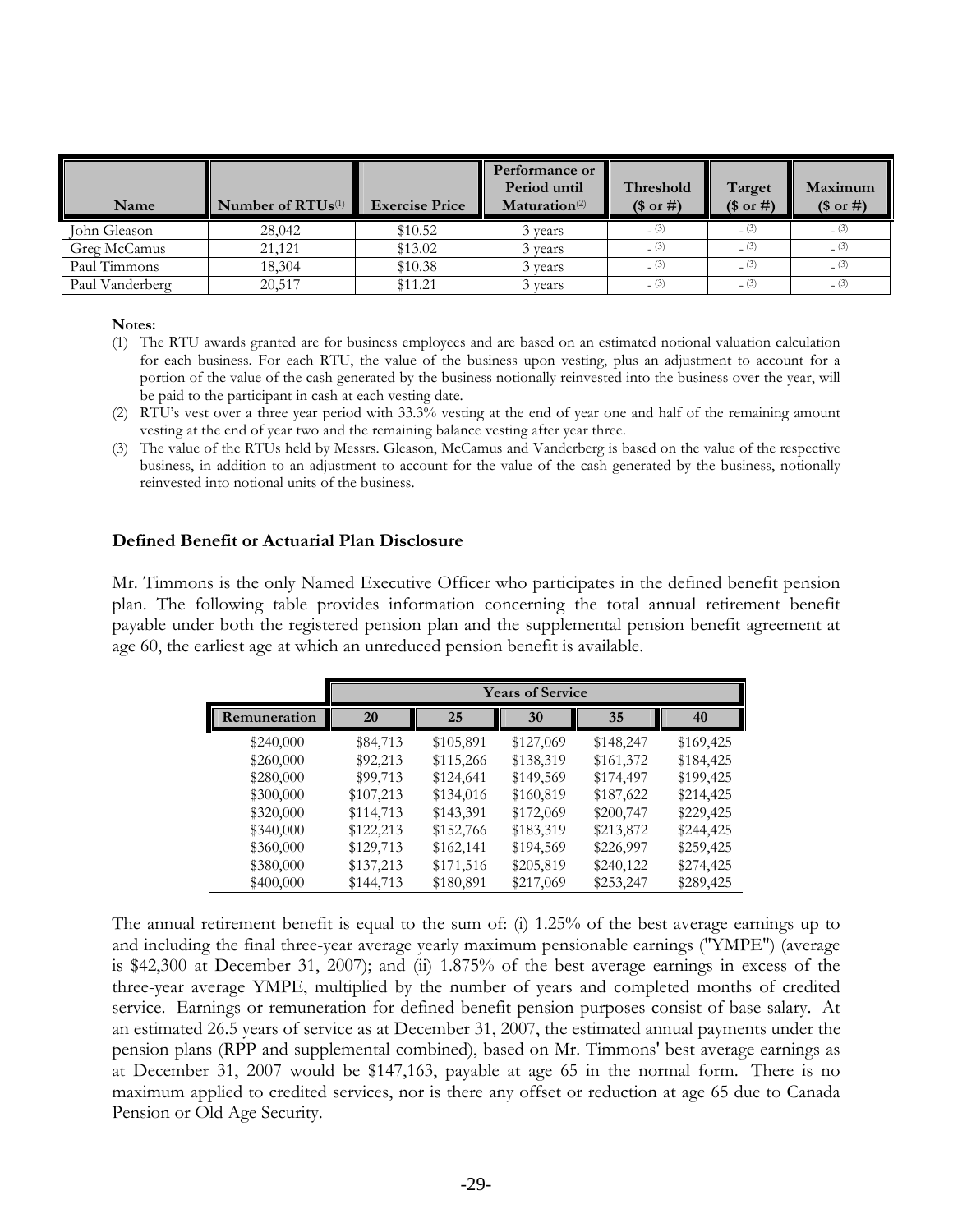The pension benefit is payable from the registered pension plan up to the maximum allowed under the *Income Tax Act*, and the balance is payable from the supplemental pension benefit agreement. The entire pension amount is eligible for the retirement options available under the registered plan, including life guaranteed and spousal joint and survivor option.

# **Termination of Employment, Change in Responsibilities and Employment Contracts**

Of the NEOs, Messrs. Billing, Bingham, Gleason, McCamus and Vanderberg have employment agreements with Superior. Should any of the other NEOs be removed from their current positions at Superior for reasons other than for cause, it is anticipated that they would receive compensation in connection with general industry practice.

Mr. Billing is party to an employment agreement dated July 1, 2006 with the Fund and Superior. Under the employment agreement, Mr. Billing receives an annual salary of \$600,000 (as at the date of such employment agreement), is entitled to receive an annual bonus (provided he meets the required performance criteria) and is entitled to participate in any and all fringe benefit plans, coverages and other perquisites made available from time to time to Superior's senior officers and executives. For more information on the amount of Mr. Billing's salary and the bonus paid for the last three years, please refer to the "Summary Compensation Table".

The employment agreement of Mr. Billing provides that he is entitled to receive an annual bonus of between 0% and 100% of his annual salary, based on whether, and to what extent, Superior achieves certain predetermined performance objectives. In addition, Mr. Billing was also provided with 104,357 RTUs and 69,572 PTUs under the LTIP which would apply to the years 2006 and 2007. Under the terms of the LTIP, Mr. Billing was not entitled to any further grant under the LTIP until January 1, 2008, at which time Mr. Billing received an LTIP grant including RTUs and PTUs equal to 200% of his annual salary.

Under the terms of the employment agreement, in the event of a change of control or termination of employment for any reason other than cause, Mr. Billing is entitled to receive i) a lump sum payment equal to two times the total of annual salary plus annual STIP bonus. The amount of the STIP bonus shall be equal to i) the STIP bonus received in the year prior to the date of termination and the amount of unpaid annual salary to and including the date of termination, and ii) the average of the STIP bonus awarded in the two years prior to the date of termination.

The employment agreement was preceded by an employment agreement dated May 8, 2003 pursuant to which Mr. Billing was provided with a non-interest bearing loan to purchase trust units of the Fund and a retention bonus to match the loan repayment amount under the IRP. The non-interest bearing loan under the IRP was fully paid in 2007 and no amounts are currently outstanding under the loan.

Mr. Bingham is party to an employment agreement dated October 11, 2006 with the Fund and Superior. Under the employment agreement, Mr. Bingham's initial annual salary was \$325,000 (as at the date of such employment agreement) and has increased to \$340,000 since that time. Under the terms of the employment agreement, Mr. Bingham is entitled to receive an annual bonus (provided he meets the required performance criteria) and is entitled to participate in any and all fringe benefit plans, coverages and other perquisites made available from time to time to Superior's senior officers and executives. For more information on the amount of Mr. Bingham's salary and the bonus paid for the last two years, please refer to the "Summary Compensation Table" on page 23.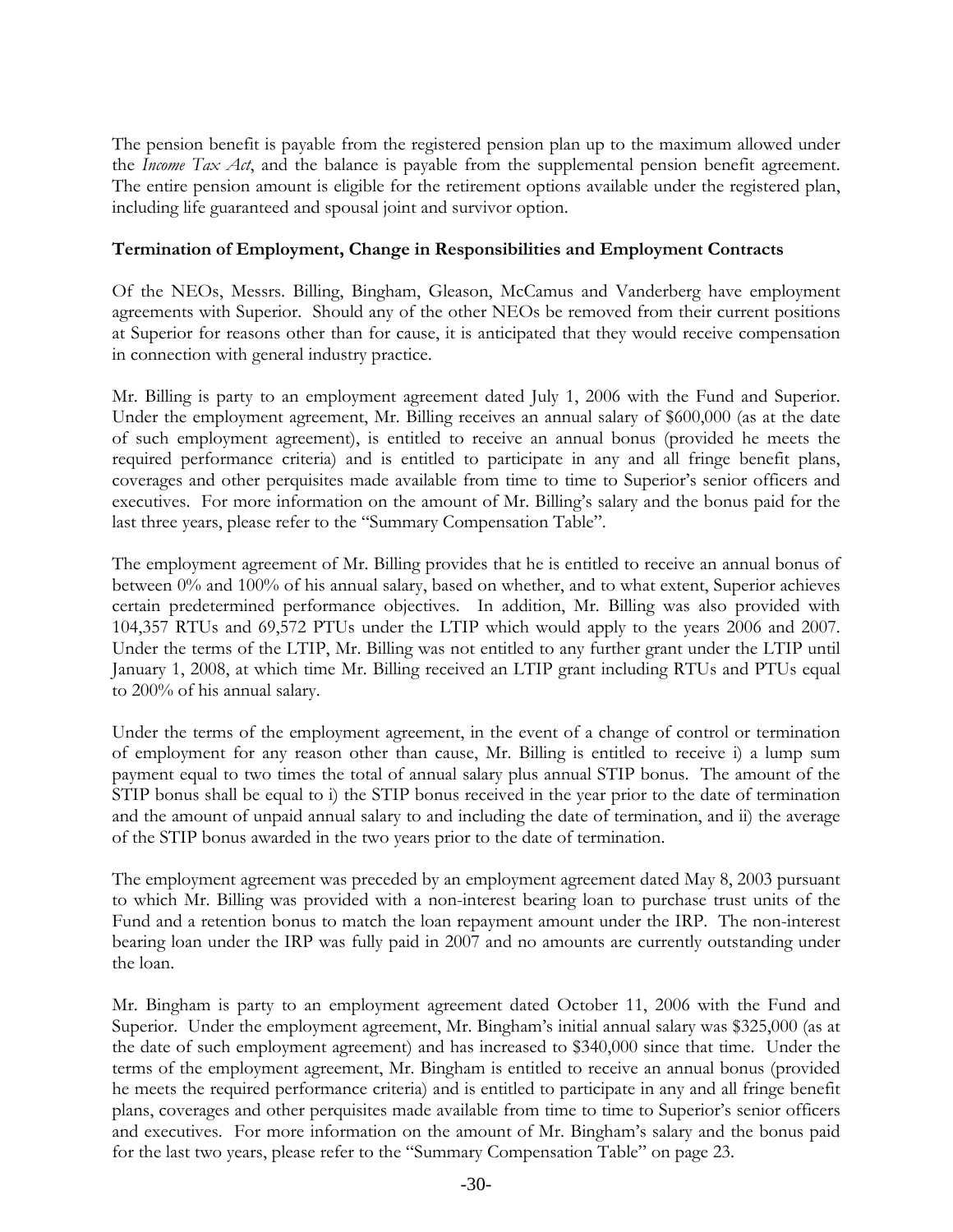The employment agreement of Mr. Bingham provides that he is entitled to receive an annual bonus of between 0% and 100% of his annual salary, based on whether, and to what extent, Superior achieves certain predetermined performance objectives. In addition, Mr. Bingham was also provided with 9,259 RTUs and 22,222 PTUs under the LTIP (as at the date of such employment agreement). Under this LTIP grant, Mr. Bingham was advanced PTUs with a value of \$100,000 and as such, his 2007 LTIP grant was reduced by the amount of the advance.

Under the terms of the employment agreement, in the event of a change of control or termination of employment for any reason other than cause, Mr. Bingham is entitled to receive a lump sum payment equal to two times the total of annual salary.

Mr. Gleason is party to an employment agreement dated April, 2005 with the Fund and Superior. Under the employment agreement, Mr. Gleason's initial annual salary was \$275,000 (as at the date of such employment agreement), and has increased to \$400,000 since that time. Mr. Gleason is also entitled to receive an annual bonus (provided he meets the required performance criteria) and is entitled to participate in all other incentive compensation plans and to receive any and and all fringe benefit plans, coverages and other perquisites made available from time to time to Superior's senior executives. For the amount of salary and bonus paid to Mr. Gleason for the last three years, please refer to the "Summary Compensation Table".

In the event Superior terminates Mr. Gleasons' employment without cause or in certain events where Mr. Gleason terminates his employment with Superior with good reason, Mr. Gleason is entitled to receive a lump sum amount of twenty-four months of his then current salary in addition to 13% of the lump sum amount of twenty-four months of his then current salary.

Mr. McCamus is party to an employment agreement dated September 6, 2005 with the Fund and Superior. Under the employment agreement, Mr. McCamus's initial annual salary was \$300,000 (as at the date of such employment agreement), and has increased to \$340,000 since that time. Mr. McCamus' employment agreement provides that he is entitled to receive an annual bonus (provided he meets the required performance criteria) and is entitled to participate in all other incentive compensation plans and to receive any and all fringe benefit plans, coverages and other perquisites made available from time to time to Superior's senior executives. For the amount of salary and bonus paid to Mr. McCamus for the last three years, please refer to the "Summary Compensation Table".

Mr. McCamus' employment agreement provides that he is entitled to receive an annual bonus of between 0% and 80% of his annual salary, based on whether, and to what extent, Superior Energy Management, a business of Superior achieves certain predetermined performance objectives.

In the event Superior terminates Mr. McCamus' employment without cause or in certain events where Mr. McCamus terminates his employment with Superior with good reason, Mr. McCamus is entitled to receive a lump sum amount of eighteen months of his then current salary in addition to 10% of the lump sum amount of eighteen months of his then current salary.

Mr. Vanderberg is party to an employment agreement dated June 11, 2004 with the Fund and Superior. Under the employment agreement, Mr. Vanderberg's initial annual salary was \$265,000 (as at the date of such employment agreement), and has increased to \$325,000 since that time. Mr. Vanderberg is entitled to receive an annual bonus (provided he meets the required performance criteria) and is entitled to participate in all other incentive compensation plans and to receive any and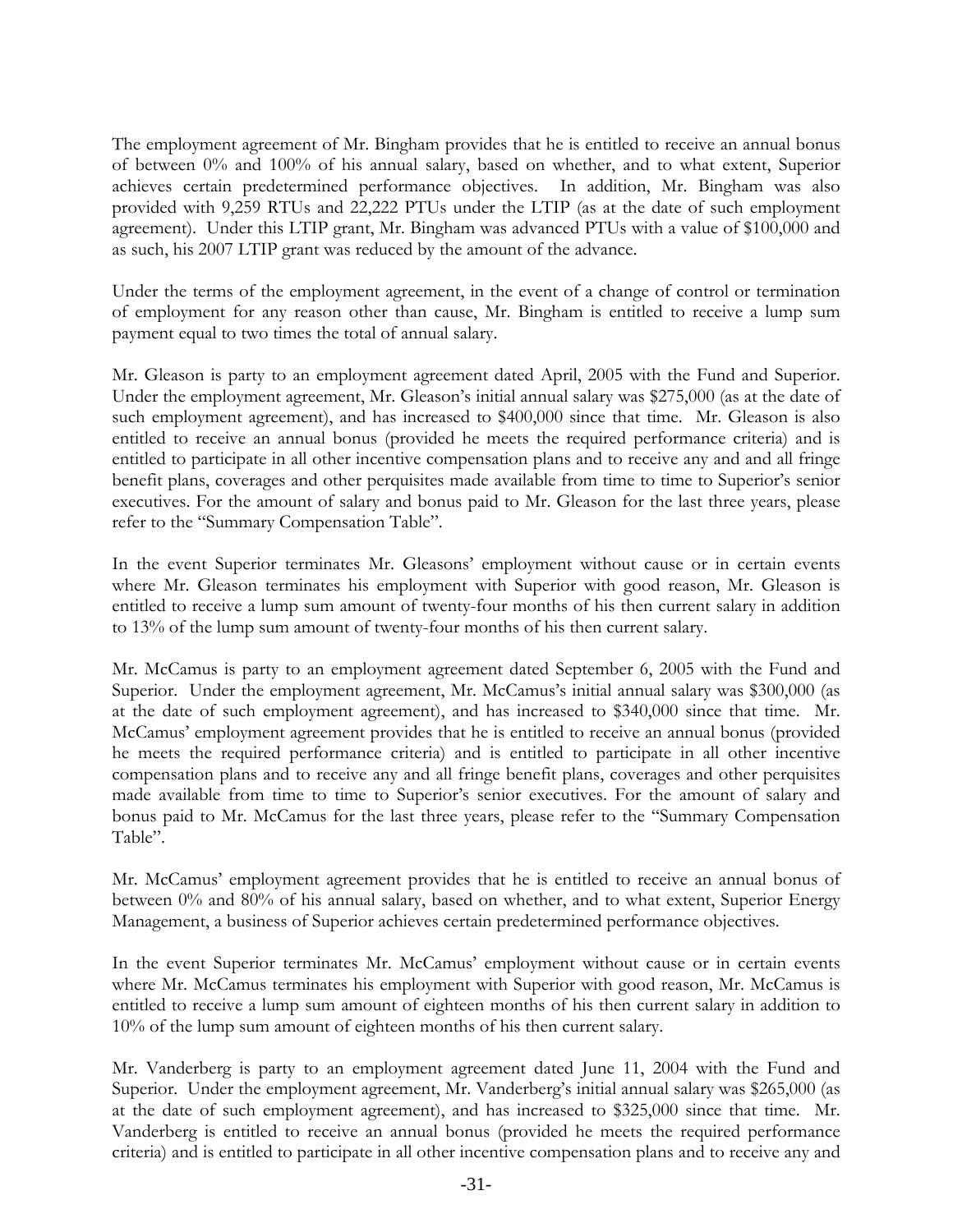all fringe benefit plans, coverages and other perquisites made available from to time to time to Superior's senior executives. For the amount of salary and bonus paid to Mr. Vanderberg for the last three years, please refer to the "Summary Compensation Table".

Mr. Vanderberg's employment agreement provides that he is entitled to receive an annual bonus of between 0% and 80% of his annual salary, based on whether, and to what extent, Winroc achieves certain predetermined performance objectives.

In the event Superior terminates Mr. Vanderberg's employment without cause or in certain events where Mr. Vanderberg terminates his employment with Superior with good reason, Mr. Vanderberg is entitled to receive his base salary plus an additional amount designed to approximate the value of his employment benefits for a period of eighteen months.

# **Securities Issuable Under Equity Compensation Plans**

The following table sets forth the number of trust units to be issued upon exercise of outstanding options, warrants and rights issued pursuant to equity compensation plans, the weighted average exercise price of such outstanding options, warrants and rights and the number of trust units remaining available for future issuance under equity compensation plans of the Fund as at December 31, 2007.

| Plan Category <sup>(1)</sup>                                | Number of securities<br>to be issued upon<br>exercise of<br>outstanding options,<br>warrants and rights | Weighted-average<br>exercise price of<br>outstanding options,<br>warrants and rights | Number of securities<br>remaining available<br>for future issuance<br>under equity<br>compensation plans<br>(excluding securities<br>reflected in the first<br>column) |
|-------------------------------------------------------------|---------------------------------------------------------------------------------------------------------|--------------------------------------------------------------------------------------|------------------------------------------------------------------------------------------------------------------------------------------------------------------------|
| Equity compensation<br>plans approved by<br>securityholders | $500,500\,$ <sup>(3)</sup>                                                                              | \$23.87                                                                              |                                                                                                                                                                        |

#### **Notes:**

- (1) All of these securities are trust units reserved for issuance pursuant to Trust Unit Options granted under the Fund's Trust Unit Incentive Program. All equity compensation plans have been approved by the Unitholders of the Fund.
- (2) The terms of the TUIP provide that upon exercise, the holder receives such number of trust units as equals the quotient obtained by dividing (a) the product obtained by multiplying the number of trust units with respect to which the option is exercised, by the difference between the fair market value of such trust unit and the exercise price, by (b) the fair market value of such trust units where "fair market value" means the average of the daily high and low board lot trading price of such trust units on the TSX for the five trading days immediately preceding the date of exercise of the option. As at December 31, 2007, the fair market value of the trust units was \$11.70 and the number of options outstanding was 500,500 at a weighted average exercise price of \$23.87. As a result, at December 31, 2007, no trust units were issuable pursuant to the terms of the outstanding options.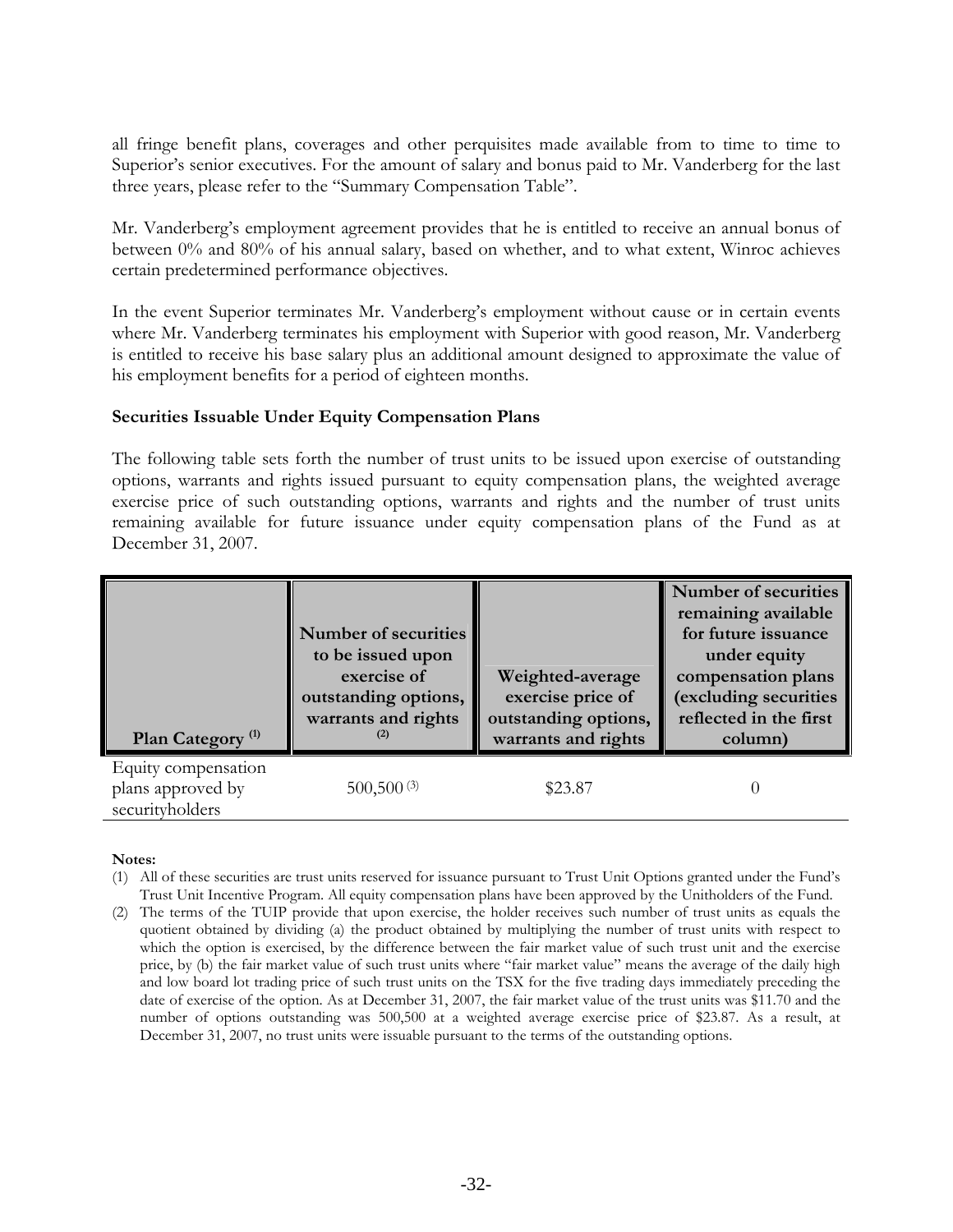### **PART IV: CORPORATE GOVERNANCE PRACTICES**

The Fund is organized as a "Trust-over-Partnership" structure.



**Notes:**<br>(1)

The Administrator is the administrator of the Fund and its board of directors is responsible for overseeing the Fund's investments and reporting to Unitholders. The General Partner's board of directors is responsible for overseeing the management and operations of the businesses of the Partnership. Unitholders are entitled to elect the directors of both Boards at each annual meeting of the Fund.

Both Boards consist of the same members, who all possess extensive business and board experience. Of the ten members, nine are independent, with Grant Billing, Chairman and Chief Executive Officer, being the sole management director. Since 2003, Peter Green has served as Lead Director of Superior to strengthen the independence of the Board from management. Upon completion of the internal reorganization in September, 2006, Mr. Green also became Lead Director of the Administrator.

Superior Plus LP and Superior Plus Inc. indirectly own 99.9% and 0.01%, respectively, of Superior Energy Management Gas LP and<br>Superior Energy Management Electricity LP.<br>Superior Plus US Holdings Inc., a Delaware Corporati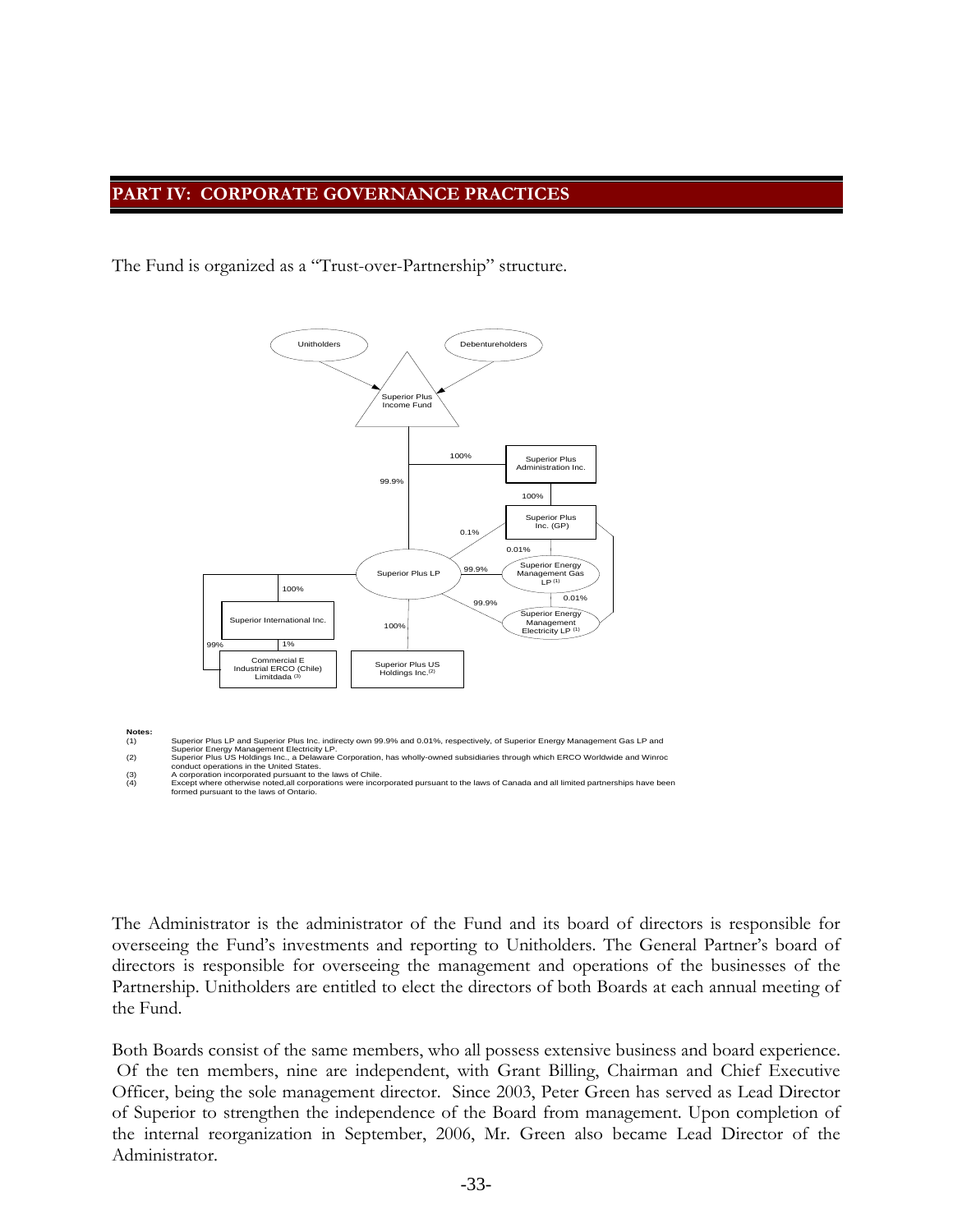In 2007, the Board of Superior formed advisory committees for each of the businesses, composed of two independent directors, senior corporate management, and one president of another business.

The Code of Business Conduct and Ethics, the Communication and Disclosure, Insider Trading and Whistleblower policies are all designed to promote honesty and integrity throughout Superior. These policies can be found on the Fund's website at *www.superiorplus.com*.

To assist the Boards with their fiduciary responsibilities, the board of directors of the Administrator is supported by an Audit Committee and a Governance and Nominating Committee. The board of directors of Superior is supported by a Compensation Committee. Only independent directors serve on committees of the Boards.

# **Mandate and Composition of the Boards of the Administrator and Superior**

The Boards are responsible for the stewardship of the Fund and Superior. Their role is to provide effective leadership and oversight, each with respect to their particular corporate entity. Superior has officers and employees responsible for the day-to-day management and conduct of the businesses of Superior and the implementation of the strategic plan approved by the Boards. Fundamentally, the Boards seek to ensure that the Fund and Superior conduct their business with honesty and integrity, with a view to creating sustainable and long-term value and profitable growth. Supported by their respective committees, the Boards' processes are designed to achieve an appropriate degree of independence from management; to oversee succession planning; to consider, approve and monitor the Fund's and Superior's strategic, operating, capital and financial plans; to monitor safety and the environment as it applies to Superior's businesses; and to monitor the risk management framework, including the integrity of internal financial and management systems. The duties and responsibilities of each Board are set out in the written mandates of the Boards of which can be found on the Fund's website at *www.superiorplus.com,* as well as *www.sedar.com*, in the Superior Plus Income Fund Management Information Circular filed on March 12, 2007 and which are incorporated herein by reference*.* 

The Boards are comprised of ten members with extensive business and board experience and high standards of ethics. Of the ten members, nine are independent and one is a management director. All independent members currently participate in at least one standing committee. For more information on independence, see "Independence of Board and Committee Members" on page 9. The Chairman of the Boards is also the Chief Executive Officer. The Boards also have a Lead Director to provide greater independence of the Boards from management. Currently, the Lead Director also serves as Chair of the Governance and Nominating Committee. Position descriptions of the Chairman and Chief Executive Officer and the Lead Director, which are available on the Fund's website at *www.superiorplus.com*, delineate their roles and responsibilities. Key duties of the Lead Director include acting as liaison between management and the Boards, reviewing conflict of interest issues that may arise and chairing in-camera meetings of the Boards, without management present, at each Board meeting. Under the guidance of the Governance and Nominating Committee, the Lead Director guides the annual Board effectiveness and assessment evaluation. During the last evaluation in 2007, it was determined that the Board was the appropriate size and possessed the necessary competencies to efficiently discharge its duties and responsibilities.

The Boards have not implemented a mandatory retirement policy for the respective Directors of the Boards.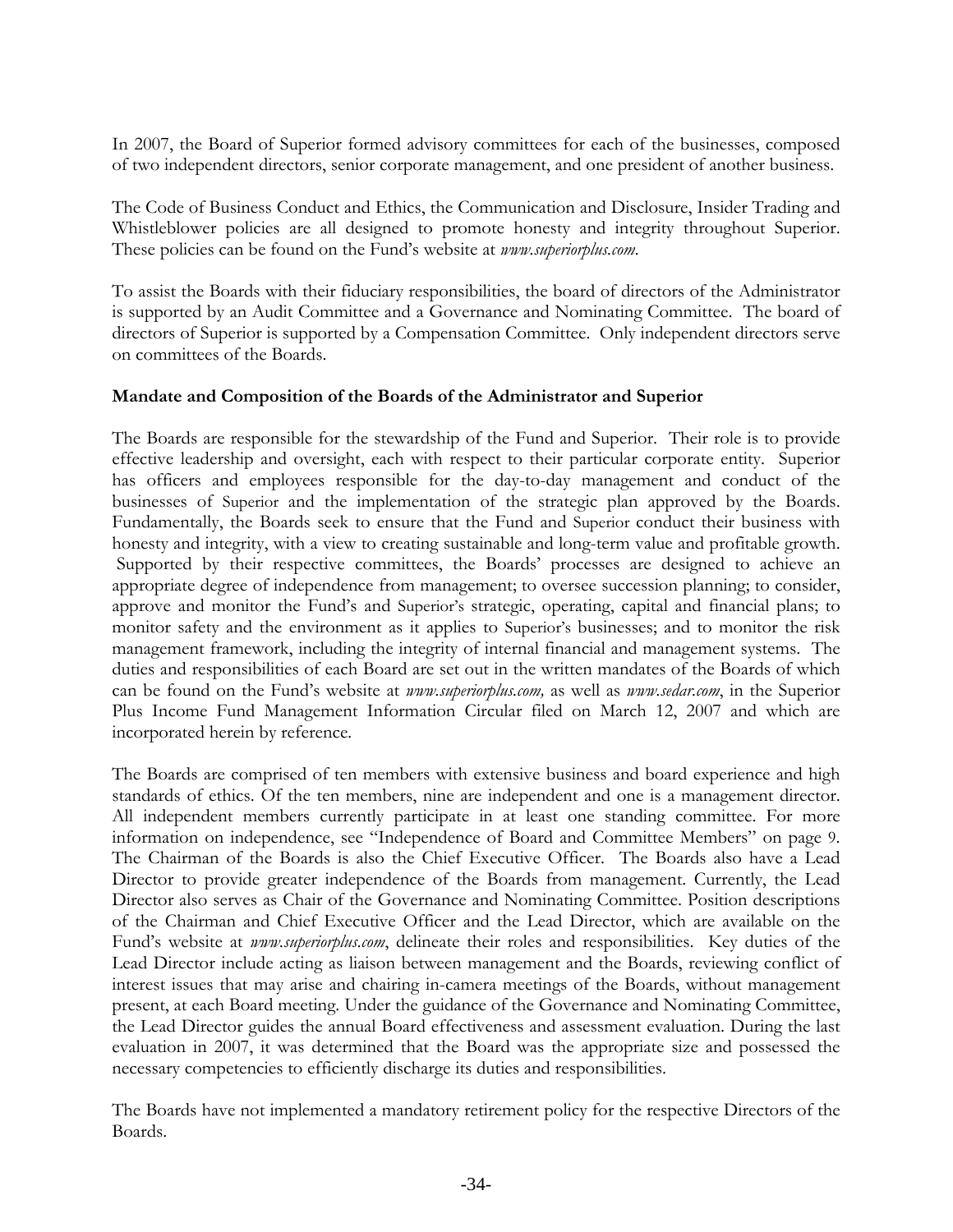#### **Committees of the Board**

The Compensation Committee is a committee of Superior and the Audit Committee and the Governance and Nominating Committee are committees of the Administrator. To the extent that there are responsibilities at either the Administrator or Superior level which involve matters typically handled by one of these committees and no such committee exists, such matters shall remain the responsibility of the entire Board of such entity. Mandates of the Boards as well as the mandates of the Audit Committee and the Governance and Nominating Committee of the Administrator and the Compensation Committee of Superior are posted on the Fund's website at *www.superiorplus.com*.

#### **Audit Committee**

#### *Composition and Qualifications*

The Audit Committee of the Board of the Administrator consists of four directors, Mr. Smith (Chair), Ms. Best, and Messrs. Green and Valentine, all of whom are "financially literate", and "independent" within the meaning of the Audit Committee Rule. In considering criteria for the determination of financial literacy, the Board looks at the ability to read and understand a balance sheet, an income statement and a statement of cash flow of a public entity. Mr. Smith is a chartered financial analyst with over 25 years experience in the investment banking, investment research and management industry. His experience includes investment research, mergers and acquisitions, project finance, privatization and corporate finance. Mr. Smith currently is a managing director and founding partner of Enterprise Capital Management Inc. Ms. Best is a chartered accountant with over 25 years experience. Currently, Ms. Best serves as Executive Vice-President, Risk Management and Chief Financial Officer for the Calgary Health Region where she is responsible for all finance functions, including financial operations, budgeting, forecasting and planning, business support for operating and corporate portfolios, performance reporting, business planning and treasury management. Ms. Best was a chartered accountant at Ernst & Young for nineteen years, the last ten years as Corporate Audit Partner. Mr. Green is a chartered accountant and international business advisor with over 30 years of experience in senior executive roles, including 25 years as Chief Executive Officer or Chief Operating Officer of international companies. Currently, Mr. Green serves as Chairman of Patheon Inc., a global pharmaceutical company. Mr. Valentine is a consultant and corporate director. Mr. Valentine is a chartered accountant, served as Auditor General of Alberta from 1995 to 2002 and held various senior accounting, audit and advisory positions with KPMG over a 38-year period. He served as a member of the Accounting Standards Committee and the Public Sector Accounting Standards Board of the Canadian Institute of Chartered Accountants. Mr. Valentine also served as senior advisor to the CEO, Calgary Health Region and senior advisor to the Dean of Medicine, University of Calgary until 2007.

#### *Responsibilities and Terms of Reference*

The Audit Committee reviews with management and the external auditors, and recommends to the Board of the Administrator for approval, the annual and interim financial statements of the Fund, the reports of the external auditors thereon and related financial reporting, including management's discussion and analysis and financial press releases. The Audit Committee reviews and oversees, in conjunction with the external auditors and management, audit plans and procedures and meets with the auditors independent of management at each quarterly meeting. The Audit Committee is responsible for reviewing auditor independence, approving all non-audit services, reviewing and making recommendations to the Board of the Administrator on internal control procedures and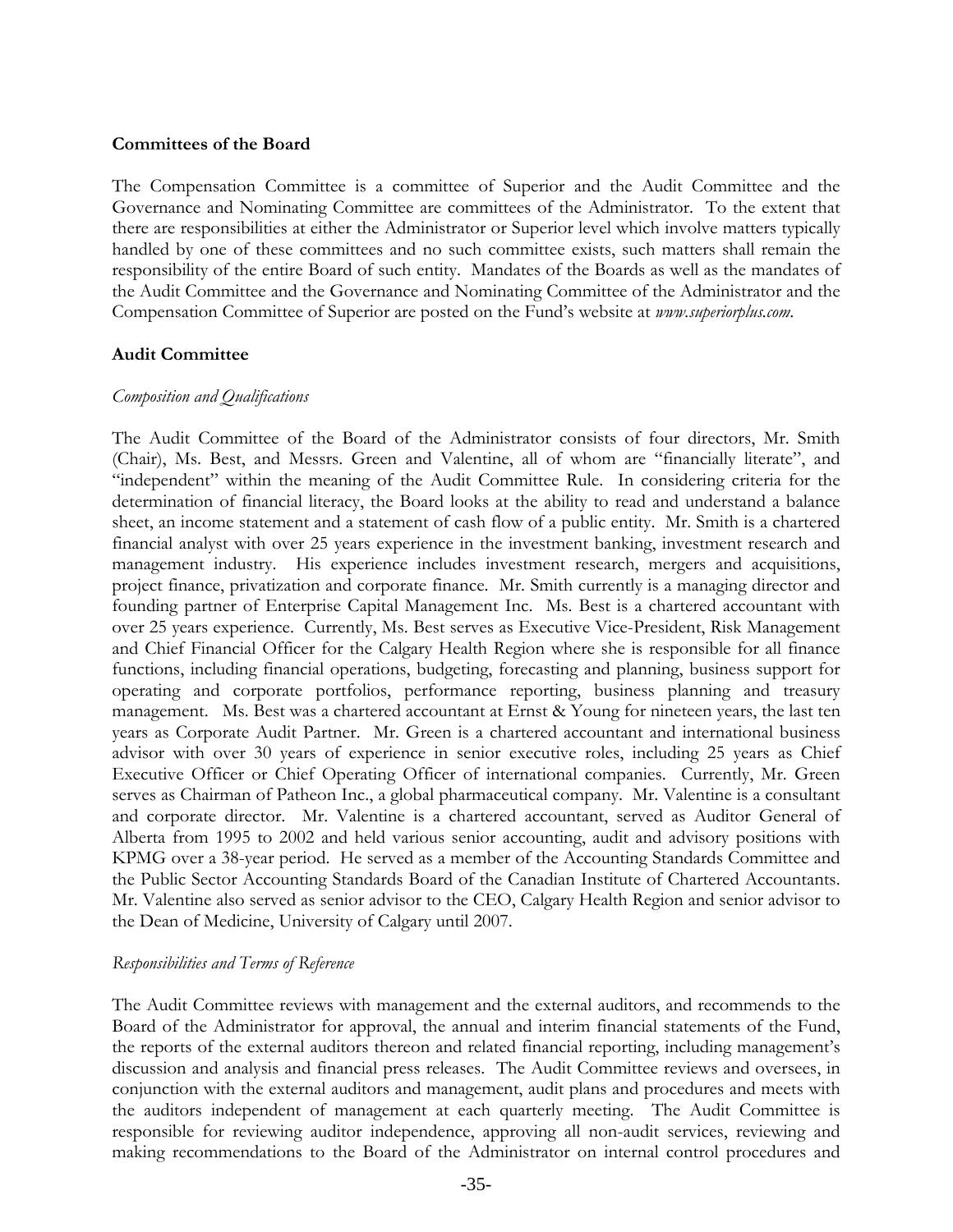management information systems. In addition, the committee is responsible for assessing and reporting to the Board of the Administrator on financial risk management positions and monitoring the processes and compliance with respect to Multilateral Instrument 52-109 "Certification of Disclosure in Issuer's Annual and Interim Filings" requirements. To the extent that any of the above matters apply to the operations and businesses of Superior, such matters will be dealt with at the Superior Board level. The mandate of the Audit Committee is posted on the Fund's website at *www.superiorplus.com,* as well as *www.sedar.com*, in the Superior Plus Income Fund Management Information Circular filed on March 12, 2007, and which are incorporated herein by reference*.* 

# **Audit Fees**

Fees payable to Deloitte & Touche for the years ended December 31, 2006 and December 31, 2007 are detailed in the following table:

|                    | Year Ended December 31, 2006 | Year Ended December 31, 2007 |
|--------------------|------------------------------|------------------------------|
| Audit fees         | \$818,200                    | \$663,450                    |
| Audit-related fees | \$248,104                    | \$224,522                    |
| Tax Fees           |                              |                              |
| All other fees     |                              | \$10,600                     |
|                    | \$1,066,304                  | \$898,572                    |

Audit fees were paid for professional services rendered by the auditors for the audit of the Fund's and Superior's annual financial statements or services provided in connection with statutory and regulatory filings. Audit-related fees were paid for review of quarterly financial statements of Superior and the Fund, attendance at quarterly audit meetings, pension plan audits, regulatory reviews, and for services provided in connection with financings, accounts receivable securitization program requirements, including French translation services provided in connection therewith.

All permissible categories of non-audit services require approval from the Audit Committee. "All other fees" in the above table consists of fees paid to Deloitte and Touche LLP in connection with internal management training relating to International Financial Reporting Standards.

# **Governance and Nominating Committee**

The Governance and Nominating Committee of the Administrator consists of three independent directors: Messrs. Green (Chair), Engbloom, and Findlay. The Governance and Nominating Committee has the overall responsibility for reviewing the corporate governance practices and assessing the functioning and effectiveness of the Board, its committees and individual members. It is also responsible for recommending suitable director candidates to the Board and for maintaining plans for orderly succession of directors to keep the Board balanced in terms of skills and experience. In addition, the Governance and Nominating Committee oversees continuous education programs for Board members and effective orientation and education programs for new directors. In fulfilling its mandate, the Committee has developed and conducts an annual effectiveness survey designed to assess the effectiveness of the Board, its committees and individual directors. It also monitors developments in corporate governance issues and best practices among major Canadian companies and other business organizations to be satisfied that the Fund continues to carry out high standards of corporate governance. The mandate of the Governance and Nominating Committee can be found on the Fund's website at *www.superiorplus.com.*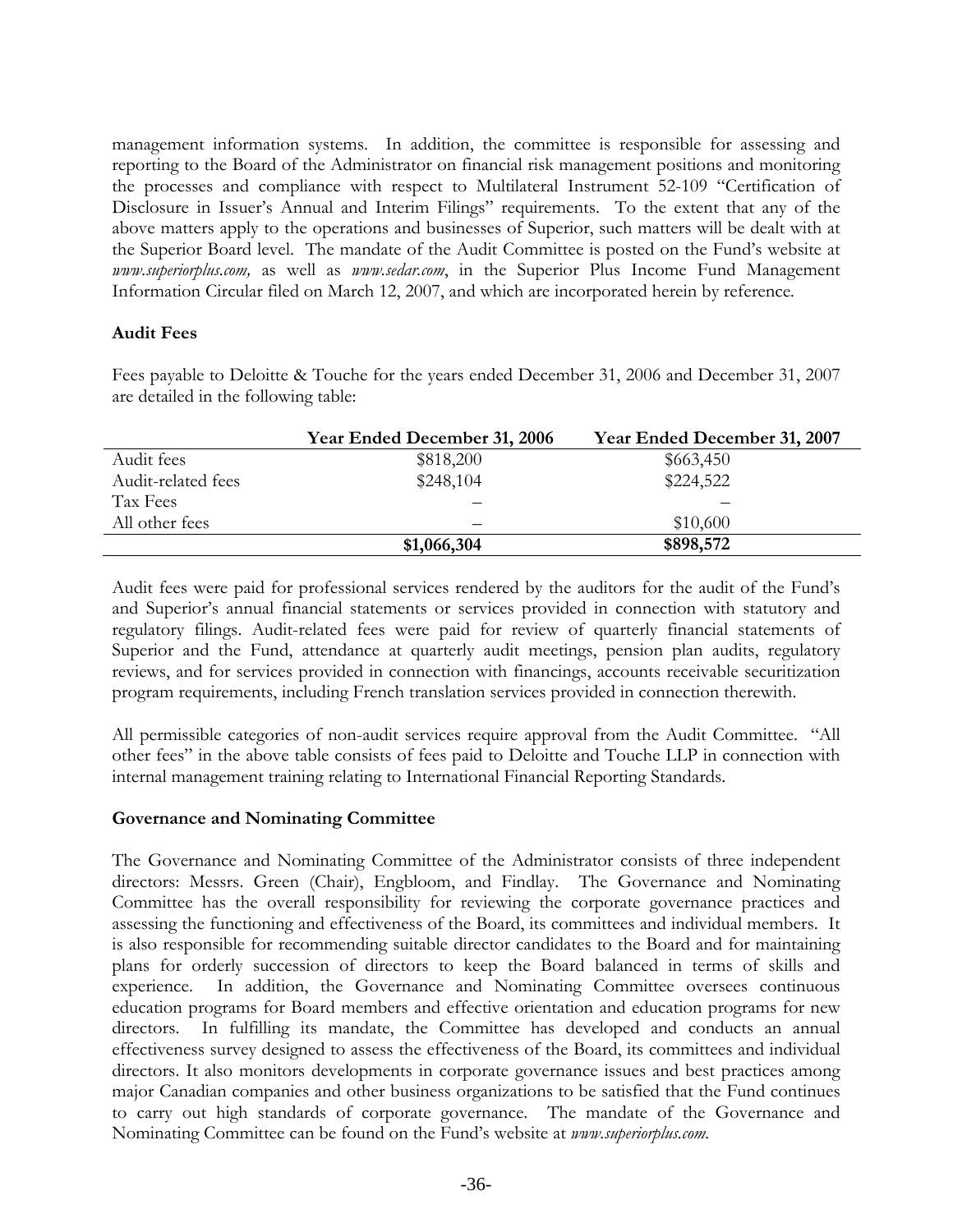## **Compensation Committee**

The Compensation Committee consists of three independent directors: Messrs. Gish (Chair), MacDonald and Mirosh. The Compensation Committee has the overall responsibility for Superior's human resources policies and procedures, including its compensation and incentive programs and its pension policies and practices. It reviews the adequacy and form of compensation for directors and senior management and assesses senior management's performance and succession plans. The mandate of the Compensation Committee can be found on the Fund's website at *www.superiorplus.com.*

# **PART V: OTHER MATTERS**

#### **Communication with the Board**

Unitholders who would like to communicate directly with the Board should direct their communication to: Grant D. Billing, Chairman and Chief Executive Officer or Peter A.W. Green, Lead Director, Superior Plus, c/o Corporate Secretary, 605 - 5<sup>th</sup> Avenue SW, Suite 2820, Calgary, Alberta, T2P 3H5. Unitholders may also send any such communications to the Corporate Secretary at llikness@superiorplus.com.

#### **Additional Information**

Copies of this Information Circular, the Fund's Annual Report which contains the financial statements, management discussion and analysis and the auditor's report thereon for the Fund's most recently completed financial year, any interim financial statements of the Fund subsequent to those statements contained in the Annual Report, and the Fund's Annual Information Form for the fiscal year ended December 31, 2007, as filed with the applicable Canadian regulatory authorities, are available on SEDAR at *www.sedar.com* and *www.superiorplus.com* and may also be obtained without charge by writing to the Secretary of Superior at 2820, 605 – 5<sup>th</sup> Avenue SW, Calgary, Alberta, T2P  $3H5$  or by e-mail at llikness@superiorplus.com.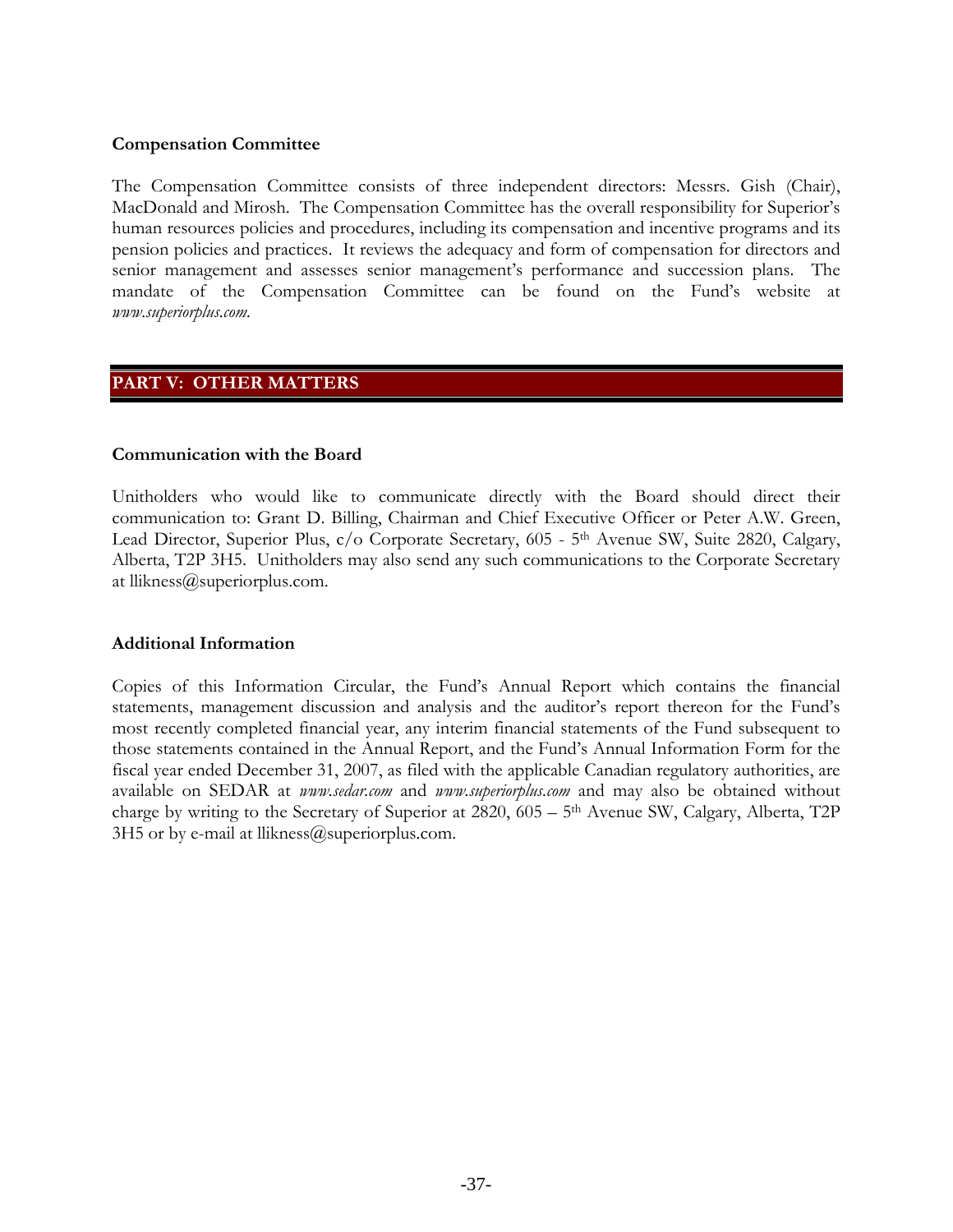# **Board Approval**

The Board of Directors of the Administrator have approved the contents of this Information Circular and the sending of this Information Circular to the Unitholders of the Fund.

Dated at Calgary, Alberta this 10<sup>th</sup> day of March, 2008.

# **SUPERIOR PLUS INCOME FUND by its Administrator, SUPERIOR PLUS ADMINISTRATION INC.**

**Grant D. Billing Leanne E. Likness**<br>
Grant D. Billing Leanne E. Likness Chairman and Chief Executive Officer Corporate Secretary

Leanne E. Likness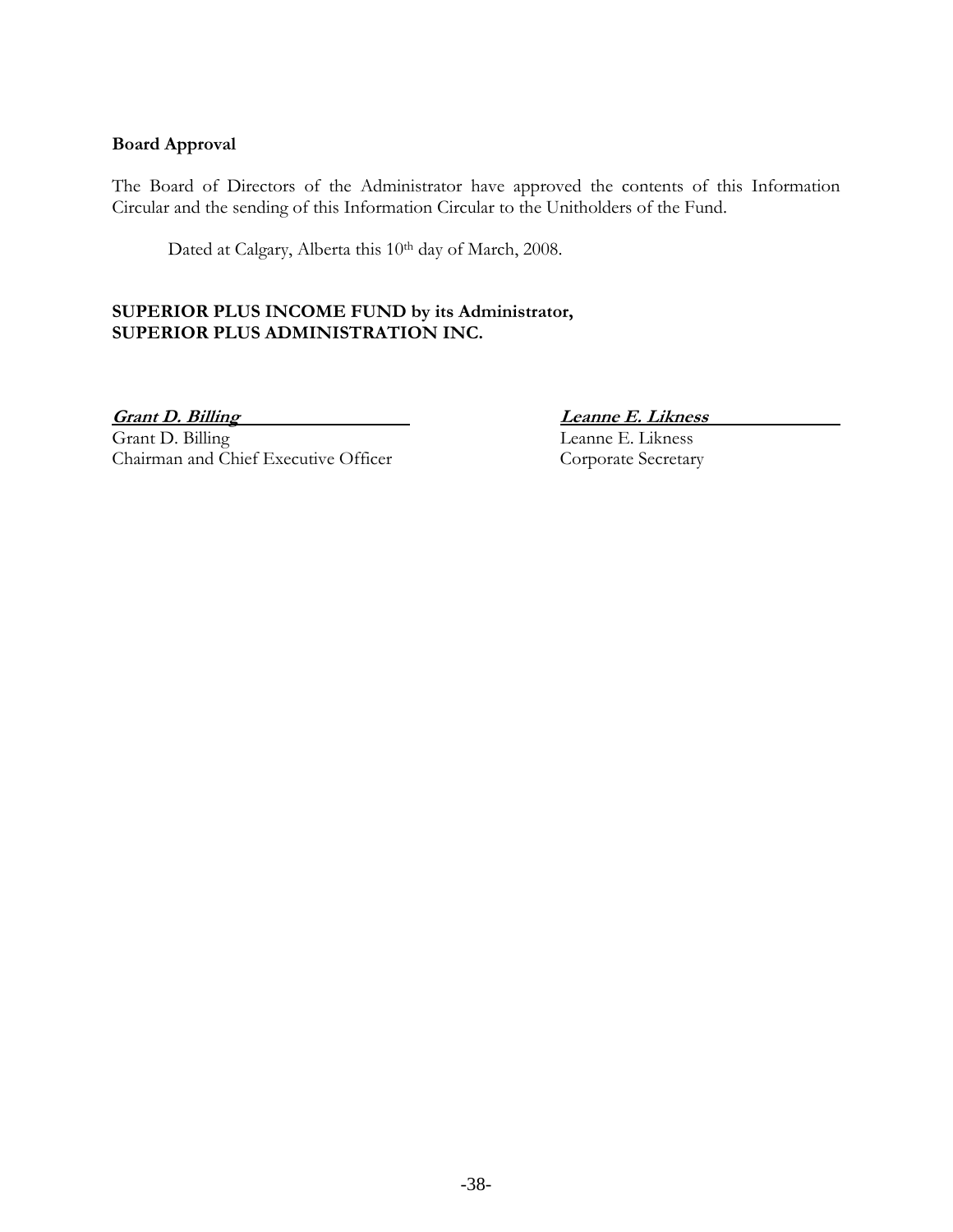# **APPENDIX "A" STATEMENT OF CORPORATE GOVERNANCE DISCLOSURE**

The Administrator is committed to maintaining high standards of corporate governance and continually assesses its governance practices against evolving policies, practices and requirements.

This Statement of Corporate Governance Practices has been approved by the Governance and Nominating Committee and the Board of the Administrator. The Board of the Administrator has determined that Superior's corporate governance practices are aligned with the Canadian Securities Administrators' disclosure standards.

| Compliance   |     | <b>Governance Disclosure Requirement and Comments</b>                                                                                                                                                                                                                                                                                                                                                                                               |
|--------------|-----|-----------------------------------------------------------------------------------------------------------------------------------------------------------------------------------------------------------------------------------------------------------------------------------------------------------------------------------------------------------------------------------------------------------------------------------------------------|
|              | 1.  | <b>Board of Directors</b>                                                                                                                                                                                                                                                                                                                                                                                                                           |
| ✓            | (a) | Disclose the identity of directors who are independent.                                                                                                                                                                                                                                                                                                                                                                                             |
|              |     | Nine out of ten directors are independent. Please refer to "Independence of Board<br>and Committee Members" on page 9 of the Information Circular.                                                                                                                                                                                                                                                                                                  |
| $\checkmark$ | (b) | Disclose the identity of directors who are not independent, and describe the basis for that<br>determination.                                                                                                                                                                                                                                                                                                                                       |
|              |     | One of the ten directors is not independent. Mr. Grant D. Billing is not considered<br>independent as 1) Mr. Billing is an executive officer of the Administrator; and 2) Mr.<br>Billing receives more than \$75,000 annually in direct compensation from Superior.<br>For further information on the independence of the Board members, please refer to<br>"Independence of Board and Committee Members" on page 9 of the Information<br>Circular. |
| ✓            | (c) | Disclose whether or not a majority of directors are independent. If a majority of directors are not<br>independent, describe what the board of directors (the board) does to facilitate its exercise of<br>independent judgment in carrying out its responsibilities.                                                                                                                                                                               |
|              |     | A majority or 90% (representing nine of ten) of the members of the Board are<br>independent.                                                                                                                                                                                                                                                                                                                                                        |
| $\checkmark$ |     | (d) If a director is presently a director of any other issuer that is a reporting issuer (or the equivalent) in a<br>jurisdiction or a foreign jurisdiction, identify both the director and the other issuer.                                                                                                                                                                                                                                       |
|              |     | Please refer to "Other Public Company Directorships/Committee Appointments" on<br>page 11 of the Information Circular.                                                                                                                                                                                                                                                                                                                              |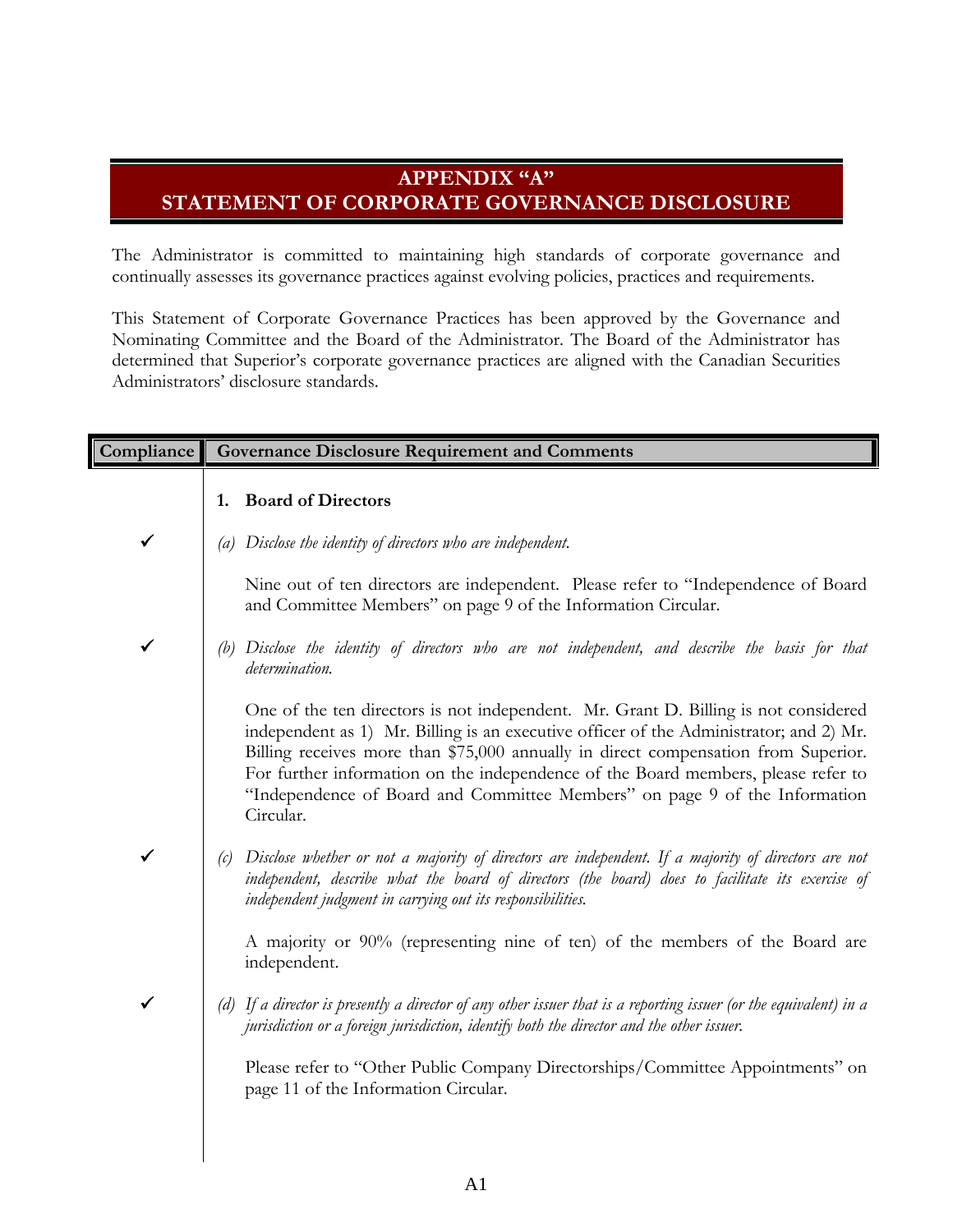| Compliance   | <b>Governance Disclosure Requirement and Comments</b>                                                                                                                                                                                                                                                                                                                                                                                                                                                                                                                                                                                                                                                                                                                                                                       |
|--------------|-----------------------------------------------------------------------------------------------------------------------------------------------------------------------------------------------------------------------------------------------------------------------------------------------------------------------------------------------------------------------------------------------------------------------------------------------------------------------------------------------------------------------------------------------------------------------------------------------------------------------------------------------------------------------------------------------------------------------------------------------------------------------------------------------------------------------------|
|              | Disclose whether or not the independent directors hold regularly scheduled meetings at which non-<br>(e)<br>independent directors and members of management are not in attendance. If the independent directors<br>hold such meetings, disclose the number of meetings held since the beginning of the issuer's most<br>recently completed financial year. If the independent directors do not hold such meetings, describe what<br>the board does to facilitate open and candid discussion among its independent directors.                                                                                                                                                                                                                                                                                                |
|              | Following each and every meeting, the Boards and the committees conduct in-camera<br>sessions, at which non-independent directors and management are not in attendance.<br>For a summary of the Board and committee meetings held in 2007, please refer to<br>page 12 of the Information Circular.                                                                                                                                                                                                                                                                                                                                                                                                                                                                                                                          |
| ✓            | Disclose whether or not the chair of the board is an independent director. If the board has a chair or<br>(f)<br>lead director who is an independent director, disclose the identity of the independent chair or lead<br>director, and describe his or her role and responsibilities. If the board has neither a chair that is<br>independent nor a lead director that is independent, describe what the board does to provide leadership<br>for its independent directors.                                                                                                                                                                                                                                                                                                                                                 |
|              | The Boards have a Chairman who is also the Chief Executive Officer of Superior and<br>the Administrator and is therefore not independent. Mr. Green was appointed and<br>continues to act as Lead Director to provide greater independence of the Boards<br>from management. Mr. Green also acts as Chair of the Governance and Nominating<br>Committee.<br>His duties as Lead Director include acting as liaison between<br>management and the Boards, reviewing conflict of interest issues that may arise and<br>chairing in-camera meetings of the Boards at every Board meeting. Position<br>descriptions of the Chairman and Chief Executive Officer and the Lead Director<br>delineate their roles and responsibilities. These position descriptions are available on<br>the Fund's website at www.superiorplus.com. |
| $\checkmark$ | (g) Disclose the attendance record of each director for all board meetings held since the beginning of the<br>issuer's most recently completed financial year.                                                                                                                                                                                                                                                                                                                                                                                                                                                                                                                                                                                                                                                              |
|              | Please refer to "Board and Committee Meetings Held in 2007" on page 12 of the<br>Information Circular.                                                                                                                                                                                                                                                                                                                                                                                                                                                                                                                                                                                                                                                                                                                      |
| $\checkmark$ | <b>2. Board Mandate</b> $-$ <i>Disclose the text of the board's written mandate. If the board does not have a</i><br>written mandate, describe how the board delineates its role and responsibilities.                                                                                                                                                                                                                                                                                                                                                                                                                                                                                                                                                                                                                      |
|              | The complete text of the Boards' mandates, as well as the mandates of the Governance<br>and Nominating Committee and the Audit Committee of the Administrator and the<br>Compensation Committee of Superior can be found on the Fund's website at<br>www.superiorplus.com. The mandates of the Boards and the Audit Committee can also be<br>found on www.sedar.com, in the Superior Plus Income Fund Management Information<br>Circular filed on March 12, 2007.                                                                                                                                                                                                                                                                                                                                                           |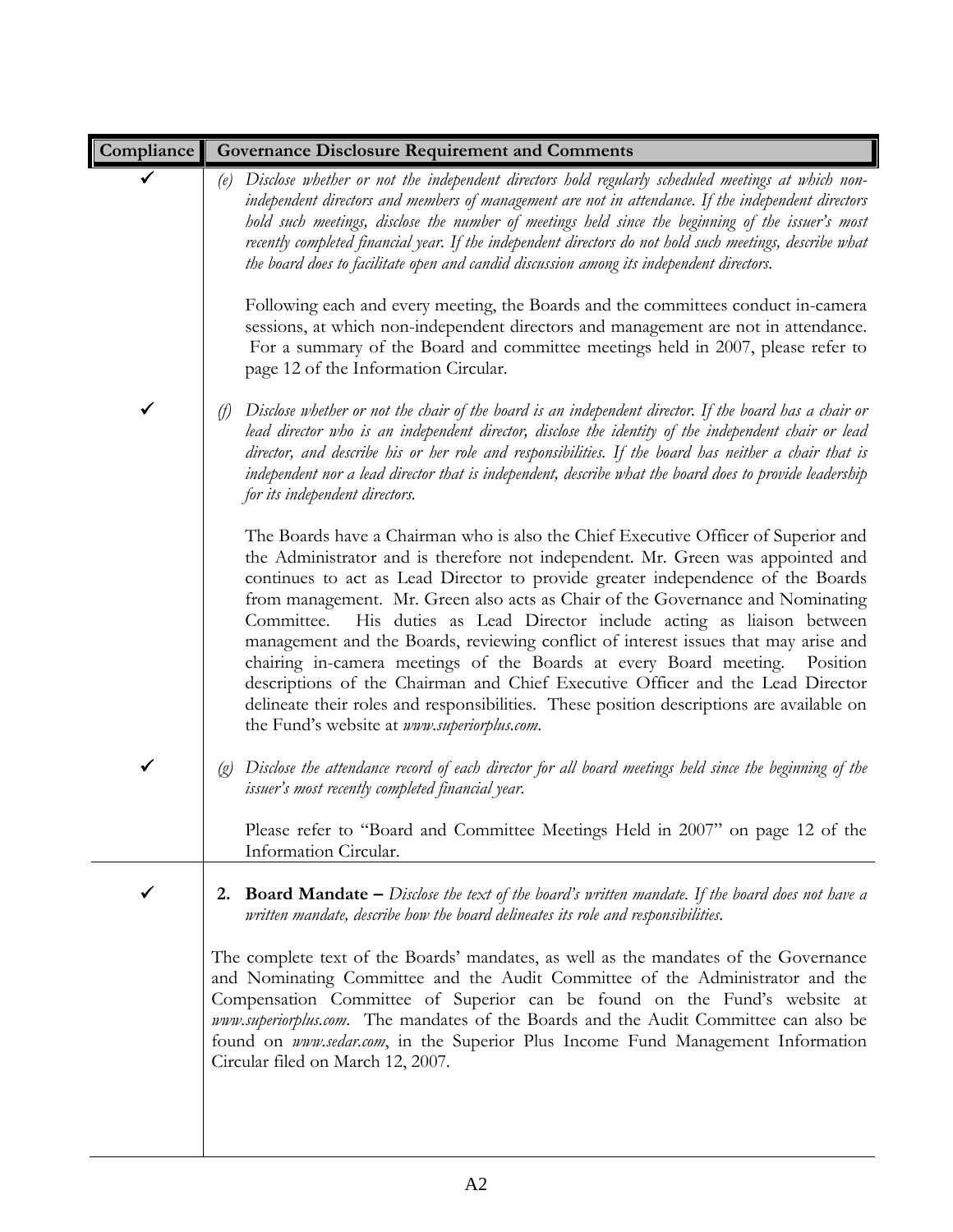| Compliance | <b>Governance Disclosure Requirement and Comments</b>                                                                                                                                                                                                                                                                                                                                                                                                                                                                                                                                                                                                                                                                                                                                                                                                                                                                                                  |
|------------|--------------------------------------------------------------------------------------------------------------------------------------------------------------------------------------------------------------------------------------------------------------------------------------------------------------------------------------------------------------------------------------------------------------------------------------------------------------------------------------------------------------------------------------------------------------------------------------------------------------------------------------------------------------------------------------------------------------------------------------------------------------------------------------------------------------------------------------------------------------------------------------------------------------------------------------------------------|
|            | 3. Position Descriptions                                                                                                                                                                                                                                                                                                                                                                                                                                                                                                                                                                                                                                                                                                                                                                                                                                                                                                                               |
| ✓          | Disclose whether or not the board has developed written position descriptions for the chair and the<br>$\left(a\right)$<br>chair of each board committee. If the board has not developed written position descriptions for the<br>chair and/or the chair of each board committee, briefly describe how the board delineates the role and<br>responsibilities of each such position.                                                                                                                                                                                                                                                                                                                                                                                                                                                                                                                                                                    |
|            | The Boards have developed written position descriptions for the Chairman and Chief<br>Executive Officer, the Lead Director, and for the Chair of each committee for both<br>the Administrator and Superior, specifically the Audit Committee, the Governance<br>and Nominating Committee and the Compensation Committee. The complete text<br>of these position descriptions can be found on the Fund's website at www.<br>superiorplus.com.                                                                                                                                                                                                                                                                                                                                                                                                                                                                                                           |
| ✔          | Disclose whether or not the board and CEO have developed a written position description for the<br>(b)<br>CEO. If the board and CEO have not developed such a position description, briefly describe how the<br>board delineates the role and responsibilities of the $\epsilon$ EO.                                                                                                                                                                                                                                                                                                                                                                                                                                                                                                                                                                                                                                                                   |
|            | The Boards have developed a written position description for the Chairman and<br>Chief Executive Officer. The complete text of such position description can be<br>found on the Fund's website at www.superiorplus.com.                                                                                                                                                                                                                                                                                                                                                                                                                                                                                                                                                                                                                                                                                                                                |
|            | <b>Orientation and Continuing Education</b><br>4.                                                                                                                                                                                                                                                                                                                                                                                                                                                                                                                                                                                                                                                                                                                                                                                                                                                                                                      |
| ✓          | Briefly describe what measures the board takes to orient new directors regarding<br>(a)<br>the role of the board, its committees and its directors, and<br>$\left( \iota \right)$<br>the nature and operation of the issuer's business.<br>(ii)                                                                                                                                                                                                                                                                                                                                                                                                                                                                                                                                                                                                                                                                                                        |
|            | The Chairman and Chief Executive Officer and the Lead Director discuss with<br>new directors the role of the Boards, their committees, governance, integrity and<br>corporate values and the contribution individual directors are expected to make.<br>Senior management provides orientation and education on operations, the<br>strategic plan, the financial position, risks and risk management processes and<br>current issues facing Superior's businesses.<br>Trips to operating sites are arranged for directors.<br>An information binder has been developed for new directors, containing the<br>Fund's and Superior's constating documents, public disclosure documents and<br>policies and guidelines, as well as Board information, including Board and<br>committee mandates, meeting dates, remuneration and indemnification, and<br>relevant business and operational information. The information binder is updated,<br>as required. |
|            | Briefly describe what measures, if any, the board takes to provide continuing education for its<br>(b)<br>directors. If the board does not provide continuing education, describe how the board ensures that its<br>directors maintain the skill and knowledge necessary to meet their obligations as directors.                                                                                                                                                                                                                                                                                                                                                                                                                                                                                                                                                                                                                                       |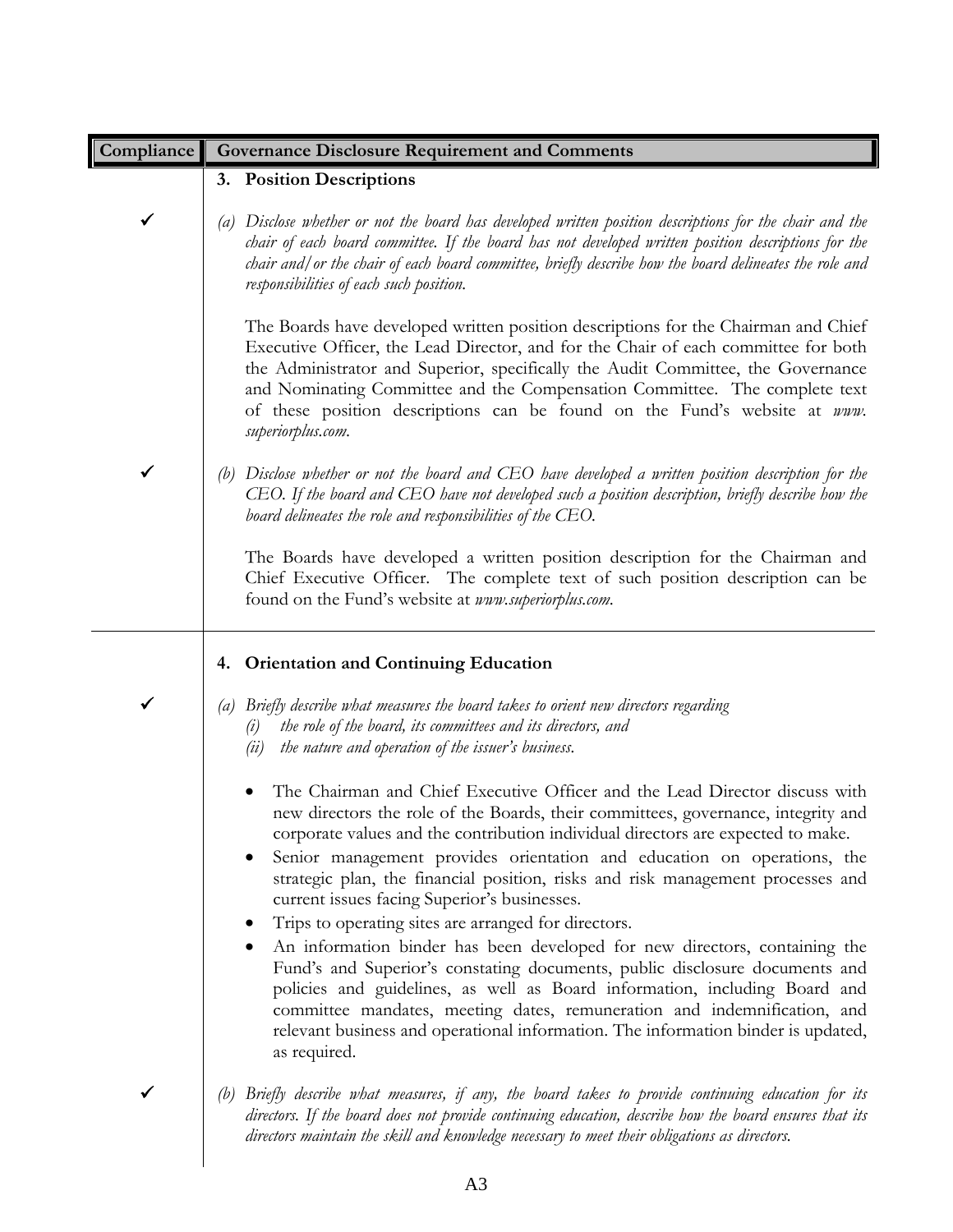| Compliance | <b>Governance Disclosure Requirement and Comments</b>                                                                                                                                                                                                                                                                                                                                                                                                                                                                                                                                                   |
|------------|---------------------------------------------------------------------------------------------------------------------------------------------------------------------------------------------------------------------------------------------------------------------------------------------------------------------------------------------------------------------------------------------------------------------------------------------------------------------------------------------------------------------------------------------------------------------------------------------------------|
|            | Directors are surveyed annually, in conjunction with the performance evaluation,<br>$\bullet$<br>to determine areas that would assist them in maximizing effectiveness.<br>This<br>information serves as a basis for developing an annual continuing education<br>program.                                                                                                                                                                                                                                                                                                                              |
|            | Board meetings are conducted from different locations to allow directors to tour<br>Superior's plants and facilities.                                                                                                                                                                                                                                                                                                                                                                                                                                                                                   |
|            | Presentations are made to the Boards at all regularly scheduled board meetings to<br>educate and keep them informed of changes within Superior and in regulatory<br>and industry requirements and standards.                                                                                                                                                                                                                                                                                                                                                                                            |
|            | Specific information on risks, commodity pricing, supply and demand and the<br>$\bullet$<br>current business commercial environment is regularly provided and discussed.<br>Advisory Committees for each of Superior's businesses have been formed to<br>better allow directors to review and consider financial and operating performance,<br>strategic plans and communication strategies for each respective business.<br>The Governance and Nominating Committee reviews information on available<br>$\bullet$<br>educational opportunities and ensures directors are aware of those opportunities. |
|            | External parties are invited to present to the Board of Directors and Committees<br>topics of specific interest.                                                                                                                                                                                                                                                                                                                                                                                                                                                                                        |
|            | Superior pays for director education.                                                                                                                                                                                                                                                                                                                                                                                                                                                                                                                                                                   |
|            | The Governance and Nominating Committee ensures that directors are aware of<br>educational opportunities. Superior offers membership in the Institute of Corporate<br>Directors ("ICD") to all members of the Boards. Mr. Valentine has completed a<br>Directors Education Program and holds the ICD designation.                                                                                                                                                                                                                                                                                       |
|            | 5. Ethical Business Conduct                                                                                                                                                                                                                                                                                                                                                                                                                                                                                                                                                                             |
| ✓          | Disclose whether or not the board has adopted a written code for the directors, officers and employees.<br>(a)<br>If the board has adopted a written code:<br>disclose how a person or company may obtain a copy of the code;<br>(i)<br>describe how the board monitors compliance with its code, or if the board does not monitor<br>(ii)<br>compliance, explain whether and how the board satisfies itself regarding compliance with its<br>code; and<br>(iii) provide a cross-reference to any material change report filed since the beginning of the issuer's                                      |
|            | most recently completed financial year that pertains to any conduct of a director or executive<br>officer that constitutes a departure from the code.                                                                                                                                                                                                                                                                                                                                                                                                                                                   |
|            | On August 9, 2005, Superior Plus Inc. adopted a written Code of Business Conduct<br>and Ethics (the "Code"), which was subsequently reviewed and amended on<br>November 8, 2006 by the Administrator and Superior. The Code supplements the<br>Administrator's and Superior's existing principles and value statements designed to<br>promote honesty and integrity across its four operating businesses. The Code<br>addresses the following issues (a) conflicts of interest, including transactions and<br>agreements in respect of which a director or executive officer has a material interest;   |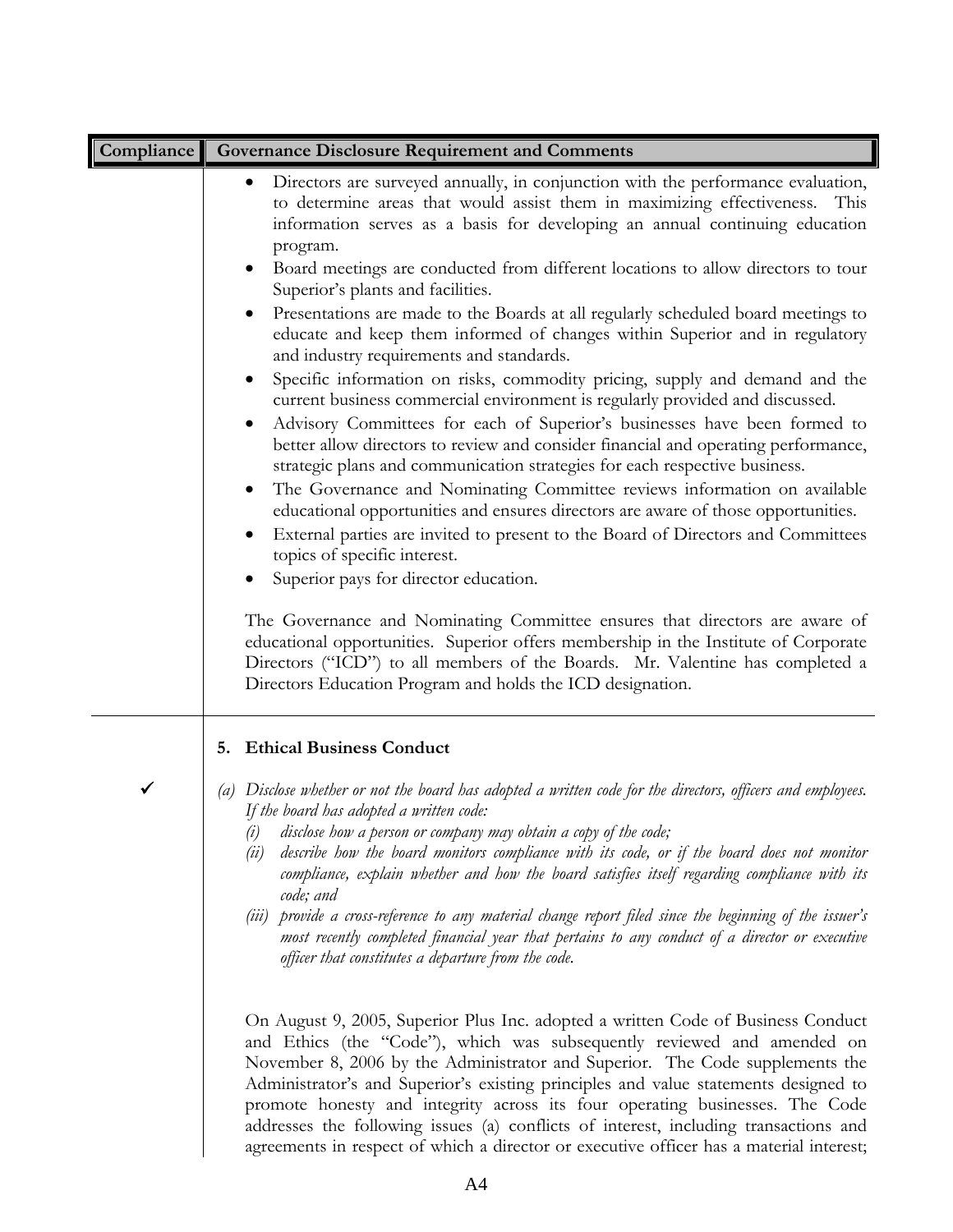| <b>Compliance</b> | <b>Governance Disclosure Requirement and Comments</b>                                                                                                                                                                                                                                                                                                                                                                                                                                                                                                                                                                                                                                                                                                                                                                                                                                                                                                                                                                                                                                                                                                                                                                                                                                                                                                                                                                                                                                                                                                                                                                                                                                                                     |
|-------------------|---------------------------------------------------------------------------------------------------------------------------------------------------------------------------------------------------------------------------------------------------------------------------------------------------------------------------------------------------------------------------------------------------------------------------------------------------------------------------------------------------------------------------------------------------------------------------------------------------------------------------------------------------------------------------------------------------------------------------------------------------------------------------------------------------------------------------------------------------------------------------------------------------------------------------------------------------------------------------------------------------------------------------------------------------------------------------------------------------------------------------------------------------------------------------------------------------------------------------------------------------------------------------------------------------------------------------------------------------------------------------------------------------------------------------------------------------------------------------------------------------------------------------------------------------------------------------------------------------------------------------------------------------------------------------------------------------------------------------|
|                   | (b) protection and proper use of corporate assets and opportunities; (c) confidentiality<br>of corporate information; (d) fair dealing with the Fund's Unitholders and Superior's<br>customers, suppliers, competitors and employees; (e) compliance with laws, rules and<br>regulations; and (f) reporting of any illegal or unethical behaviour. The Code applies<br>to all directors, officers, employees and consultants of the Fund and Superior.<br>Superior has a process in place by which employees certify on an annual basis their<br>familiarity with and adherence to the principles of the Code and to any other of the<br>Fund's and Superior's policies, including the Communication and Disclosure Policy<br>and Practices, Insider Trading and Whistleblower policies. Results of annual<br>certifications and any incidents of non-compliance are reported through the<br>respective committees to the Boards. The Code encourages employees to seek advice<br>or report concerns without fear of retribution through the Whistleblower Policy, the<br>administration of which is outsourced for greater anonymity. A waiver of the Code<br>for directors, officers, employees and consultants may be granted only by the Boards<br>and must promptly be disclosed, as required by applicable rules and regulations. The<br>Code is available on the SEDAR website at www.sedar.com and on the Fund's website<br>at www.superiorplus.com. The Insider Trading, Communication and Disclosure Policy<br>and Practices and the Whistleblower Policy are also available on the Fund's website at<br>www.superiorplus.com.<br>The Boards have not granted any waiver of the Code in favour of a director or |
|                   | executive officer during 2007. No material change report pertaining to conduct<br>departing from the Code was required to be filed in 2007 or at anytime prior thereto.                                                                                                                                                                                                                                                                                                                                                                                                                                                                                                                                                                                                                                                                                                                                                                                                                                                                                                                                                                                                                                                                                                                                                                                                                                                                                                                                                                                                                                                                                                                                                   |
|                   | (b) Describe any steps the board takes to ensure directors exercise independent judgment in considering<br>transactions and agreements in respect of which a director or executive officer has a material interest.                                                                                                                                                                                                                                                                                                                                                                                                                                                                                                                                                                                                                                                                                                                                                                                                                                                                                                                                                                                                                                                                                                                                                                                                                                                                                                                                                                                                                                                                                                       |
| ✓                 | To ensure directors exercise independent judgment in considering transactions and<br>agreements, at the beginning of each Board meeting, the directors are asked if there<br>are any independence or conflict of interest issues that may compromise independent<br>judgment. If, at any Board meeting, a director or executive officer has a material<br>interest in a matter being considered, such director or officer would not be present<br>for discussions relating to the matter and would not participate in any vote on the<br>matter.                                                                                                                                                                                                                                                                                                                                                                                                                                                                                                                                                                                                                                                                                                                                                                                                                                                                                                                                                                                                                                                                                                                                                                          |
| ✓                 | Describe any other steps the board takes to encourage and promote a culture of ethical business<br>(c)<br>conduct.                                                                                                                                                                                                                                                                                                                                                                                                                                                                                                                                                                                                                                                                                                                                                                                                                                                                                                                                                                                                                                                                                                                                                                                                                                                                                                                                                                                                                                                                                                                                                                                                        |
|                   | Superior's ethics efforts have strong support by the Boards. The Chairman and Chief<br>Executive Officer is responsible for fostering a corporate culture that promotes<br>ethical conduct and integrity of Superior and the Administrator as well as ensuring<br>that appropriate processes and rules are in place and observed so that ethical conduct<br>and integrity is achieved in practice. For further information, please refer to 5(a)<br>above.                                                                                                                                                                                                                                                                                                                                                                                                                                                                                                                                                                                                                                                                                                                                                                                                                                                                                                                                                                                                                                                                                                                                                                                                                                                                |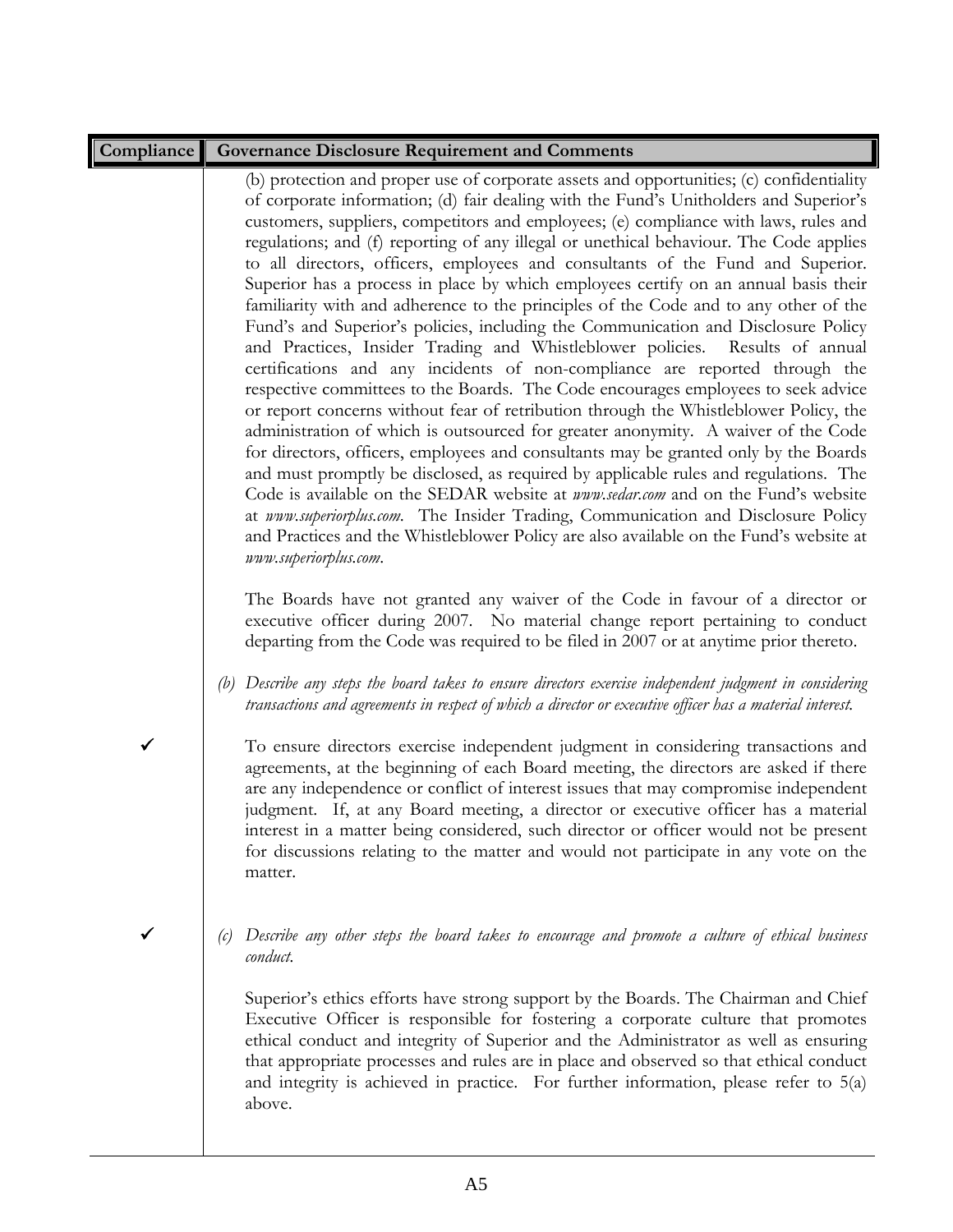| <b>Compliance</b> | <b>Governance Disclosure Requirement and Comments</b>                                                                                                                                                                                                                                                                                                                                                                                                                                                                                                                                                 |
|-------------------|-------------------------------------------------------------------------------------------------------------------------------------------------------------------------------------------------------------------------------------------------------------------------------------------------------------------------------------------------------------------------------------------------------------------------------------------------------------------------------------------------------------------------------------------------------------------------------------------------------|
|                   | 6. Nomination of Directors                                                                                                                                                                                                                                                                                                                                                                                                                                                                                                                                                                            |
|                   | Describe the process by which the board identifies new candidates for board nomination.                                                                                                                                                                                                                                                                                                                                                                                                                                                                                                               |
|                   | The Governance and Nominating Committee is responsible for recommending<br>suitable candidates for nomination for election or appointment as a director to the<br>Board of the Administrator. The Committee annually reviews a skills matrix, which<br>sets forth various skills and areas of expertise determined to be essential to the Board,<br>and updates it as necessary. This matrix is then used as a basis in recruiting new<br>members to the Board. An evergreen list is maintained to identify potential directors<br>who may possess the skills that are important to board membership. |
|                   | The Committee has the authority to hire outside consultants to assist in identifying<br>and screening qualified candidates.                                                                                                                                                                                                                                                                                                                                                                                                                                                                           |
|                   | To the extent the above governance and nominating matters relate to the Board of<br>Superior, these matters will be dealt with at the Superior Board level.                                                                                                                                                                                                                                                                                                                                                                                                                                           |
|                   | Disclose whether or not the board has a nominating committee composed entirely of independent<br>directors. If the board does not have a nominating committee composed entirely of independent<br>directors, describe what steps the board takes to encourage an objective nomination process.                                                                                                                                                                                                                                                                                                        |
|                   | The Governance and Nominating Committee of the Administrator is comprised of<br>three independent directors, namely, Messrs. Green (Chair), Findlay and Engbloom.<br>For further information, please refer to "Independence of Board and Committee<br>Members" on page 9 of the Information Circular.                                                                                                                                                                                                                                                                                                 |
|                   | If the board has a nominating committee, describe the responsibilities, powers and operation of the<br>(c)<br>nominating committee.                                                                                                                                                                                                                                                                                                                                                                                                                                                                   |
|                   | The Governance and Nominating Committee, among other things, is responsible for<br>assisting the Board in identifying suitable director candidates and for maintaining<br>plans for orderly succession of directors to keep the Board balanced in terms of skills<br>and experience. The full text of the mandate for the Governance and Nominating<br>Committee can be found on the Fund's website at www. superiorplus.com.                                                                                                                                                                         |
|                   | Compensation<br>7.                                                                                                                                                                                                                                                                                                                                                                                                                                                                                                                                                                                    |
| ✔                 | Describe the process by which the board determines the compensation for the issuer's directors and<br>$\left( a\right)$<br>officers.                                                                                                                                                                                                                                                                                                                                                                                                                                                                  |
|                   | The Board of Superior has appointed a Compensation Committee with responsibility<br>for recommending compensation for the directors and officers of Superior. The<br>compensation of the Chairman and Chief Executive Officer is reviewed by the<br>Compensation Committee and then recommended to the independent directors of                                                                                                                                                                                                                                                                       |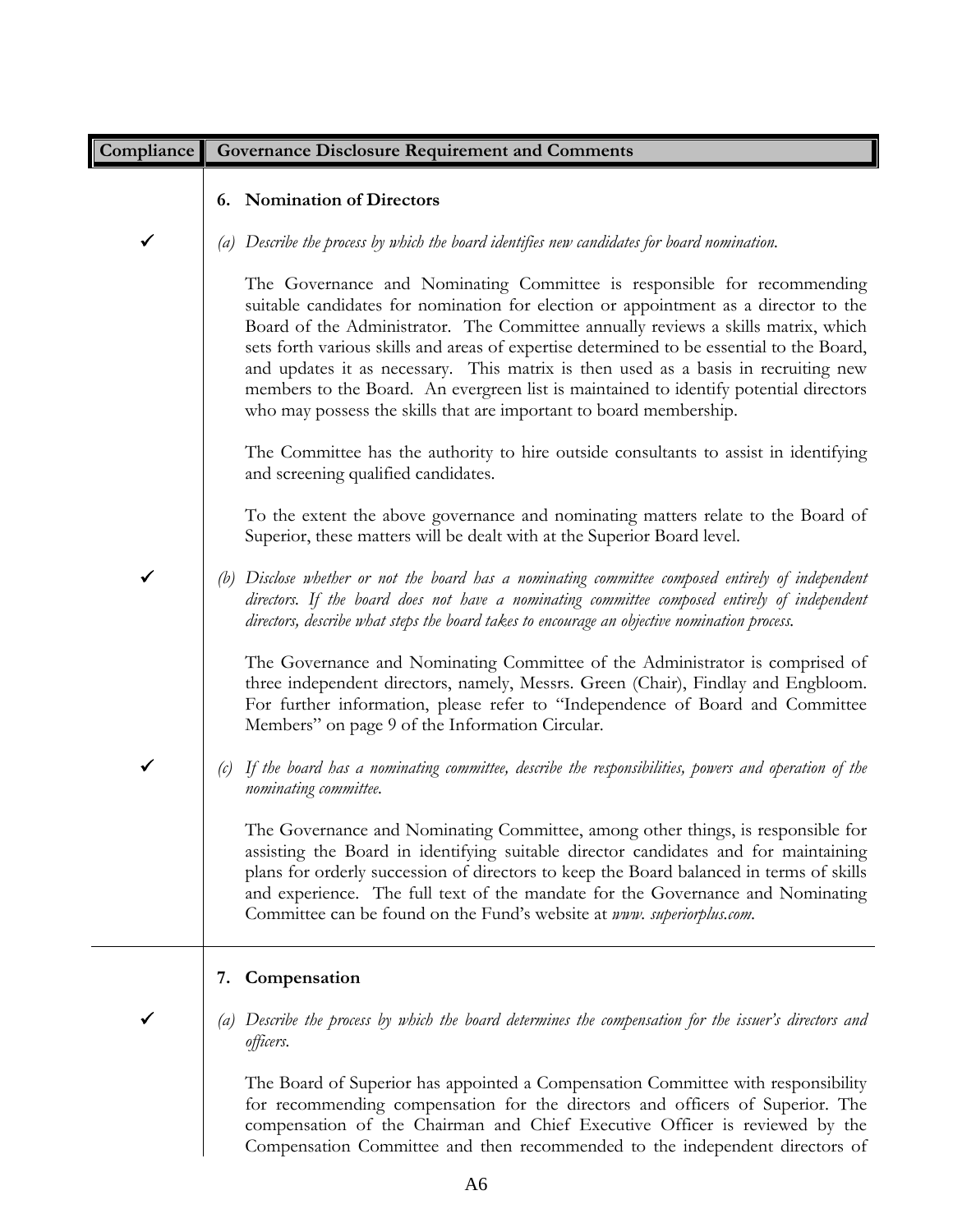| Compliance | <b>Governance Disclosure Requirement and Comments</b>                                                                                                                                                                                                                                                                                                                                                                                                                                                                                     |
|------------|-------------------------------------------------------------------------------------------------------------------------------------------------------------------------------------------------------------------------------------------------------------------------------------------------------------------------------------------------------------------------------------------------------------------------------------------------------------------------------------------------------------------------------------------|
|            | the Board for approval.                                                                                                                                                                                                                                                                                                                                                                                                                                                                                                                   |
| ✔          | Disclose whether or not the board has a compensation committee composed entirely of independent<br>(b)<br>directors. If the board does not have a compensation committee composed entirely of independent<br>directors, describe what steps the board takes to ensure an objective process for determining such<br>compensation.                                                                                                                                                                                                          |
|            | The Compensation Committee is composed of three independent directors, namely,<br>Messrs. Gish (Chair), MacDonald and Mirosh. For further information, please refer<br>to "Independence of Board and Committee Members" on page 9 of the Information<br>Circular.                                                                                                                                                                                                                                                                         |
| ✓          | If the board has a compensation committee, describe the responsibilities, powers and operation of the<br>(c)<br>compensation committee.                                                                                                                                                                                                                                                                                                                                                                                                   |
|            | The full text of the Compensation Committee mandate can be found on the Fund's<br>website at www. superiorplus.com.                                                                                                                                                                                                                                                                                                                                                                                                                       |
|            | If a compensation consultant or advisor has, at any time since the beginning of the issuer's most<br>(d)<br>recently completed financial year, been retained to assist in determining compensation for any of the<br>issuer's directors and officers, disclose the identity of the consultant or advisor and briefly summarize<br>the mandate for which they have been retained. If the consultant or advisor has been retained to<br>perform any other work for the issuer, state that fact and briefly describe the nature of the work. |
|            | The Compensation Committee has not retained any compensation consultant or<br>advisor to assist in determining compensation for any of Superior's directors or<br>officers in the most recently completed financial year.                                                                                                                                                                                                                                                                                                                 |
|            | <b>8. Other Board Committees –</b> If the board has standing committees other than the audit,<br>compensation and nominating committees, identify the committees and describe their function.                                                                                                                                                                                                                                                                                                                                             |
|            | The Boards do not have any standing committees other than the Audit, the<br>Governance and the Nominating and the Compensation Committees.                                                                                                                                                                                                                                                                                                                                                                                                |
|            | <b>Assessments</b> – Disclose whether or not the board, its committees and individual directors are<br>9.<br>regularly assessed with respect to their effectiveness and contribution. If assessments are regularly<br>conducted, describe the process used for the assessments. If assessments are not regularly conducted,<br>describe how the board satisfies itself that the board, its committees, and its individual directors are<br>performing effectively.                                                                        |
|            | The Governance and Nominating Committee leads a full annual evaluation of the<br>effectiveness and performance of the Boards, all Board Committees and<br>individual directors.                                                                                                                                                                                                                                                                                                                                                           |
|            | The Governance and Nominating Committee has developed an annual board<br>$\bullet$<br>effectiveness survey which includes an individual director self-evaluation<br>questionnaire and guide and evaluation of peer performance. The evaluation uses                                                                                                                                                                                                                                                                                       |